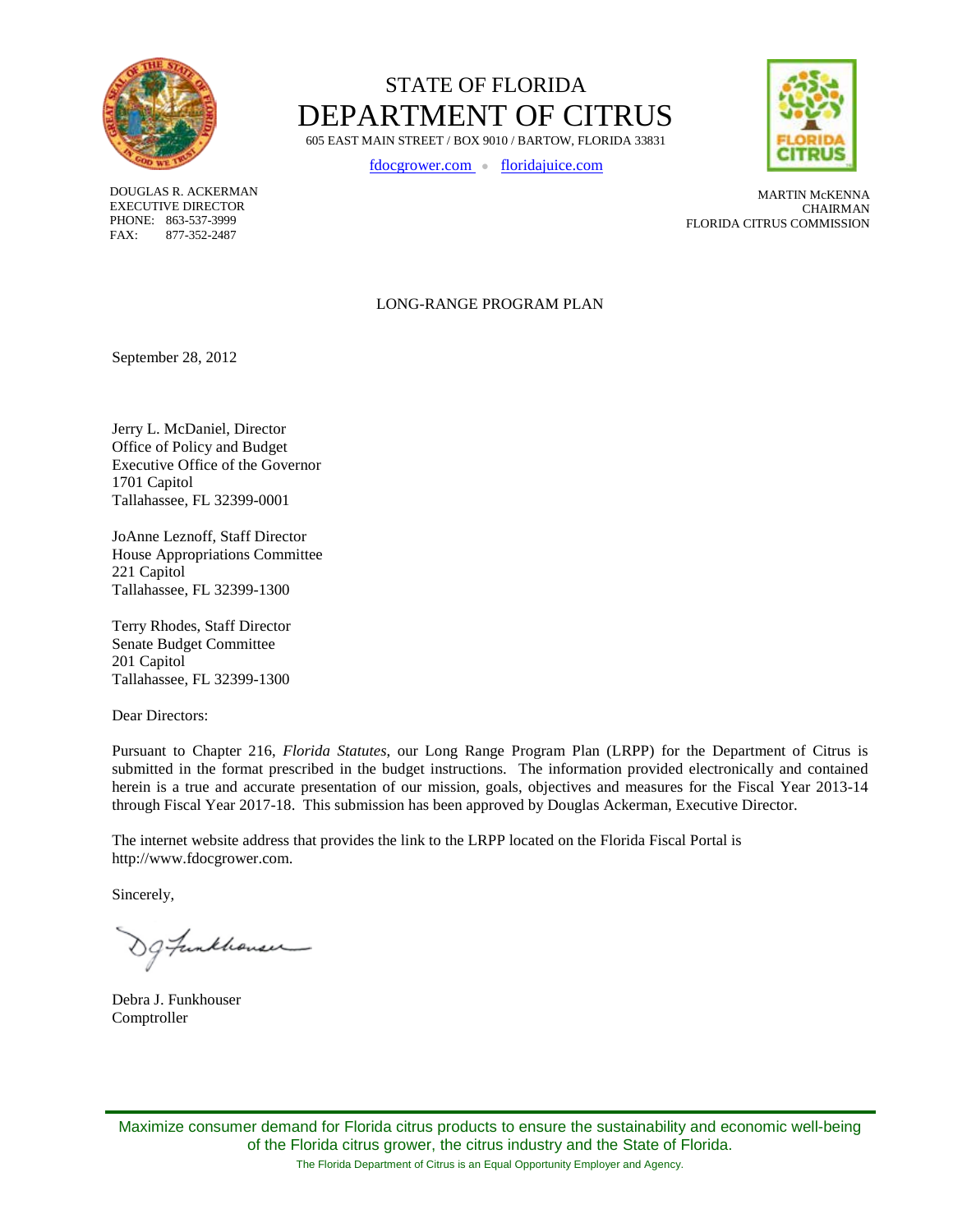## **FLORIDA DEPARTMENT OF CITRUS**

### **Long Range Program Plans Fiscal Years 2013-2014 through 2017-2018**

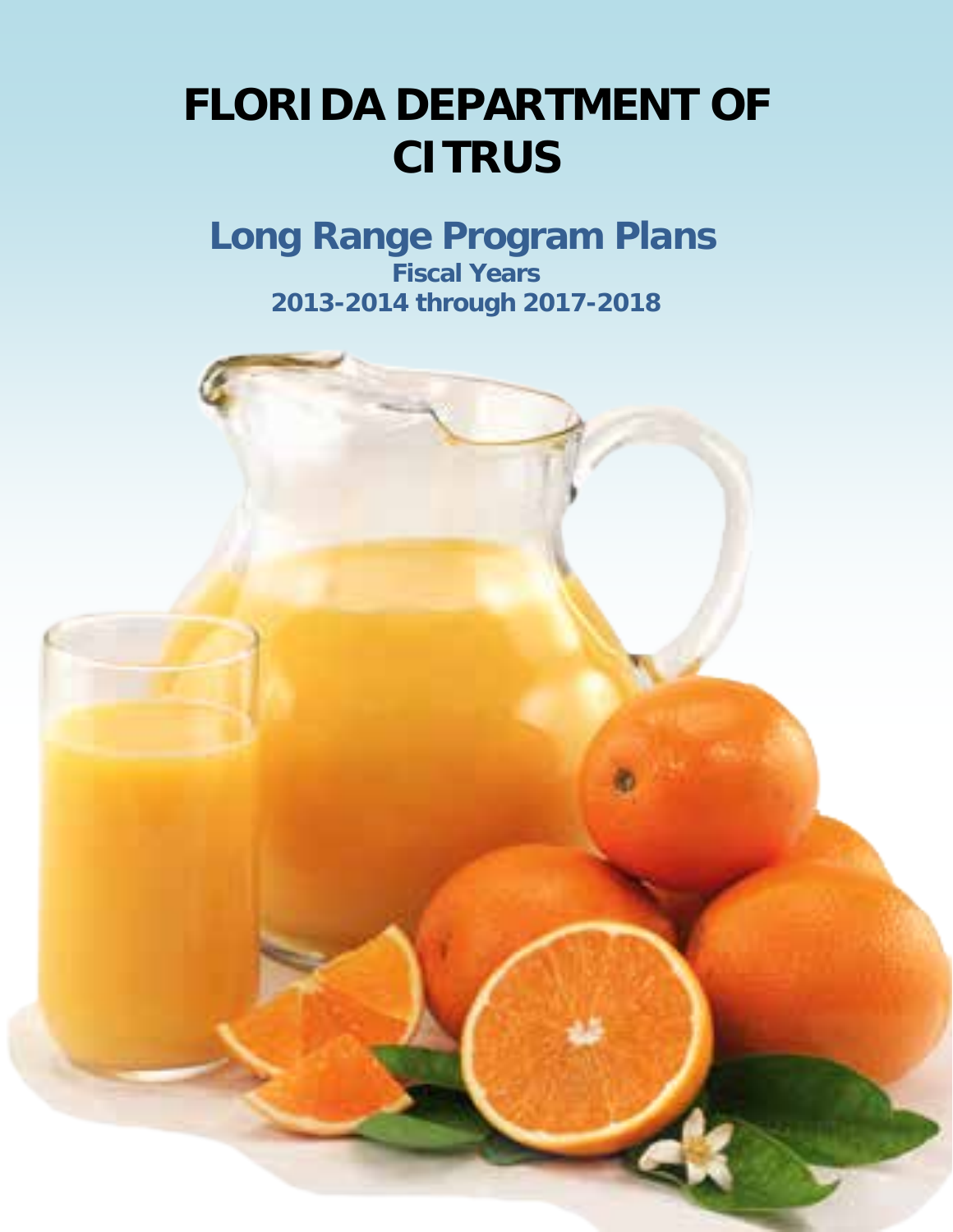## **TABLE OF CONTENTS**

| Agency Goals, Objectives, Outcomes with Performance Projection Tables  4 |
|--------------------------------------------------------------------------|
|                                                                          |
|                                                                          |
|                                                                          |
|                                                                          |
|                                                                          |
| Associated Activity Contributing to Performance Measures 36              |
|                                                                          |
|                                                                          |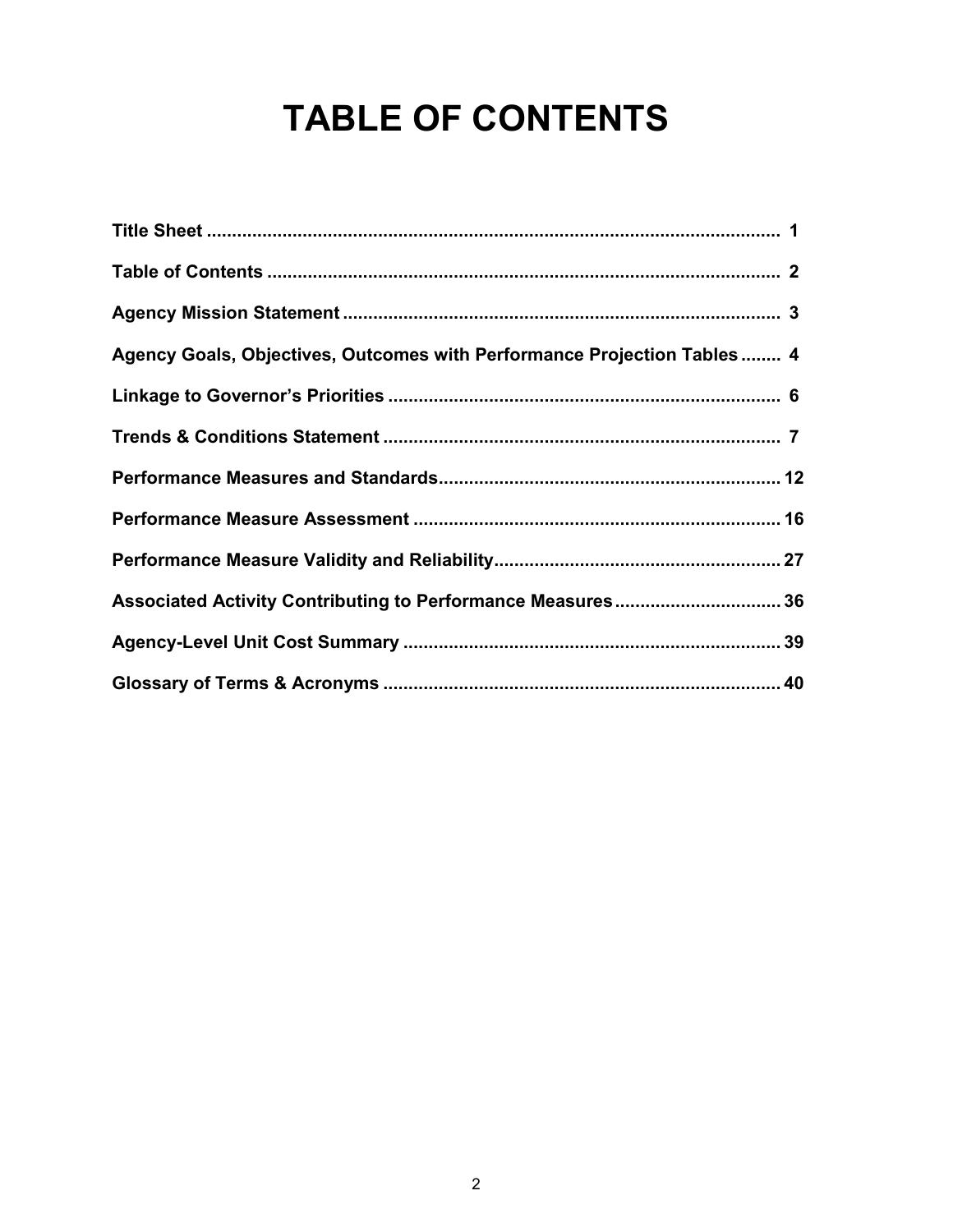## **AGENCY MISSION STATEMENT**

### **Maximize consumer demand for Florida citrus products to ensure the sustainability and economic well-being of the Florida citrus grower, the citrus industry, and the State of Florida.**

Approved by the Florida Citrus Commission September 12, 2012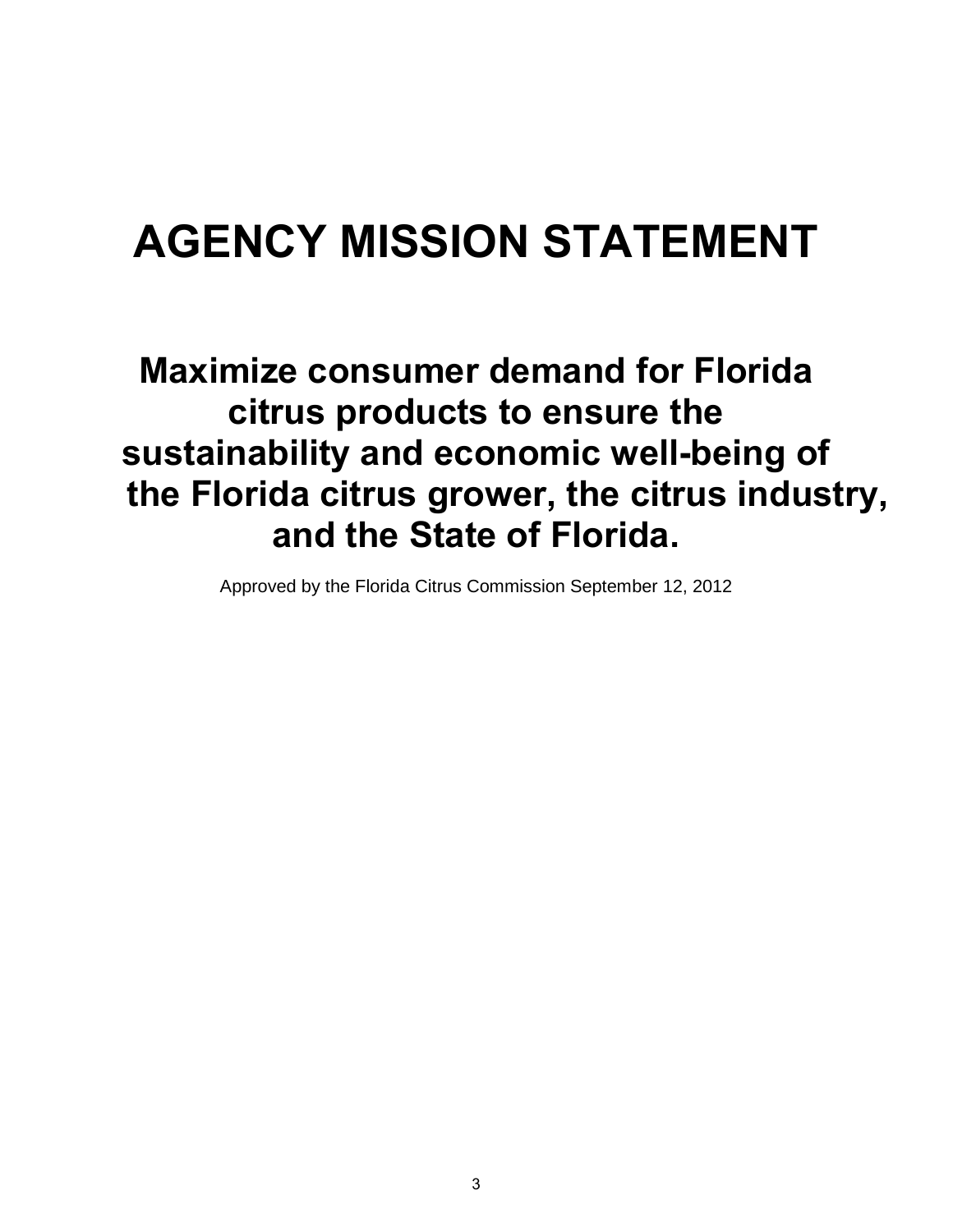### **AGENCY GOALS & OBJECTIVES**

Goal 1: Increase consumer demand for Florida citrus products

Objective 1A: Increase consumer awareness of Florida citrus products

Outcome: Percent of consumer recall of television orange juice advertising

| <b>Baseline FY</b><br>FY 2001-02 |     |     |     | FY 2013-14 FY 2014-15 FY 2015-16 FY 2016-17 FY 2017-18 |     |
|----------------------------------|-----|-----|-----|--------------------------------------------------------|-----|
| 60%                              | 40% | 40% | 40% | 40%                                                    | 40% |

Objective 1B: Increase consumer intent to purchase Florida citrus products

Outcome: Percent of consumer intent to purchase Florida orange juice on their next shopping trip

| <b>Baseline FY</b><br>FY 2001-02 |     |     |     | FY 2013-14   FY 2014-15   FY 2015-16    FY 2016-17      FY 2017-18 |     |
|----------------------------------|-----|-----|-----|--------------------------------------------------------------------|-----|
| 46%                              | 45% | 45% | 45% | 45%                                                                | 45% |

Goal 2: Increase fresh citrus sales

Objective 2A: Conduct cost-effective marketing programs to promote fresh Florida citrus domestically

Outcome: Number of cartons of fresh oranges, grapefruit and specialty fruit shipped domestically

| <b>Baseline FY</b><br>FY 2001-02 |        |        | l FY 2013-14 l FY 2014-15 l FY 2015-16 l FY 2016-17 |        | FY 2017-18 |
|----------------------------------|--------|--------|-----------------------------------------------------|--------|------------|
| 36.2MM                           | 17.0MM | 16.0MM | 16.0MM                                              | 16.0MM | 16.0MM     |

Objective 2B: Conduct cost-effective marketing programs to promote fresh grapefruit internationally

Outcome: Number of cartons of fresh Florida grapefruit exported

| <b>Baseline FY</b><br>FY 2001-02 |        |       |       | FY 2013-14 FY 2014-15 FY 2015-16 FY 2016-17 | FY 2017-18 |
|----------------------------------|--------|-------|-------|---------------------------------------------|------------|
| 20.3 MM                          | 10.0MM | 9.0MM | 9.0MM | 9.0MM                                       | 9.0MM      |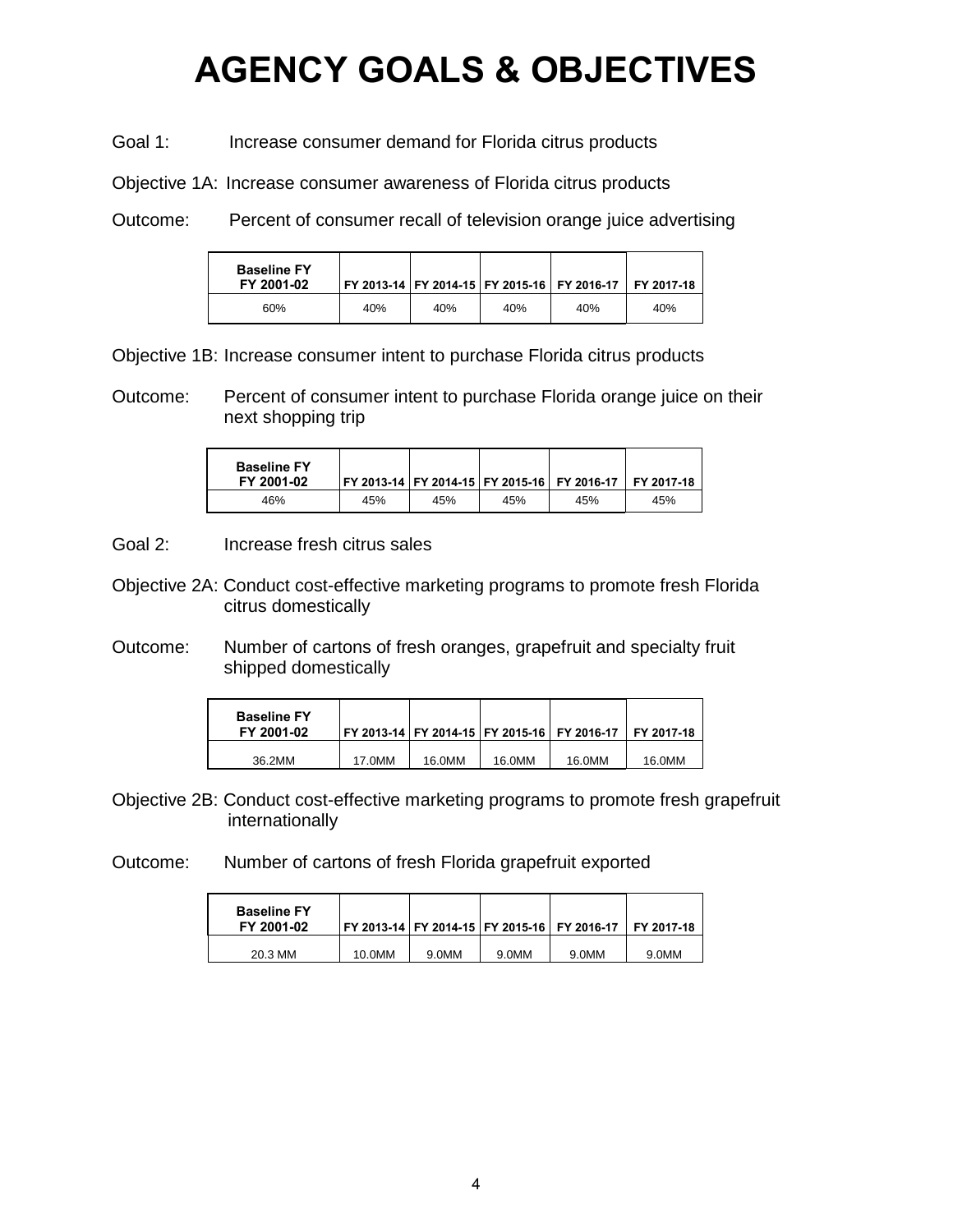- Goal 3: Provide research support to Florida Department of Citrus marketing programs and conduct mechanical harvesting research to reduce grower costs
- Objective 3A: Enhance the productivity of commercially viable systems by registering (manufacture an abscission chemical) to mechanically harvest a portion of the orange juice acreage in Florida

Outcome: Number of acres mechanically harvested

| <b>Baseline FY</b><br>FY 2001-02 |        |        |        |        | FY 2013-14 FY 2014-15 FY 2015-16 FY 2016-17 FY 2017-18 |
|----------------------------------|--------|--------|--------|--------|--------------------------------------------------------|
| 6.500                            | 50.000 | 50,000 | 50,000 | 50,000 | 50,000                                                 |

- Objective 3B: Provide timely research data and information through presentations that are need-based and can be accepted and utilized by the citrus industry
- Outcome: The number of educational presentations given on economic and scientific research relevant to the citrus industry

| <b>Baseline FY</b><br>FY 2001-02 |    |    |    |    | FY 2013-14 FY 2014-15 FY 2015-16 FY 2016-17 FY 2017-18 |
|----------------------------------|----|----|----|----|--------------------------------------------------------|
| N/A                              | 50 | 50 | 50 | 50 | 50                                                     |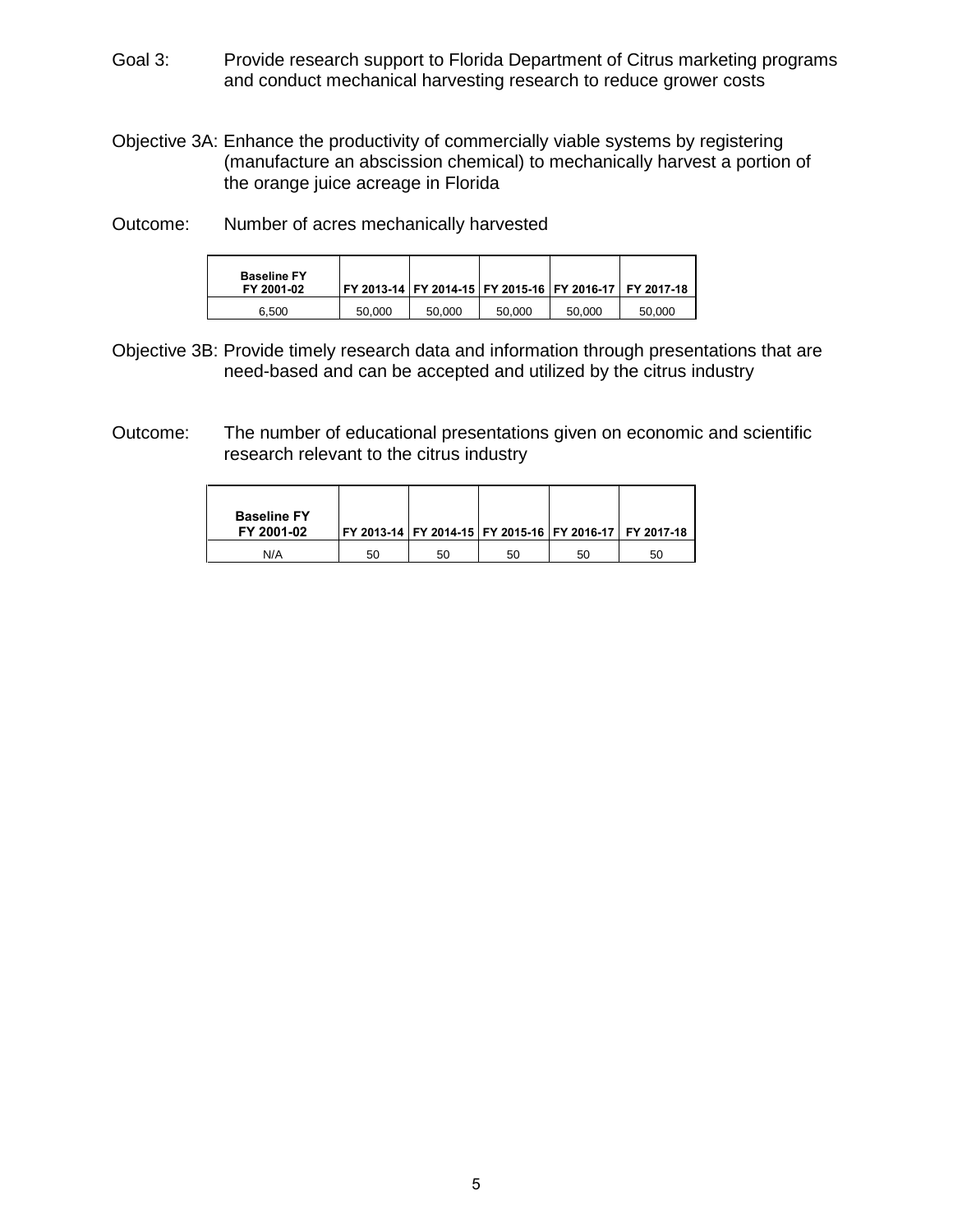### **EXECUTIVE OFFICE OF THE GOVERNOR LINKAGE TO GOVERNOR'S PRIORITIES**

#### **HOW DO YOUR AGENCY GOALS LINK TO THE GOVERNOR'S SEVEN PRIORITIES?**

*(List each of your agency goals under the appropriate priority below.)*

#1 – Accountability Budgeting

#2 – Reduce Government Spending

*#3–* Regulatory Reform

#4 – Focus on Job Growth and Retention

*Goal #1, Goal #2 and Goal #3*

#5 – World Class Education

#6 – Reduce Taxes

#7 – Phase Out Florida's Corporate Income Tax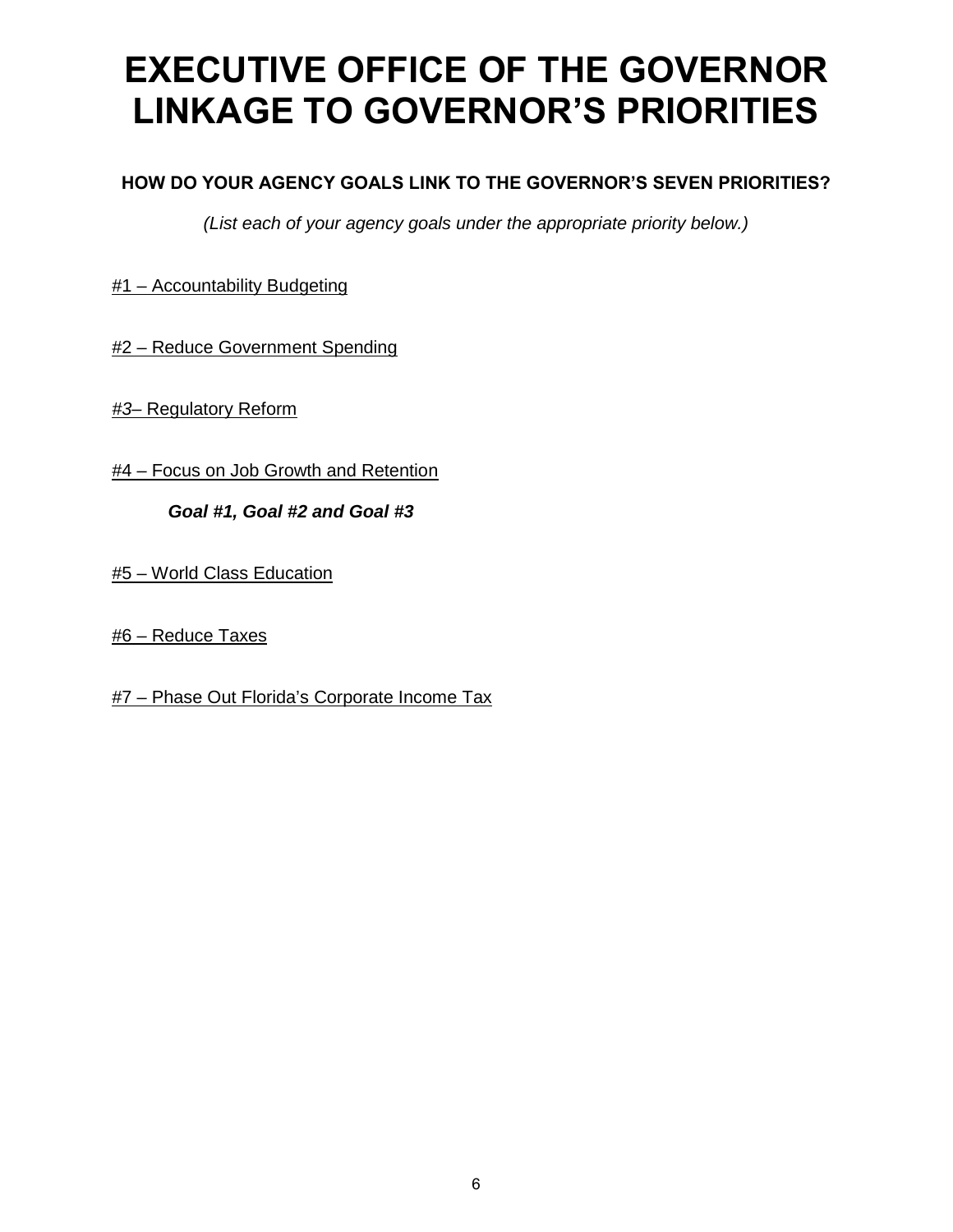### **TRENDS AND CONDITIONS STATEMENT**

The Department of Citrus, headquartered in Bartow, Florida, is an executive agency of state government. It was established in 1935 at the request of the citrus industry to enhance the welfare of the industry. The primary purpose was to set standards for Florida citrus products and to fund marketing and research programs for the direct benefit of the citrus industry. That continues to be the Department's primary purpose today.

The Department implements policies of the Florida Citrus Commission, a nine-member Board of Directors appointed by the Governor and representing all areas of the industry. The Commission and the Department are organized and operate as provided in Chapter 601, Florida Statutes. The Department is charged with setting quality standards for Florida Citrus products, promoting and marketing citrus products, and conducting research to support the regulatory and marketing programs. Chapter 601 F.S. also provides the authority to collect an assessment on each box of citrus moving into commercial channels of trade and this supports the operations of the Department. The Department also receives matching federal dollars from USDA to support our international marketing programs.

Recent economic changes and a reduction in Florida citrus production have necessarily changed the Department's focus to improving the relevance of Florida citrus to consumers who are more sensitive to the price/value relationship in the marketplace. In September 2012 the Florida Citrus Commission adopted a mission statement and accompanying values statement that support three key strategic initiatives which are supportive of today's marketplace for Florida citrus. The strategic initiatives provide the roadmap for Department staff to focus on the core responsibilities of marketing, research, and regulating product quality for all Florida citrus products.

Internal program evaluation measurements are the basis for the Long Range Program Plans and Legislative Budget Request. A Metrics Advisory Committee has been established to evaluate existing measures and to develop additional measures that may provide more substantial feedback to the success of program activity and provide evidence to support future program direction. The results of their efforts will be implemented internally this fiscal year, with updates to this Long Range Program Plan as appropriate.

The Department's current goals reflect our statutory charge, the mission statement, key strategic initiatives and projected crop size for the next five years. Citrus crops have declined dramatically since the early 2000's and are projected to stabilize, with minimal declines. Therefore, the Department's goals with respect to utilization and shipments are adjusted accordingly as shown in the following chart.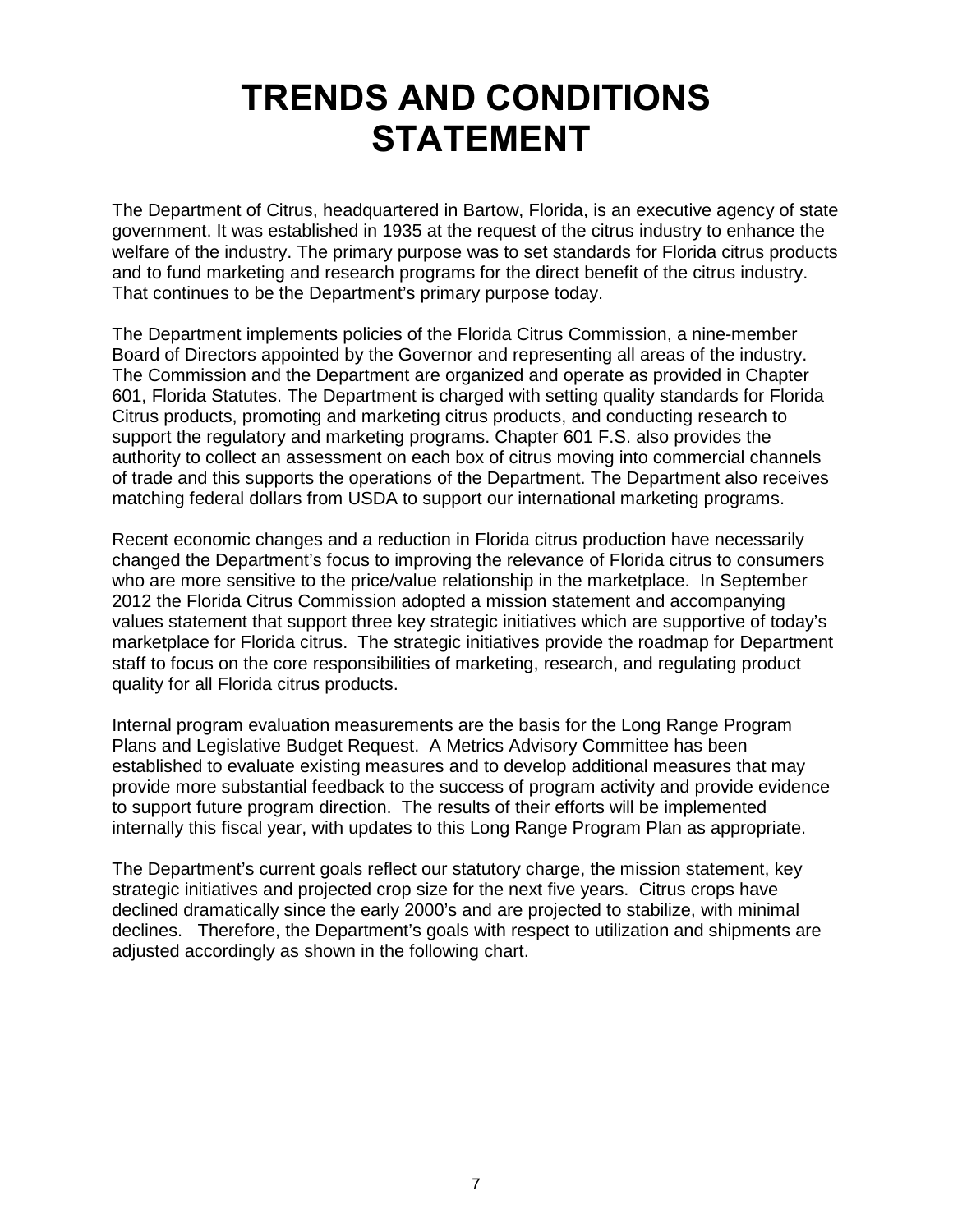| Actual and Forecasted Production for Round Oranges, Grapefruit and Specialty Citrus |                      |                                      |           |  |  |  |  |  |
|-------------------------------------------------------------------------------------|----------------------|--------------------------------------|-----------|--|--|--|--|--|
|                                                                                     |                      |                                      |           |  |  |  |  |  |
| Season                                                                              | Oranges <sup>a</sup> | Grapefruit                           | Specialty |  |  |  |  |  |
|                                                                                     |                      | $\ldots \ldots \ldots$ million boxes |           |  |  |  |  |  |
| $2002 - 03^{b}$                                                                     | 203.00               | 38.70                                | 9.31      |  |  |  |  |  |
| $2003 - 04^{\overline{b}}$                                                          | 242.00               | 40.90                                | 8.90      |  |  |  |  |  |
| $2004 - 05^{b}$                                                                     | 149.80               | 12.80                                | 6.65      |  |  |  |  |  |
| $2005 - 06^{b}$                                                                     | 147.70               | 19.30                                | 7.60      |  |  |  |  |  |
| $2006 - 07^{b}$                                                                     | 129.00               | 27.20                                | 5.85      |  |  |  |  |  |
| $2007 - 08^{b}$                                                                     | 170.20               | 26.60                                | 7.00      |  |  |  |  |  |
| $2008 - 09^{b}$                                                                     | 162.50               | 21.70                                | 5.00      |  |  |  |  |  |
| $2009 - 10^{b}$                                                                     | 133.70               | 20.30                                | 5.35      |  |  |  |  |  |
| $2010 - 11^{b}$                                                                     | 140.50               | 19.75                                | 5.80      |  |  |  |  |  |
| $2011 - 12^{c}$                                                                     | 146.50               | 18.80                                | 5.45      |  |  |  |  |  |
| $2012 - 13^{d}$                                                                     | 144.10               | 18.90                                | 5.10      |  |  |  |  |  |
| $2013 - 14^{e}$                                                                     | 143.00               | 18.90                                | 5.20      |  |  |  |  |  |
| $2014 - 15^{e}$                                                                     | 142.00               | 18.90                                | 5.10      |  |  |  |  |  |
| $2015 - 16^{e}$                                                                     | 141.00               | 18.90                                | 5.10      |  |  |  |  |  |
| $2016 - 17^{e}$                                                                     | 141.00               | 18.90                                | 5.00      |  |  |  |  |  |
| $2017 - 18^{e}$                                                                     | 141.00               | 18.90                                | 5.00      |  |  |  |  |  |
| <sup>a</sup> Ingludes Temples                                                       |                      |                                      |           |  |  |  |  |  |

 $a$  Includes Temples

<sup>b</sup> Florida Agricultural Statistics Service<br><sup>c</sup> Preliminary

<sup>d</sup> EMRD and Commission estimates<br><sup>e</sup> FDOC,"Florida Citrus Production Trends, 2012-13 through 2020-21 Update", February 2011 and revised August 2012

FDOC Goal #2 is to increase fresh citrus sales by conducting cost-effective marketing programs domestically and internationally. Sales of fresh Florida citrus have suffered due to crop shortages and supply issues. In addition, aggressive competition, coupled with supply limitations, (Canker, Greening, Tristeza and Urban Development) suggest a downward forecasted trend of fresh fruit shipments through 2014-15. To measure the effectiveness of the Department's marketing activities of a declining crop, an additional outcome measurement, "on-tree earnings," was established internally. The citrus industry's on-tree earnings are forecast to increase even as the Department has eliminated domestic fresh fruit advertising programs at the industry's request. The primary fresh program focus will be on research efforts to bring a more competitive product to market. The Department will continue to measure the movement and on-tree earnings for the industry.

| $\cup$<br><b>PUTTOUR LIGHT LIGHT OF REPORT</b>        |                 |         |         |         |         |         |         |         |
|-------------------------------------------------------|-----------------|---------|---------|---------|---------|---------|---------|---------|
|                                                       | <b>Baseline</b> | Actual  |         |         |         |         |         |         |
|                                                       | 2001-02         | 2011-12 | 2012-13 | 2013-14 | 2014-15 | 2015-16 | 2016-17 | 2017-18 |
| Cartons* Shipped<br>Domestically<br>(million cartons) | 36.2            | 19.7    | 19.2    | 19.2    | 19.1    | 19.0    | 18.9    | 18.9    |
| Industry On-Tree<br>Earnings<br>(million dollars)     | \$109.9         | \$114.1 | \$114.6 | \$114.6 | \$114.8 | \$114.8 | \$115.0 | \$115.0 |

Objective 2A - Domestic Fresh Fruit Shipment

<span id="page-8-0"></span>\* one carton equals 4/5 bushel; one box equals 2 cartons or 1 3/5 bushel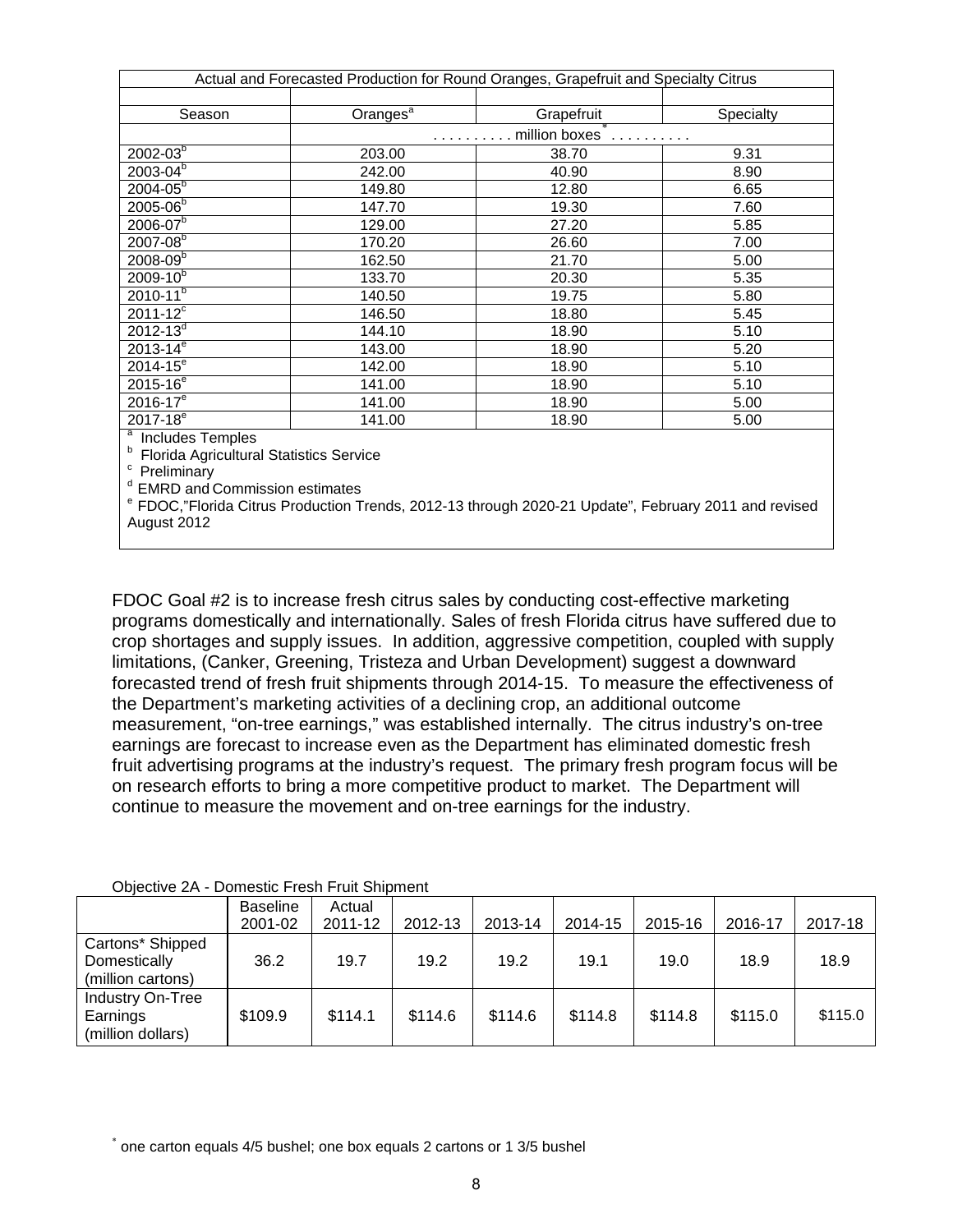Objective 2B - Fresh Florida Grapefruit Exported

| ----------              |                 |         |         |         |         |         |         |         |
|-------------------------|-----------------|---------|---------|---------|---------|---------|---------|---------|
|                         | <b>Baseline</b> | Actual  |         |         |         |         |         |         |
|                         | 2001-02         | 2011-12 | 2012-13 | 2013-14 | 2014-15 | 2015-16 | 2016-17 | 2017-18 |
| <b>Cartons Exported</b> |                 |         |         |         |         |         |         |         |
| (million cartons)       | 20.7            | 9.0     | 9.0     | 9.0     | 9.0     | 9.0     | 9.0     | 9.0     |
| Industry On-Tree        |                 |         |         |         |         |         |         |         |
| Earnings                | \$54.3          | \$52.7  | \$52.6  | \$52.6  | \$52.7  | \$52.7  | \$52.7  | \$52.7  |
| (million dollars)       |                 |         |         |         |         |         |         |         |

#### Budget Entities

The services we provide are under three budget entities: agricultural products marketing, citrus research and executive direction and administrative support.

The Agricultural Products Marketing Service objective is to promote the Florida citrus industry's products by developing relevant, consumer-driven messages about citrus, thereby increasing awareness and demand via advertising, public relations, and consumer/trade communications. The Department develops and implements a domestic and international integrated marketing program consisting of advertising, public relations and consumer promotions. To measure the marketing program's effectiveness, consumer awareness of Florida citrus products (including recall of our advertising) and consumer intent to purchase our products are tracked.

The objective of Citrus Research is to conduct research to understand consumer behavior, product attributes and benefits, and increase efficiency in harvesting, handling, and processing of industry products. The Department is fully engaged with the industry to provide the resources needed to continue citrus greening research through the Citrus Research & Development Foundation.

It is the responsibility of Executive Direction and Support Services to oversee marketing and research activities, provide direction, administer the programs, monitor results, provide support services, and also to serve as liaison to the Florida Citrus Commission, the Governor's Office, and the Legislature. The objectives of this budget entity are two-fold. Protect the integrity of the Florida citrus industry's interest through advocacy and regulation; and provide consistent communication to the industry and legislative authorities, ensuring fiscal accountability.

A continuation budget of approximately \$61.0 million is projected for 2013-14. Revenue projections were developed using the crop forecast for 2013-14 and the assessment rates authorized by Chapter 601F.S.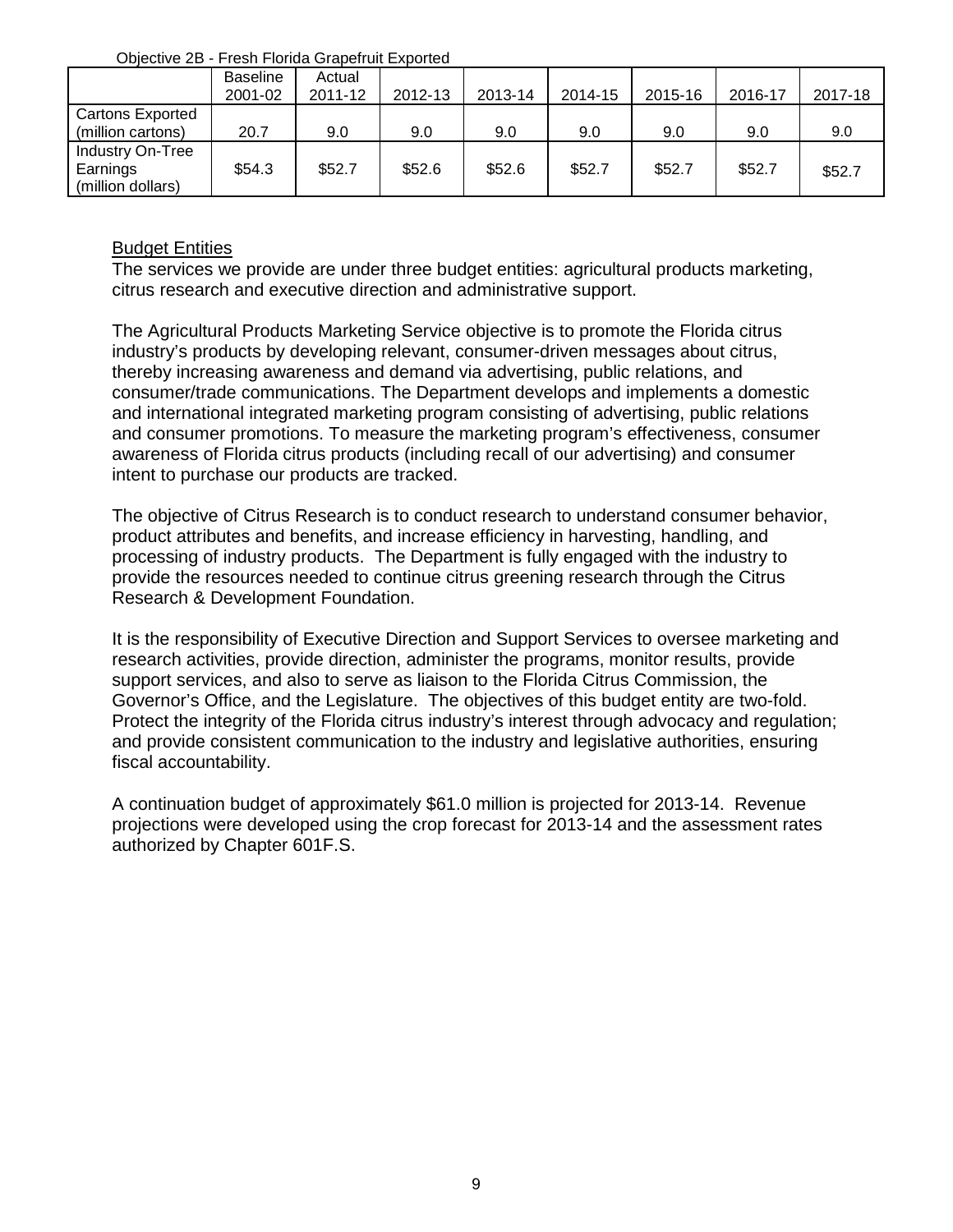#### **List of potential policy changes affecting the agency budget request or Governor's Recommended Budget.**

The Department of Citrus has no intended policy changes that will affect the Legislative Budget Request.

**List of changes which would require legislative action, including the elimination of programs, services and/or activities.**

No legislative action is anticipated this year, except a 'glitch' bill to correct inadvertent errors in recent legislation.

#### **List of all task forces, studies, etc. in progress.**

None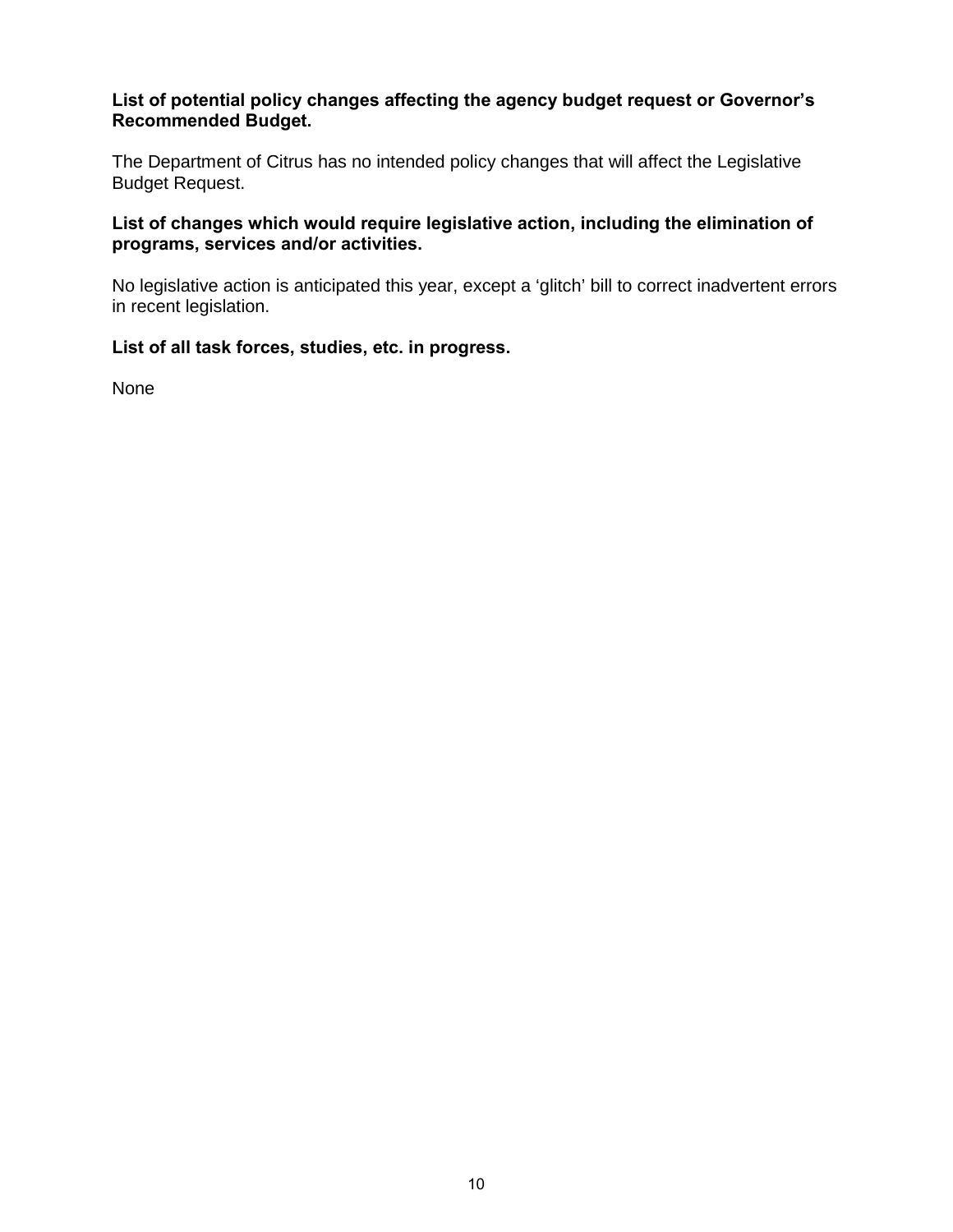# **Performance Measures and Standards LRPP EXHIBIT II**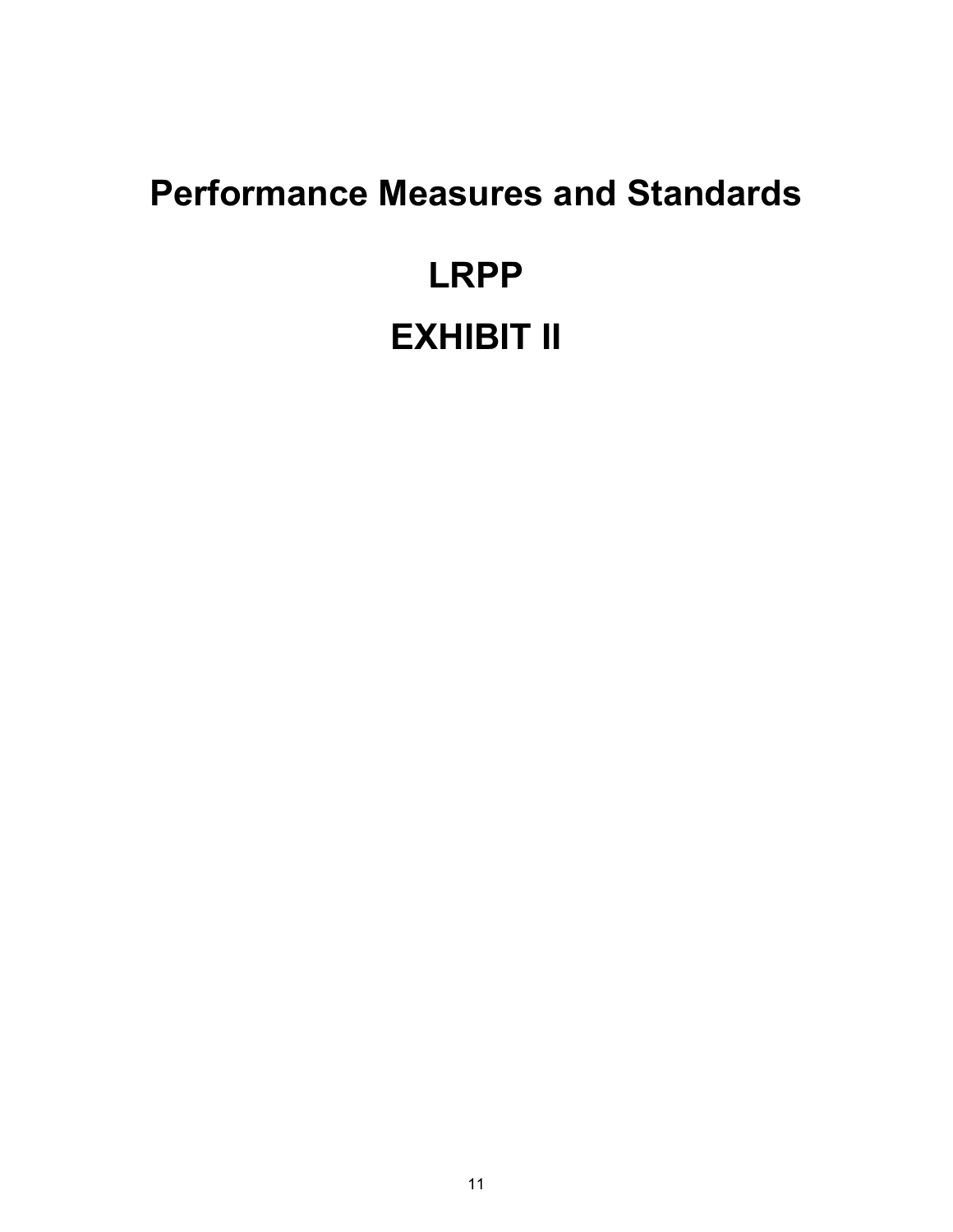#### **LRPP Exhibit II - Performance Measures and Standards**

Department: Department of Citrus Department No.: 570000

| Program: Citrus                        | Code: 57000000 |
|----------------------------------------|----------------|
| Service/Budget Entity: Citrus Research | Code: 57010000 |

#### *NOTE: Approved primary service outcomes must be listed first.*

| Approved Performance Measures for<br>FY 2012-13<br>(Words)                                                   | <b>Approved Prior</b><br>Year Standard<br>FY 2011-12<br>(Numbers) | <b>Prior Year</b><br><b>Actual FY</b><br>2011-12<br>(Numbers) | <b>Approved</b><br><b>Standards for</b><br>FY 2012-13<br>(Numbers) | <b>Requested</b><br>FY 2013-14<br><b>Standard</b><br>(Numbers) |
|--------------------------------------------------------------------------------------------------------------|-------------------------------------------------------------------|---------------------------------------------------------------|--------------------------------------------------------------------|----------------------------------------------------------------|
| 1. Number of acres mechanically harvested                                                                    | 50,000                                                            | 9,372                                                         | 50,000                                                             | 20,000                                                         |
|                                                                                                              |                                                                   |                                                               |                                                                    |                                                                |
| 2. The number of educational presentations of<br>relevant citrus economic and scientific research<br>reports | 50                                                                | 47                                                            | 50                                                                 | 50                                                             |
|                                                                                                              |                                                                   |                                                               |                                                                    |                                                                |
|                                                                                                              |                                                                   |                                                               |                                                                    |                                                                |
|                                                                                                              |                                                                   |                                                               |                                                                    |                                                                |
|                                                                                                              |                                                                   |                                                               |                                                                    |                                                                |
|                                                                                                              |                                                                   |                                                               |                                                                    |                                                                |
|                                                                                                              |                                                                   |                                                               |                                                                    |                                                                |
|                                                                                                              |                                                                   |                                                               |                                                                    |                                                                |
|                                                                                                              |                                                                   |                                                               |                                                                    |                                                                |
|                                                                                                              |                                                                   |                                                               |                                                                    |                                                                |
|                                                                                                              |                                                                   |                                                               |                                                                    |                                                                |
|                                                                                                              |                                                                   |                                                               |                                                                    |                                                                |
|                                                                                                              |                                                                   |                                                               |                                                                    |                                                                |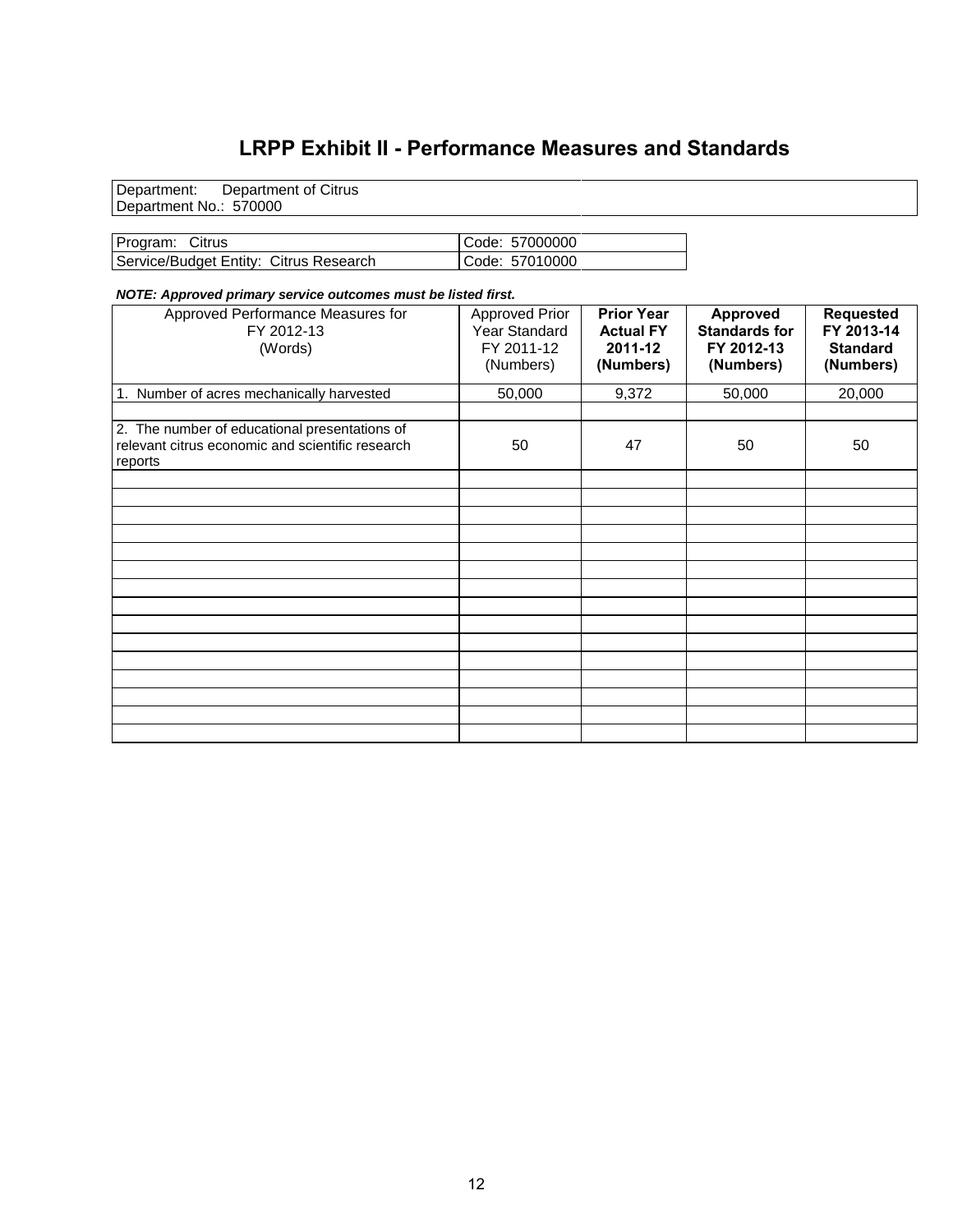#### **LRPP Exhibit II - Performance Measures and Standards**

Department: Department of Citrus Department No.: 570000

Program: Citrus Code: 57000000 Service/Budget Entity: Exec Direction and Support Code: 57020000 Services

#### *NOTE: Approved primary service outcomes must be listed first.*

| Approved Performance Measures for<br>FY 2012-13<br>(Words) | <b>Approved Prior</b><br>Year Standard<br>FY 2011-12<br>(Numbers) | <b>Prior Year</b><br><b>Actual FY</b><br>2011-12<br>(Numbers) | <b>Approved</b><br><b>Standards for</b><br>FY 2012-13<br>(Numbers) | <b>Requested</b><br>FY 2013-14<br><b>Standard</b><br>(Numbers) |
|------------------------------------------------------------|-------------------------------------------------------------------|---------------------------------------------------------------|--------------------------------------------------------------------|----------------------------------------------------------------|
| 1. Administrative cost as a percent of total agency        | 5%                                                                | 4%                                                            | 5%                                                                 | 6%                                                             |
| costs                                                      |                                                                   |                                                               |                                                                    |                                                                |
|                                                            |                                                                   |                                                               |                                                                    |                                                                |
| 2. Administrative positions as a percent of total          | 42%                                                               | 42%                                                           | 42%                                                                | 42%                                                            |
| agency positions                                           |                                                                   |                                                               |                                                                    |                                                                |
|                                                            |                                                                   |                                                               |                                                                    |                                                                |
|                                                            |                                                                   |                                                               |                                                                    |                                                                |
|                                                            |                                                                   |                                                               |                                                                    |                                                                |
|                                                            |                                                                   |                                                               |                                                                    |                                                                |
|                                                            |                                                                   |                                                               |                                                                    |                                                                |
|                                                            |                                                                   |                                                               |                                                                    |                                                                |
|                                                            |                                                                   |                                                               |                                                                    |                                                                |
|                                                            |                                                                   |                                                               |                                                                    |                                                                |
|                                                            |                                                                   |                                                               |                                                                    |                                                                |
|                                                            |                                                                   |                                                               |                                                                    |                                                                |
|                                                            |                                                                   |                                                               |                                                                    |                                                                |
|                                                            |                                                                   |                                                               |                                                                    |                                                                |
|                                                            |                                                                   |                                                               |                                                                    |                                                                |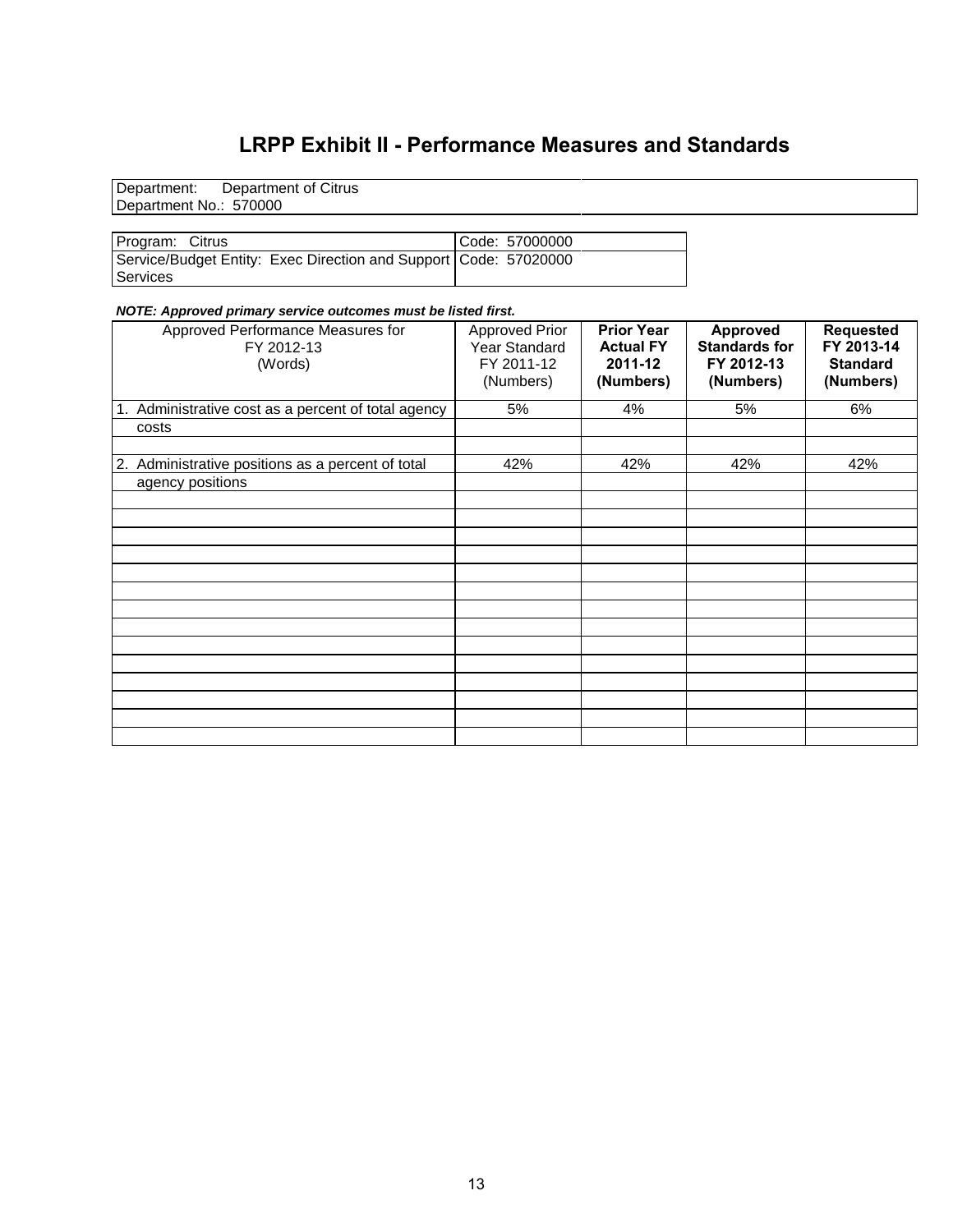#### **LRPP Exhibit II - Performance Measures and Standards**

Department: Department of Citrus Department No.: 570000

| Program: Citrus                             | Code: 57000000 |
|---------------------------------------------|----------------|
| Service/Budget Entity: Agriculture Products | Code: 57030000 |
| <b>Marketing Service</b>                    |                |

#### *NOTE: Approved primary service outcomes must be listed first.*

| Approved Performance Measures for<br>FY 2012-13<br>(Words) | <b>Approved Prior</b><br>Year Standard<br>FY 2011-12<br>(Numbers) | <b>Prior Year</b><br><b>Actual FY</b><br>2011-12<br>(Numbers) | <b>Approved</b><br><b>Standards for</b><br>FY 2012-13<br>(Numbers) | <b>Requested</b><br>FY 2013-14<br><b>Standard</b><br>(Numbers) |
|------------------------------------------------------------|-------------------------------------------------------------------|---------------------------------------------------------------|--------------------------------------------------------------------|----------------------------------------------------------------|
| Percent of consumer recall after television                | 50%                                                               | 57%                                                           | 50%                                                                | 50%                                                            |
| orange juice advertising                                   |                                                                   |                                                               |                                                                    |                                                                |
|                                                            |                                                                   |                                                               |                                                                    |                                                                |
| 2. Percent of consumer intent to purchase Florida          | 55%                                                               | 52%                                                           | 55%                                                                | 55%                                                            |
| orange juice on their next shopping trip                   |                                                                   |                                                               |                                                                    |                                                                |
|                                                            |                                                                   |                                                               |                                                                    |                                                                |
| 3. Presumed U.S. grapefruit juice consumption              | 52 million                                                        | 53.2 million                                                  | 52 million                                                         | 52 million                                                     |
| (measured in single strength equivalent (SSE)              |                                                                   |                                                               |                                                                    |                                                                |
| gallons)                                                   |                                                                   |                                                               |                                                                    |                                                                |
|                                                            |                                                                   |                                                               |                                                                    |                                                                |
| 4. Number of cartons of fresh orange, grapefruit,          | 21.5 million                                                      | 19.7 million                                                  | 21.5 million                                                       | 21.5 million                                                   |
| and specialty fruit shipped domestically                   |                                                                   |                                                               |                                                                    |                                                                |
|                                                            |                                                                   |                                                               |                                                                    |                                                                |
| 5. Number of cartons of fresh Florida grapefruit           | 11.1 million                                                      | 9.0 million                                                   | 11.1 million                                                       | 11.1 million                                                   |
| shipped/exported                                           |                                                                   |                                                               |                                                                    |                                                                |
| 6. Percentage of increase to demand contributed            | .50%                                                              | .40%                                                          | .50%                                                               | .50%                                                           |
| per million dollars spent on advertising and               |                                                                   |                                                               |                                                                    |                                                                |
| promotional programs                                       |                                                                   |                                                               |                                                                    |                                                                |
|                                                            |                                                                   |                                                               |                                                                    |                                                                |
|                                                            |                                                                   |                                                               |                                                                    |                                                                |
|                                                            |                                                                   |                                                               |                                                                    |                                                                |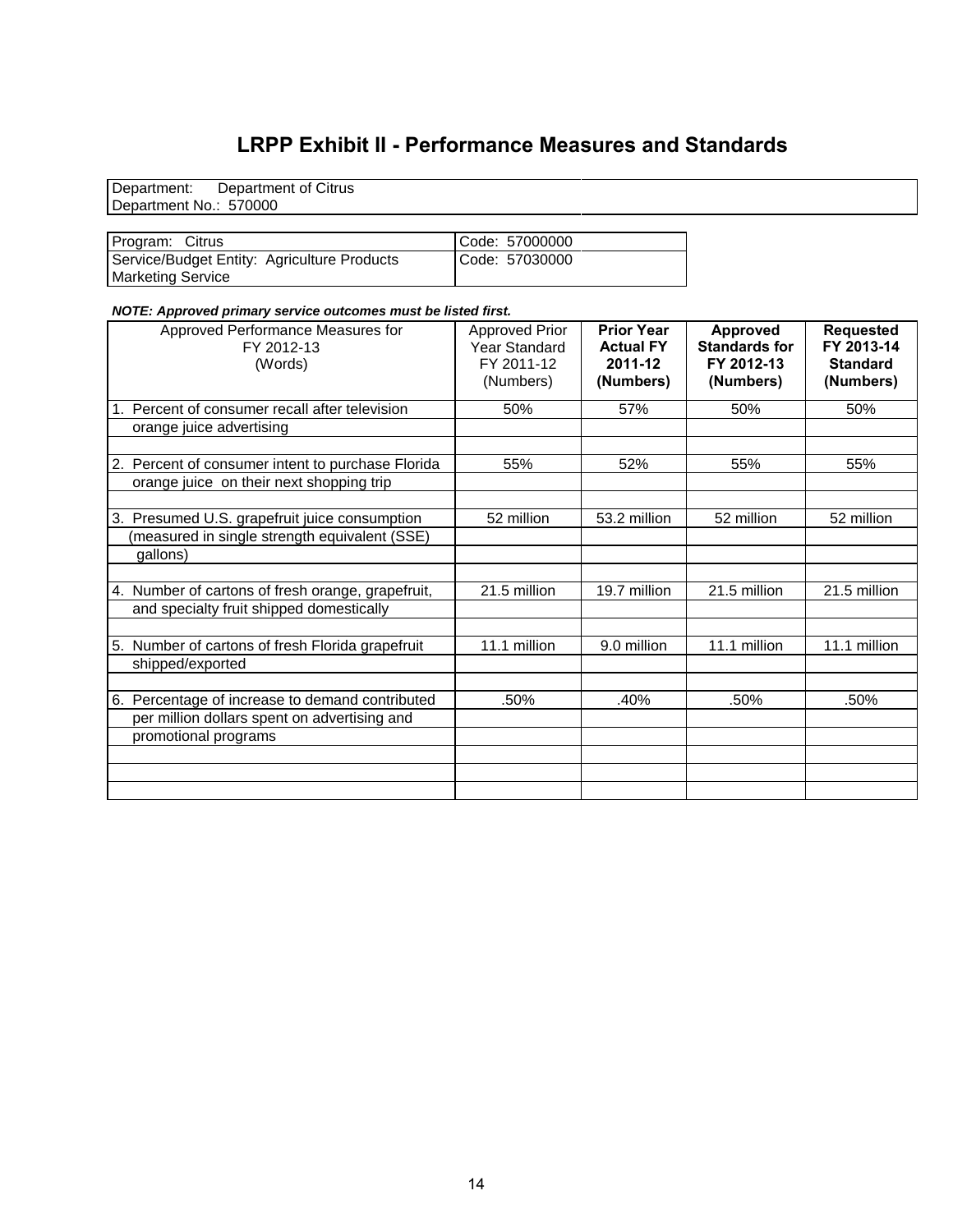### **Assessment of Performance for Approved Performance Measures**

## **LRPP EXHIBIT III**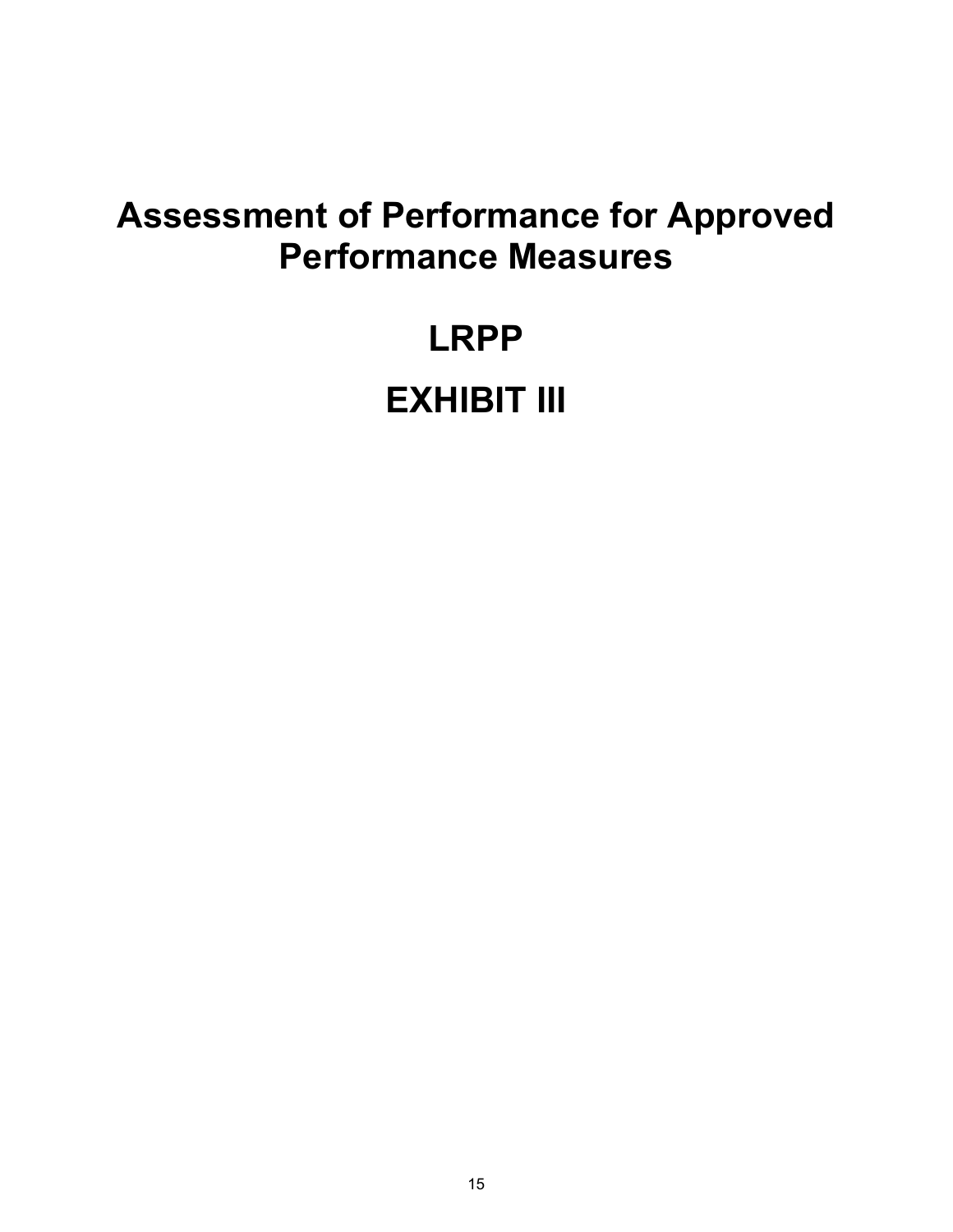| Department of Citrus<br>Department:<br><b>Citrus</b><br>Program:<br>Service/Budget Entity: _Citrus Research/57010000<br>Measure: _ Number of acres mechanically harvested<br><b>Action:</b><br>$\boxtimes$ Performance Assessment of Outcome Measure<br><b>Revision of Measure</b><br>Deletion of Measure<br>Performance Assessment of Output Measure<br>Adjustment of GAA Performance Standards<br><b>Difference</b><br><b>Actual Performance</b><br>Percentage<br><b>Approved</b><br><b>Standard</b><br><b>Results</b><br>(Over/Under)<br><b>Difference</b><br>9,372<br>$-81.3%$<br>50,000<br>40,628<br><b>Factors Accounting for the Difference:</b><br><b>Internal Factors</b> (check all that apply):<br><b>Personnel Factors</b><br><b>Staff Capacity</b><br>Level of Training<br><b>Competing Priorities</b><br>Previous Estimate Incorrect<br>Other (Identify)                                                                                                                                                                                                                                     | <b>LRPP Exhibit III: PERFORMANCE MEASURE ASSESSMENT</b> |  |  |  |  |  |
|------------------------------------------------------------------------------------------------------------------------------------------------------------------------------------------------------------------------------------------------------------------------------------------------------------------------------------------------------------------------------------------------------------------------------------------------------------------------------------------------------------------------------------------------------------------------------------------------------------------------------------------------------------------------------------------------------------------------------------------------------------------------------------------------------------------------------------------------------------------------------------------------------------------------------------------------------------------------------------------------------------------------------------------------------------------------------------------------------------|---------------------------------------------------------|--|--|--|--|--|
|                                                                                                                                                                                                                                                                                                                                                                                                                                                                                                                                                                                                                                                                                                                                                                                                                                                                                                                                                                                                                                                                                                            |                                                         |  |  |  |  |  |
|                                                                                                                                                                                                                                                                                                                                                                                                                                                                                                                                                                                                                                                                                                                                                                                                                                                                                                                                                                                                                                                                                                            |                                                         |  |  |  |  |  |
|                                                                                                                                                                                                                                                                                                                                                                                                                                                                                                                                                                                                                                                                                                                                                                                                                                                                                                                                                                                                                                                                                                            |                                                         |  |  |  |  |  |
|                                                                                                                                                                                                                                                                                                                                                                                                                                                                                                                                                                                                                                                                                                                                                                                                                                                                                                                                                                                                                                                                                                            |                                                         |  |  |  |  |  |
|                                                                                                                                                                                                                                                                                                                                                                                                                                                                                                                                                                                                                                                                                                                                                                                                                                                                                                                                                                                                                                                                                                            |                                                         |  |  |  |  |  |
|                                                                                                                                                                                                                                                                                                                                                                                                                                                                                                                                                                                                                                                                                                                                                                                                                                                                                                                                                                                                                                                                                                            |                                                         |  |  |  |  |  |
|                                                                                                                                                                                                                                                                                                                                                                                                                                                                                                                                                                                                                                                                                                                                                                                                                                                                                                                                                                                                                                                                                                            |                                                         |  |  |  |  |  |
|                                                                                                                                                                                                                                                                                                                                                                                                                                                                                                                                                                                                                                                                                                                                                                                                                                                                                                                                                                                                                                                                                                            |                                                         |  |  |  |  |  |
|                                                                                                                                                                                                                                                                                                                                                                                                                                                                                                                                                                                                                                                                                                                                                                                                                                                                                                                                                                                                                                                                                                            |                                                         |  |  |  |  |  |
|                                                                                                                                                                                                                                                                                                                                                                                                                                                                                                                                                                                                                                                                                                                                                                                                                                                                                                                                                                                                                                                                                                            | <b>Explanation:</b>                                     |  |  |  |  |  |
| <b>External Factors</b> (check all that apply):<br>Resources Unavailable<br><b>Technological Problems</b><br><b>Natural Disaster</b><br>Legal/Legislative Change<br>Other (Identify)<br><b>Target Population Change</b><br>This Program/Service Cannot Fix The Problem<br>Current Laws Are Working Against The Agency Mission<br><b>Explanation:</b> Mechanical harvesting without the abscission agent has been found to damage the tree.<br>This has led to the decline. The industry is waiting on FDA approval of the abscission agent CNMP.<br>Management Efforts to Address Differences/Problems (check all that apply):<br>Technology<br>Training<br>Other (Identify)<br>Personnel<br><b>Recommendations:</b> We will continue to monitor mechanical harvesting results even though we are<br>not financially supporting research and development of new methods or equipment. Results vary<br>year to year depending on industry conditions. We will also monitor FDA approval of the abscission<br>agent which may lead to more mechanical harvesting. FDA approval is expected by February 2013. |                                                         |  |  |  |  |  |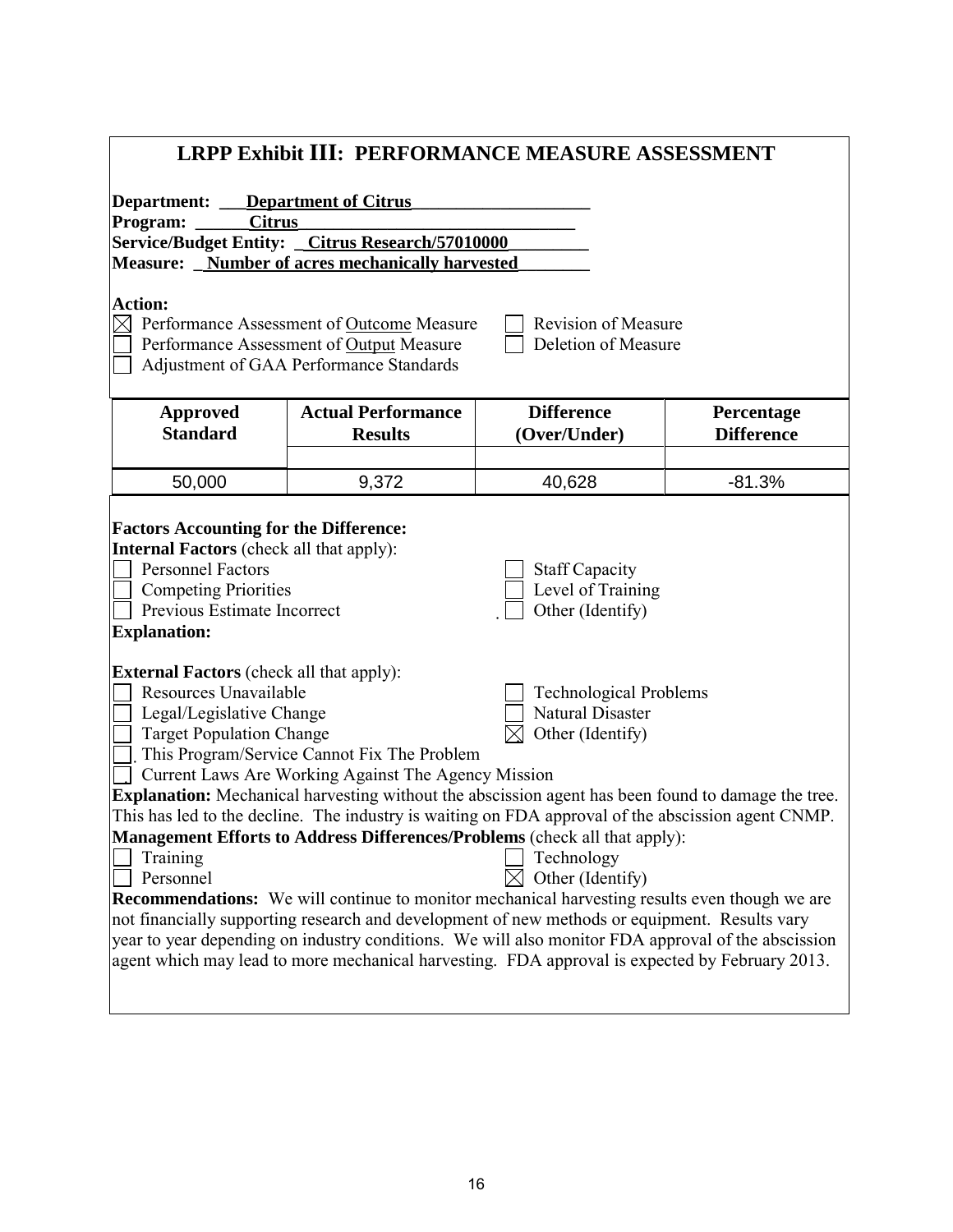| <b>LRPP Exhibit III: PERFORMANCE MEASURE ASSESSMENT</b>                                                                                                                                                                                                                                                                                                                                                                                                                                                                                                                                                                                                                                                            |                                                  |                                                                                             |                                 |  |  |  |
|--------------------------------------------------------------------------------------------------------------------------------------------------------------------------------------------------------------------------------------------------------------------------------------------------------------------------------------------------------------------------------------------------------------------------------------------------------------------------------------------------------------------------------------------------------------------------------------------------------------------------------------------------------------------------------------------------------------------|--------------------------------------------------|---------------------------------------------------------------------------------------------|---------------------------------|--|--|--|
| <b>Department of Citrus</b><br>Department: __                                                                                                                                                                                                                                                                                                                                                                                                                                                                                                                                                                                                                                                                      |                                                  |                                                                                             |                                 |  |  |  |
| <b>Citrus</b><br>Program:                                                                                                                                                                                                                                                                                                                                                                                                                                                                                                                                                                                                                                                                                          |                                                  |                                                                                             |                                 |  |  |  |
|                                                                                                                                                                                                                                                                                                                                                                                                                                                                                                                                                                                                                                                                                                                    | Service/Budget Entity: _Citrus Research/57010000 |                                                                                             |                                 |  |  |  |
| research reports.                                                                                                                                                                                                                                                                                                                                                                                                                                                                                                                                                                                                                                                                                                  |                                                  | Measure: The number of educational presentations of relevant citrus economic and scientific |                                 |  |  |  |
| <b>Action:</b><br>$\boxtimes$<br>Performance Assessment of Outcome Measure<br><b>Revision of Measure</b><br>Deletion of Measure<br>Performance Assessment of Output Measure<br>Adjustment of GAA Performance Standards                                                                                                                                                                                                                                                                                                                                                                                                                                                                                             |                                                  |                                                                                             |                                 |  |  |  |
| <b>Approved</b><br><b>Standard</b>                                                                                                                                                                                                                                                                                                                                                                                                                                                                                                                                                                                                                                                                                 | <b>Actual Performance</b><br><b>Results</b>      | <b>Difference</b><br>(Over/Under)                                                           | Percentage<br><b>Difference</b> |  |  |  |
| 50                                                                                                                                                                                                                                                                                                                                                                                                                                                                                                                                                                                                                                                                                                                 | 47                                               | 3                                                                                           | $-6%$                           |  |  |  |
| <b>Factors Accounting for the Difference:</b><br><b>Internal Factors</b> (check all that apply):<br><b>Personnel Factors</b><br><b>Staff Capacity</b><br>Level of Training<br><b>Competing Priorities</b><br>Previous Estimate Incorrect<br>Other (Identify)<br><b>Explanation:</b>                                                                                                                                                                                                                                                                                                                                                                                                                                |                                                  |                                                                                             |                                 |  |  |  |
| <b>External Factors</b> (check all that apply):<br>Resources Unavailable<br><b>Technological Problems</b><br><b>Natural Disaster</b><br>Legal/Legislative Change<br><b>Target Population Change</b><br>Other (Identify)<br>This Program/Service Cannot Fix The Problem<br>Current Laws Are Working Against The Agency Mission<br><b>Explanation:</b><br>Most educations events are initiated by other organizations, therefore beyond our control.<br>Management Efforts to Address Differences/Problems (check all that apply):<br>Training<br>Technology<br>Personnel<br>Other (Identify)<br><b>Recommendations:</b><br>Increase our outreach to industry and support organizations to make known our resources. |                                                  |                                                                                             |                                 |  |  |  |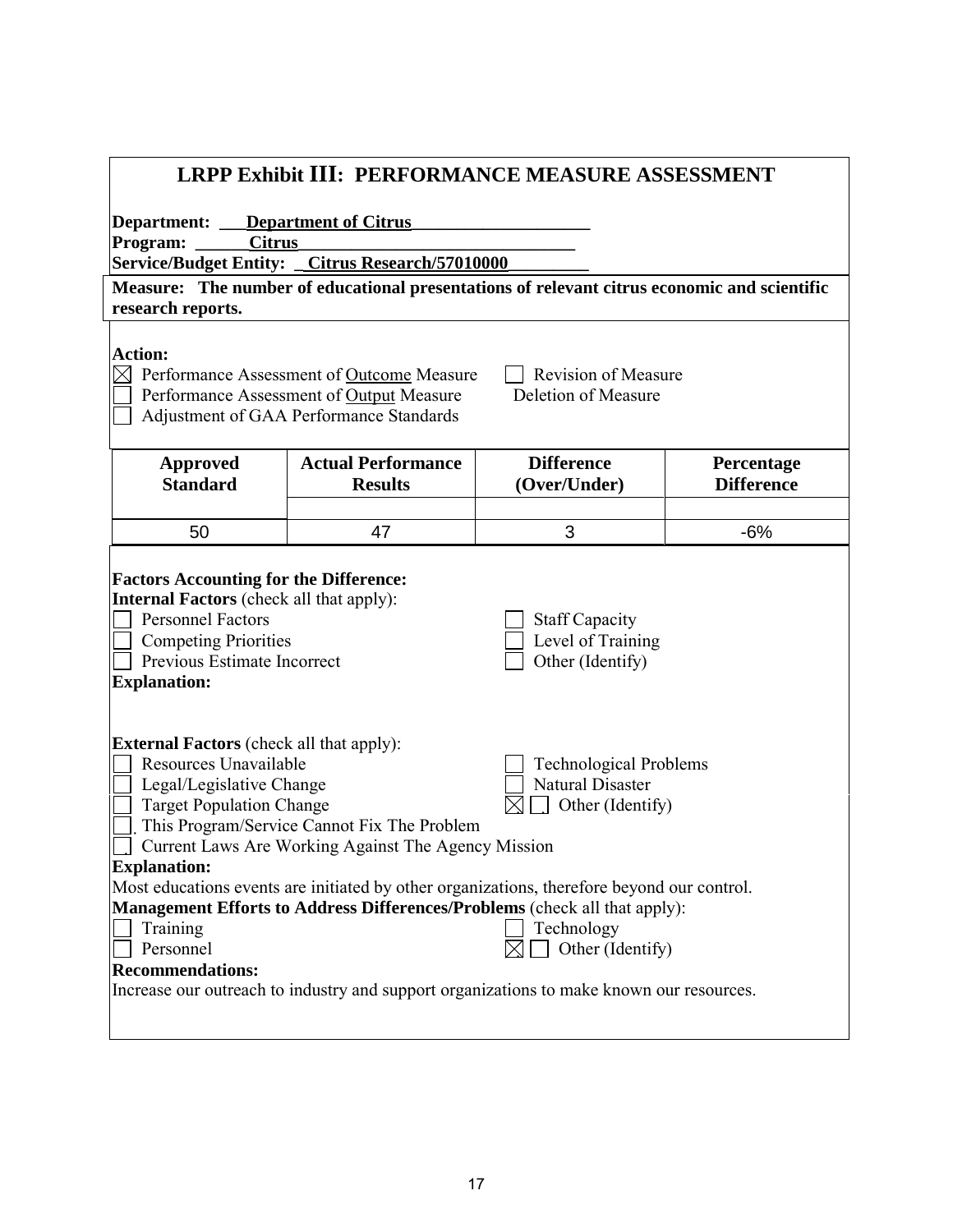| <b>LRPP Exhibit III: PERFORMANCE MEASURE ASSESSMENT</b>                                                                                                                                                                                                                                                                                              |                                                                      |                   |                   |  |  |  |
|------------------------------------------------------------------------------------------------------------------------------------------------------------------------------------------------------------------------------------------------------------------------------------------------------------------------------------------------------|----------------------------------------------------------------------|-------------------|-------------------|--|--|--|
| Department: __                                                                                                                                                                                                                                                                                                                                       | <b>Department of Citrus</b>                                          |                   |                   |  |  |  |
| Program:                                                                                                                                                                                                                                                                                                                                             | <b>Citrus</b>                                                        |                   |                   |  |  |  |
|                                                                                                                                                                                                                                                                                                                                                      | Service/Budget Entity: _Exec Direction and Support Services/57020000 |                   |                   |  |  |  |
|                                                                                                                                                                                                                                                                                                                                                      | Measure: _Administrative cost as a percent of total agency cost      |                   |                   |  |  |  |
| <b>Action:</b><br>$\boxtimes$<br>Performance Assessment of Outcome Measure<br><b>Revision of Measure</b><br>Deletion of Measure<br>Performance Assessment of Output Measure<br>Adjustment of GAA Performance Standards                                                                                                                               |                                                                      |                   |                   |  |  |  |
| <b>Approved</b>                                                                                                                                                                                                                                                                                                                                      | <b>Actual Performance</b>                                            | <b>Difference</b> | Percentage        |  |  |  |
| <b>Standard</b>                                                                                                                                                                                                                                                                                                                                      | <b>Results</b>                                                       | (Over/Under)      | <b>Difference</b> |  |  |  |
|                                                                                                                                                                                                                                                                                                                                                      |                                                                      |                   |                   |  |  |  |
| 5%                                                                                                                                                                                                                                                                                                                                                   | 4%                                                                   | $-1%$             | $-20%$            |  |  |  |
| <b>Factors Accounting for the Difference:</b><br><b>Internal Factors</b> (check all that apply):<br><b>Personnel Factors</b><br><b>Staff Capacity</b><br>Level of Training<br><b>Competing Priorities</b><br>Previous Estimate Incorrect<br>Other (Identify)<br><b>Explanation:</b>                                                                  |                                                                      |                   |                   |  |  |  |
| <b>External Factors</b> (check all that apply):<br>Resources Unavailable<br><b>Technological Problems</b><br><b>Natural Disaster</b><br>Legal/Legislative Change<br><b>Target Population Change</b><br>Other (Identify)<br>This Program/Service Cannot Fix The Problem<br>Current Laws Are Working Against The Agency Mission<br><b>Explanation:</b> |                                                                      |                   |                   |  |  |  |
| Management Efforts to Address Differences/Problems (check all that apply):<br>Technology<br>Training<br>Personnel<br>Other (Identify)<br><b>Recommendations:</b> This is a desirable difference                                                                                                                                                      |                                                                      |                   |                   |  |  |  |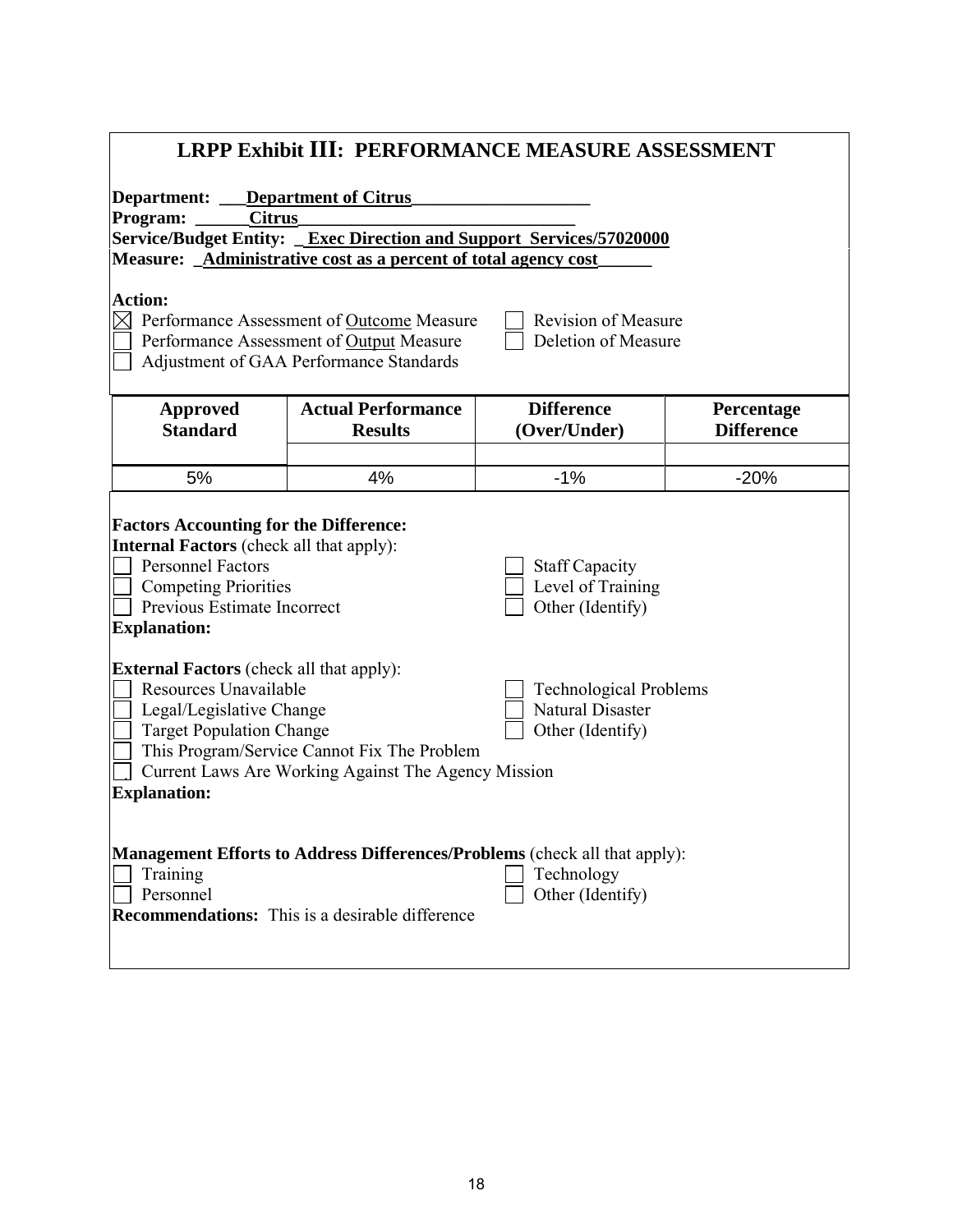| <b>LRPP Exhibit III: PERFORMANCE MEASURE ASSESSMENT</b>                                                                                                                                                                                                                                                                                       |                                                                      |                   |                   |  |  |
|-----------------------------------------------------------------------------------------------------------------------------------------------------------------------------------------------------------------------------------------------------------------------------------------------------------------------------------------------|----------------------------------------------------------------------|-------------------|-------------------|--|--|
| <b>Department:</b> __ <b>Department of Citrus</b>                                                                                                                                                                                                                                                                                             |                                                                      |                   |                   |  |  |
| Program:<br><b>Citrus</b>                                                                                                                                                                                                                                                                                                                     |                                                                      |                   |                   |  |  |
|                                                                                                                                                                                                                                                                                                                                               | Service/Budget Entity: _Exec Direction and Support Services/57020000 |                   |                   |  |  |
|                                                                                                                                                                                                                                                                                                                                               |                                                                      |                   |                   |  |  |
| Measure: _Administrative positions as a percent of total agency positions<br><b>Action:</b><br>$\boxtimes$ Performance Assessment of Outcome Measure<br><b>Revision of Measure</b><br>Deletion of Measure<br>Performance Assessment of Output Measure<br>Adjustment of GAA Performance Standards                                              |                                                                      |                   |                   |  |  |
| <b>Approved</b>                                                                                                                                                                                                                                                                                                                               | <b>Actual Performance</b>                                            | <b>Difference</b> | Percentage        |  |  |
| <b>Standard</b>                                                                                                                                                                                                                                                                                                                               | <b>Results</b>                                                       | (Over/Under)      | <b>Difference</b> |  |  |
| 42%                                                                                                                                                                                                                                                                                                                                           | 42%                                                                  | $\overline{0}$    | $\overline{0}$    |  |  |
|                                                                                                                                                                                                                                                                                                                                               |                                                                      |                   |                   |  |  |
| <b>Factors Accounting for the Difference:</b><br><b>Internal Factors</b> (check all that apply):<br><b>Personnel Factors</b><br><b>Staff Capacity</b><br>Level of Training<br><b>Competing Priorities</b><br>Previous Estimate Incorrect<br>Other (Identify)<br><b>Explanation:</b>                                                           |                                                                      |                   |                   |  |  |
| <b>External Factors</b> (check all that apply):<br>Resources Unavailable<br><b>Technological Problems</b><br>Natural Disaster<br>Legal/Legislative Change<br><b>Target Population Change</b><br>Other (Identify)<br>This Program/Service Cannot Fix The Problem<br>Current Laws Are Working Against The Agency Mission<br><b>Explanation:</b> |                                                                      |                   |                   |  |  |
| Management Efforts to Address Differences/Problems (check all that apply):<br>Training<br>Technology<br>Personnel<br>Other (Identify)<br><b>Recommendations:</b>                                                                                                                                                                              |                                                                      |                   |                   |  |  |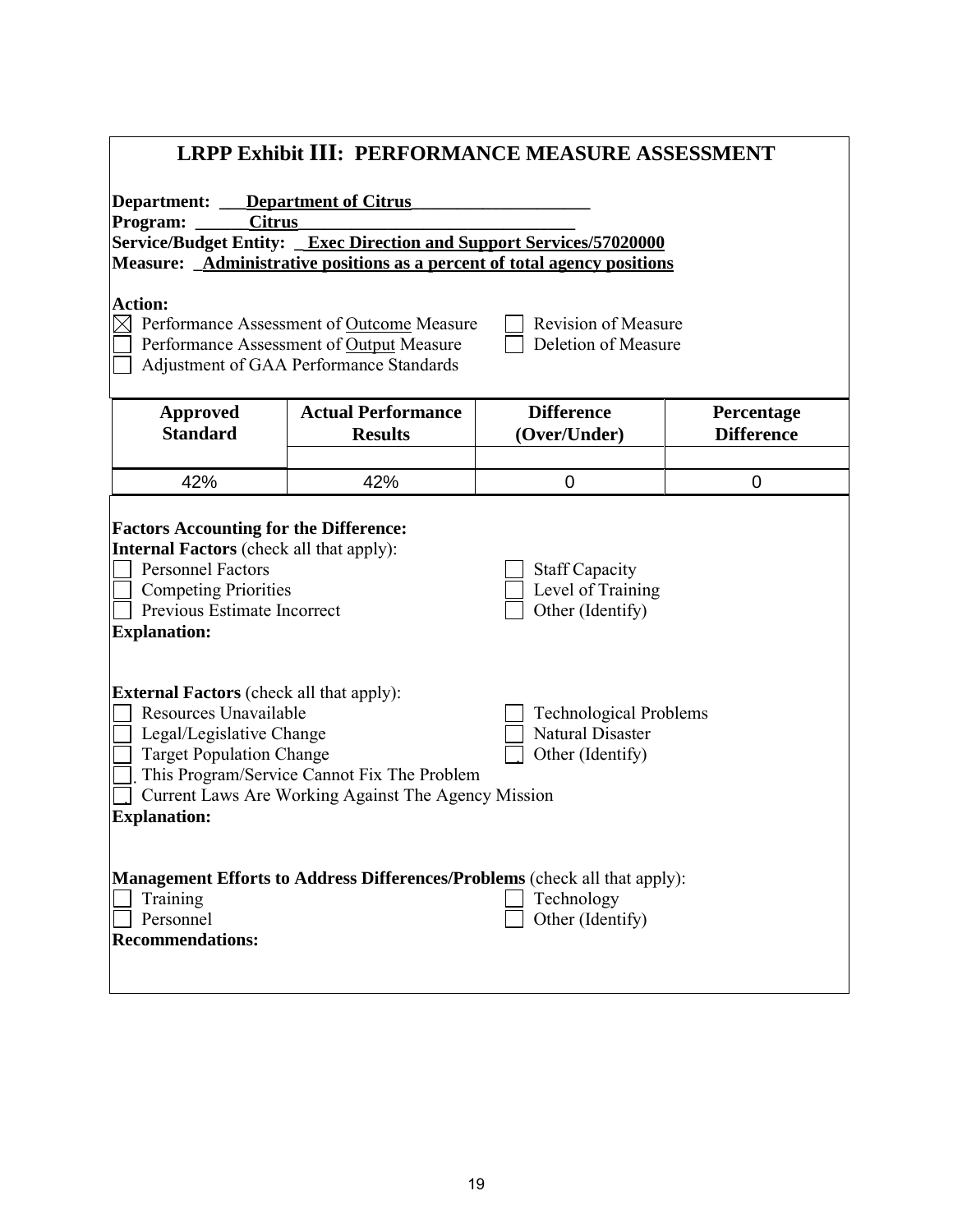| <b>LRPP Exhibit III: PERFORMANCE MEASURE ASSESSMENT</b>                                                                                                                                                                                                                                                                                                                                                                                                                                                                         |                                             |                                   |                                 |  |  |  |
|---------------------------------------------------------------------------------------------------------------------------------------------------------------------------------------------------------------------------------------------------------------------------------------------------------------------------------------------------------------------------------------------------------------------------------------------------------------------------------------------------------------------------------|---------------------------------------------|-----------------------------------|---------------------------------|--|--|--|
| <b>Department of Citrus</b><br>Department:<br>Program:<br><b>Citrus</b><br>Service/Budget Entity: _ Agric Products Marketing Service/57030000<br>Measure: Percent of consumer recall after television orange juice advertising<br><b>Action:</b>                                                                                                                                                                                                                                                                                |                                             |                                   |                                 |  |  |  |
| $\boxtimes$ Performance Assessment of Outcome Measure<br><b>Revision of Measure</b><br>Deletion of Measure<br>Performance Assessment of Output Measure<br>Adjustment of GAA Performance Standards                                                                                                                                                                                                                                                                                                                               |                                             |                                   |                                 |  |  |  |
| <b>Approved</b><br><b>Standard</b>                                                                                                                                                                                                                                                                                                                                                                                                                                                                                              | <b>Actual Performance</b><br><b>Results</b> | <b>Difference</b><br>(Over/Under) | Percentage<br><b>Difference</b> |  |  |  |
| 50%                                                                                                                                                                                                                                                                                                                                                                                                                                                                                                                             | 57%                                         | 7%                                | 14%                             |  |  |  |
| <b>Factors Accounting for the Difference:</b><br><b>Internal Factors</b> (check all that apply):<br><b>Personnel Factors</b><br><b>Staff Capacity</b><br>Level of Training<br><b>Competing Priorities</b><br>$\boxtimes$<br>Other (Identify)<br>Previous Estimate Incorrect<br><b>Explanation:</b> Citrus disease research needs have been prioritized at a higher level than marketing<br>since 1997-98. Reduced marketing budgets provided fewer opportunities to reach our target<br>audience with our advertising messages. |                                             |                                   |                                 |  |  |  |
| <b>External Factors</b> (check all that apply):<br>$\boxtimes$ Resources Unavailable<br><b>Technological Problems</b><br><b>Natural Disaster</b><br>Legal/Legislative Change<br>Other (Identify)<br><b>Target Population Change</b><br>This Program/Service Cannot Fix The Problem<br>Current Laws Are Working Against The Agency Mission<br><b>Explanation:</b><br>Citrus greening disease is requiring attention and funding.                                                                                                 |                                             |                                   |                                 |  |  |  |
| Management Efforts to Address Differences/Problems (check all that apply):<br>Technology<br>Training<br>Personnel<br>Other (Identify)<br><b>Recommendations:</b><br>The industry is seeking outside funding sources for citrus greening disease. Consumer research is<br>conducted to determine the most responsive target audience, and the most impactful marketing<br>messages to encourage consumption of Florida citrus products.                                                                                          |                                             |                                   |                                 |  |  |  |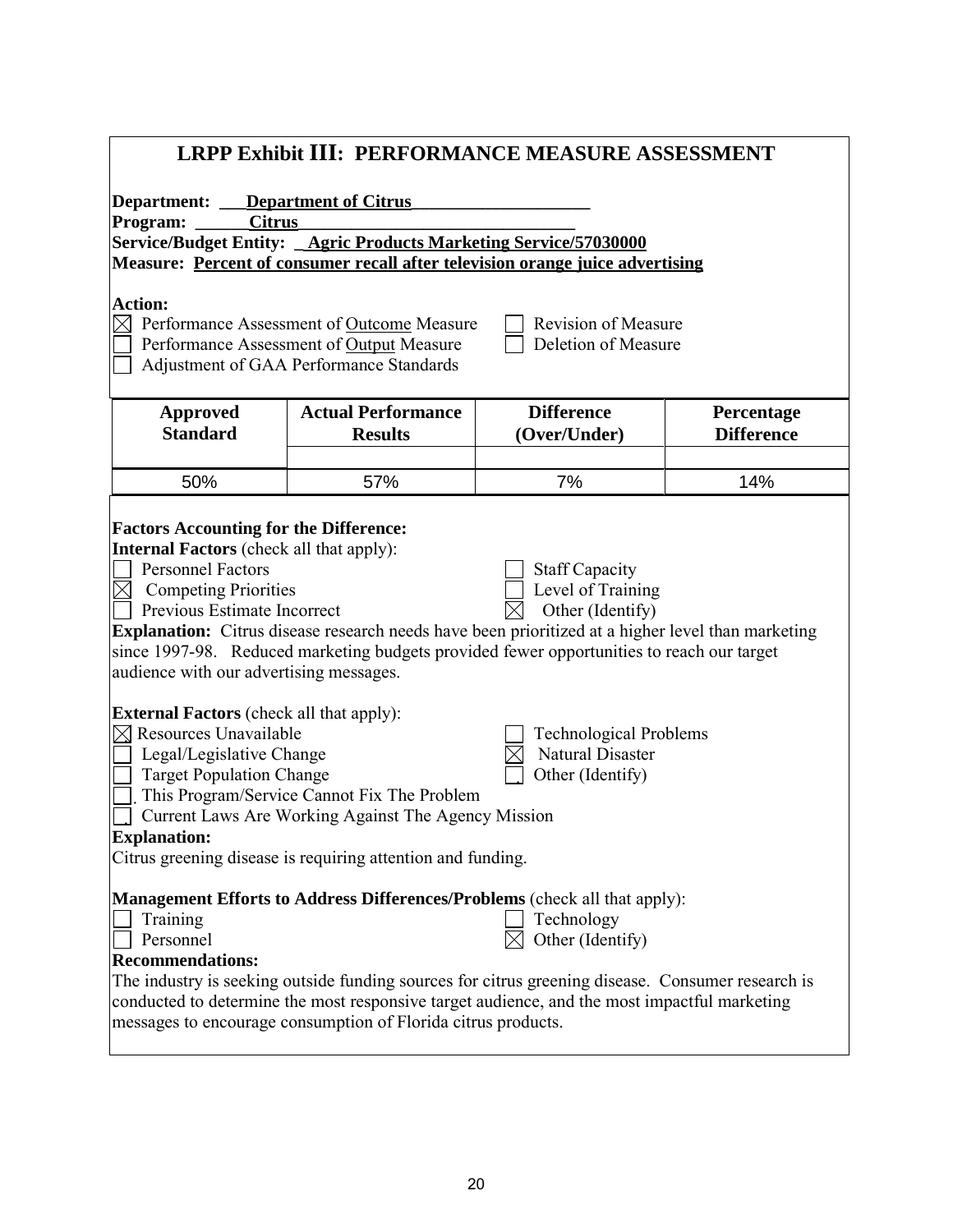| <b>LRPP Exhibit III: PERFORMANCE MEASURE ASSESSMENT</b>                                                                                                                                                                                                                                                                                              |                                                                                             |                                   |                                 |  |  |
|------------------------------------------------------------------------------------------------------------------------------------------------------------------------------------------------------------------------------------------------------------------------------------------------------------------------------------------------------|---------------------------------------------------------------------------------------------|-----------------------------------|---------------------------------|--|--|
| <b>Department of Citrus</b><br>Department:                                                                                                                                                                                                                                                                                                           |                                                                                             |                                   |                                 |  |  |
| <b>Citrus</b><br>Program:                                                                                                                                                                                                                                                                                                                            |                                                                                             |                                   |                                 |  |  |
|                                                                                                                                                                                                                                                                                                                                                      | Service/Budget Entity: _ Agric Products Marketing Service/57030000                          |                                   |                                 |  |  |
|                                                                                                                                                                                                                                                                                                                                                      | Measure: Percent of consumer intent to purchase Florida orange juice on their next shopping |                                   |                                 |  |  |
| trip                                                                                                                                                                                                                                                                                                                                                 |                                                                                             |                                   |                                 |  |  |
| <b>Action:</b><br>$\boxtimes$ Performance Assessment of Outcome Measure<br><b>Revision of Measure</b><br>Deletion of Measure<br>Performance Assessment of Output Measure<br>Adjustment of GAA Performance Standards                                                                                                                                  |                                                                                             |                                   |                                 |  |  |
| <b>Approved</b><br><b>Standard</b>                                                                                                                                                                                                                                                                                                                   | <b>Actual Performance</b><br><b>Results</b>                                                 | <b>Difference</b><br>(Over/Under) | Percentage<br><b>Difference</b> |  |  |
| 55%                                                                                                                                                                                                                                                                                                                                                  | 52%                                                                                         | $-3%$                             | $-5%$                           |  |  |
| <b>Factors Accounting for the Difference:</b><br><b>Internal Factors</b> (check all that apply):<br><b>Personnel Factors</b><br><b>Staff Capacity</b><br>Level of Training<br><b>Competing Priorities</b><br>Other (Identify)<br>Previous Estimate Incorrect<br><b>Explanation:</b>                                                                  |                                                                                             |                                   |                                 |  |  |
| <b>External Factors</b> (check all that apply):<br>Resources Unavailable<br><b>Technological Problems</b><br><b>Natural Disaster</b><br>Legal/Legislative Change<br>Other (Identify)<br><b>Target Population Change</b><br>This Program/Service Cannot Fix The Problem<br>Current Laws Are Working Against The Agency Mission<br><b>Explanation:</b> |                                                                                             |                                   |                                 |  |  |
| <b>Management Efforts to Address Differences/Problems (check all that apply):</b><br>Technology<br>Training<br>Personnel<br>Other (Identify)<br><b>Recommendations:</b>                                                                                                                                                                              |                                                                                             |                                   |                                 |  |  |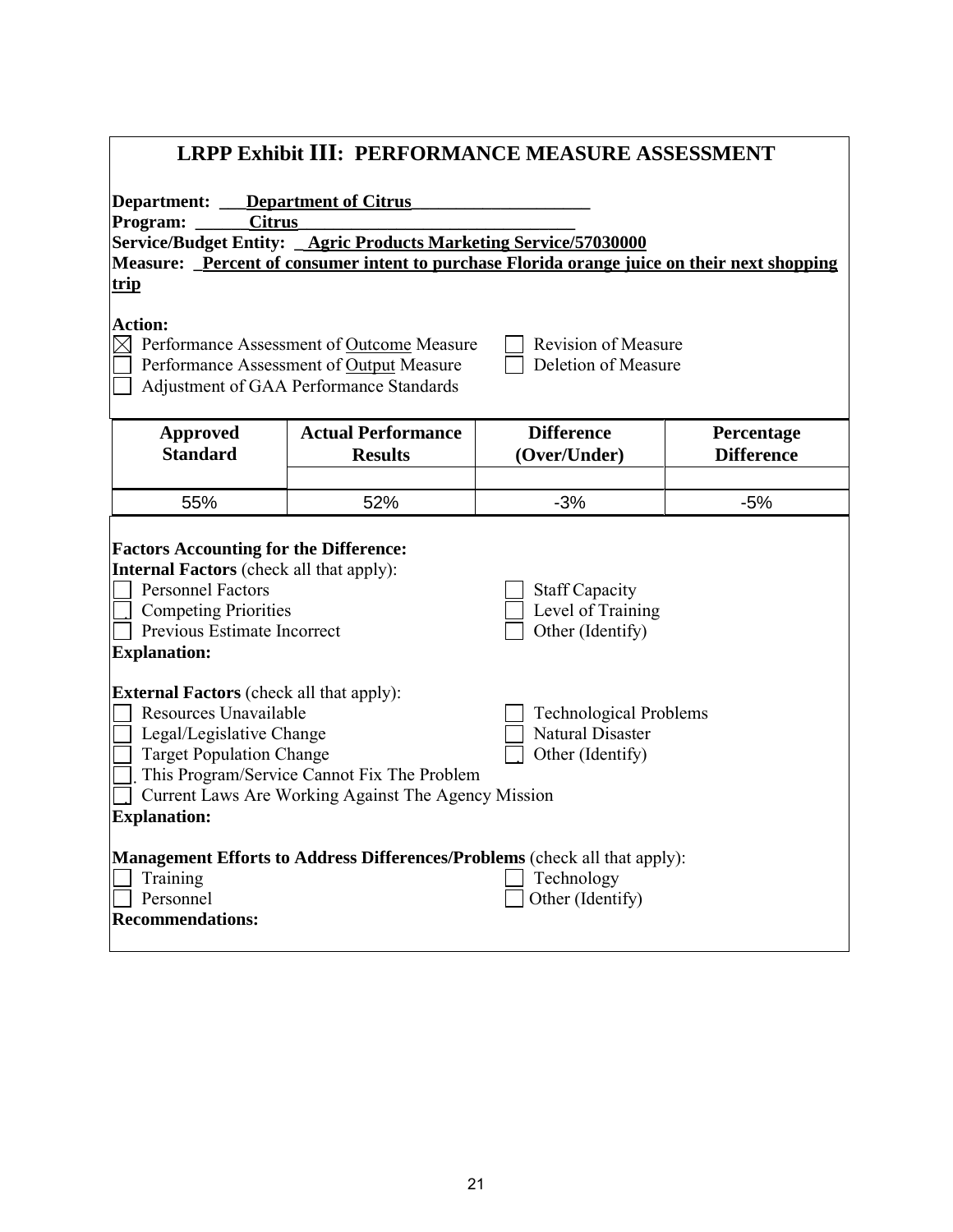| <b>LRPP Exhibit III: PERFORMANCE MEASURE ASSESSMENT</b>                                                                                                                                                                                                                                                                                              |                                                                   |                                                                                   |                   |  |  |  |
|------------------------------------------------------------------------------------------------------------------------------------------------------------------------------------------------------------------------------------------------------------------------------------------------------------------------------------------------------|-------------------------------------------------------------------|-----------------------------------------------------------------------------------|-------------------|--|--|--|
| Department:<br><b>Department of Citrus</b>                                                                                                                                                                                                                                                                                                           |                                                                   |                                                                                   |                   |  |  |  |
| <b>Citrus</b><br>Program:                                                                                                                                                                                                                                                                                                                            |                                                                   |                                                                                   |                   |  |  |  |
|                                                                                                                                                                                                                                                                                                                                                      | Service/Budget Entity: _Agric Products Marketing Service/57030000 |                                                                                   |                   |  |  |  |
|                                                                                                                                                                                                                                                                                                                                                      |                                                                   | Measure: _Presumed U.S. grapefruit juice consumption (measured in single strength |                   |  |  |  |
| equivalent (SSE) gallons                                                                                                                                                                                                                                                                                                                             |                                                                   |                                                                                   |                   |  |  |  |
| <b>Action:</b><br>$\boxtimes$ Performance Assessment of Outcome Measure<br><b>Revision of Measure</b><br>Deletion of Measure<br>Performance Assessment of Output Measure<br>Adjustment of GAA Performance Standards                                                                                                                                  |                                                                   |                                                                                   |                   |  |  |  |
| <b>Approved Standard</b>                                                                                                                                                                                                                                                                                                                             | <b>Actual Performance</b>                                         | <b>Difference</b>                                                                 | Percentage        |  |  |  |
|                                                                                                                                                                                                                                                                                                                                                      | <b>Results</b>                                                    | (Over/Under)                                                                      | <b>Difference</b> |  |  |  |
| 52,000,000                                                                                                                                                                                                                                                                                                                                           | 53,200,000                                                        | $+1,200,000$                                                                      | $+2%$             |  |  |  |
| <b>Factors Accounting for the Difference:</b><br><b>Internal Factors</b> (check all that apply):<br><b>Personnel Factors</b><br><b>Staff Capacity</b><br>Level of Training<br><b>Competing Priorities</b><br>Previous Estimate Incorrect<br>Other (Identify)<br><b>Explanation:</b>                                                                  |                                                                   |                                                                                   |                   |  |  |  |
| <b>External Factors</b> (check all that apply):<br>Resources Unavailable<br><b>Technological Problems</b><br><b>Natural Disaster</b><br>Legal/Legislative Change<br><b>Target Population Change</b><br>Other (Identify)<br>This Program/Service Cannot Fix The Problem<br>Current Laws Are Working Against The Agency Mission<br><b>Explanation:</b> |                                                                   |                                                                                   |                   |  |  |  |
| <b>Management Efforts to Address Differences/Problems (check all that apply):</b><br>Training<br>Technology<br>Personnel<br>Other (Identify)<br><b>Recommendations:</b>                                                                                                                                                                              |                                                                   |                                                                                   |                   |  |  |  |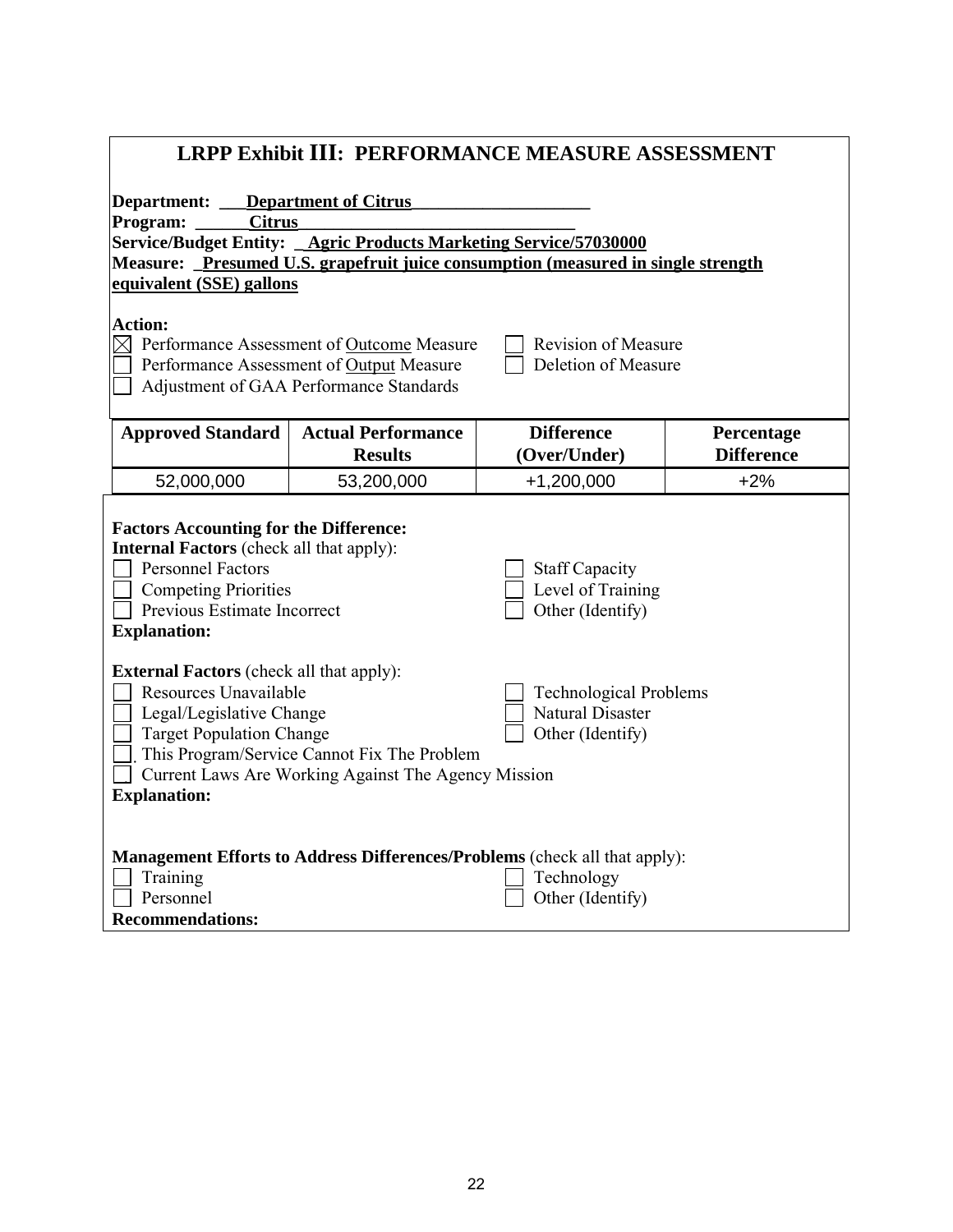### **LRPP Exhibit III: PERFORMANCE MEASURE ASSESSMENT**

| Department of Citrus<br>Department:<br><b>Citrus</b><br>Program:<br>Service/Budget Entity: _ Agric Products Marketing Service/57030000<br>Measure: Number of cartons of fresh orange, grapefruit and specialty fruit shipped<br>domestically<br><b>Action:</b><br>$\boxtimes$ Performance Assessment of Outcome Measure<br><b>Revision of Measure</b><br>Deletion of Measure<br>Performance Assessment of Output Measure<br>Adjustment of GAA Performance Standards                |            |                                                                                                                                                                                                                          |       |  |  |
|------------------------------------------------------------------------------------------------------------------------------------------------------------------------------------------------------------------------------------------------------------------------------------------------------------------------------------------------------------------------------------------------------------------------------------------------------------------------------------|------------|--------------------------------------------------------------------------------------------------------------------------------------------------------------------------------------------------------------------------|-------|--|--|
| <b>Approved Standard</b><br><b>Difference</b><br><b>Actual Performance</b><br>Percentage<br><b>Results</b><br><b>Difference</b><br>(Over/Under)                                                                                                                                                                                                                                                                                                                                    |            |                                                                                                                                                                                                                          |       |  |  |
| 21,500,000                                                                                                                                                                                                                                                                                                                                                                                                                                                                         | 19,700,000 | $-1,800,000$                                                                                                                                                                                                             | $-8%$ |  |  |
| <b>Factors Accounting for the Difference:</b><br><b>Internal Factors</b> (check all that apply):<br><b>Personnel Factors</b><br><b>Staff Capacity</b><br><b>Competing Priorities</b><br>Level of Training<br><b>Previous Estimate Incorrect</b><br>Other (Identify)<br><b>Explanation:</b>                                                                                                                                                                                         |            |                                                                                                                                                                                                                          |       |  |  |
| <b>External Factors</b> (check all that apply):<br>Resources Unavailable<br><b>Technological Problems</b><br><b>Natural Disaster</b><br>Legal/Legislative Change<br>Other (Identify)<br><b>Target Population Change</b><br>This Program/Service Cannot Fix The Problem<br>Current Laws Are Working Against The Agency Mission<br><b>Explanation:</b><br>Reduced availability of Florida fresh fruit and increased competition from more convenient fruits in<br>the produce aisle. |            |                                                                                                                                                                                                                          |       |  |  |
| Training<br>Personnel<br><b>Recommendations:</b><br>and with fewer seeds.                                                                                                                                                                                                                                                                                                                                                                                                          |            | Management Efforts to Address Differences/Problems (check all that apply):<br>Technology<br>Other (Identify)<br>The Department is supporting scientific research efforts to establish fresh fruit that is easier to peel |       |  |  |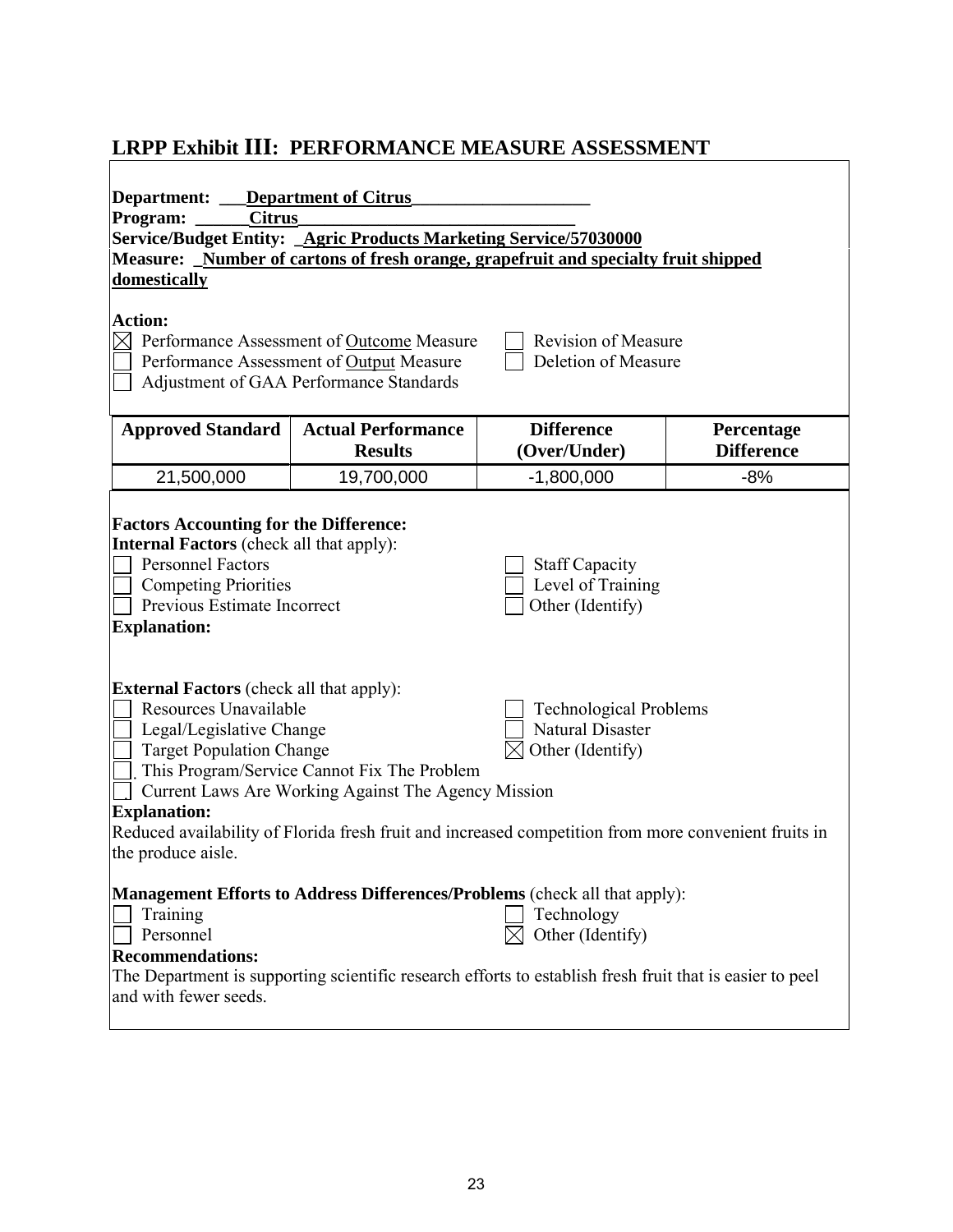| <b>LRPP Exhibit III: PERFORMANCE MEASURE ASSESSMENT</b>                                                                                                                                                                                                                                                                                                                                                                                                                                                                                                        |                                             |                                   |                                 |  |  |  |
|----------------------------------------------------------------------------------------------------------------------------------------------------------------------------------------------------------------------------------------------------------------------------------------------------------------------------------------------------------------------------------------------------------------------------------------------------------------------------------------------------------------------------------------------------------------|---------------------------------------------|-----------------------------------|---------------------------------|--|--|--|
| <b>Department:</b> Department of Citrus<br><b>Citrus</b><br>Program:<br>Service/Budget Entity: _ Agric Products Marketing Service/57030000<br>Measure: Number of cartons of fresh Florida grapefruit shipped/exported                                                                                                                                                                                                                                                                                                                                          |                                             |                                   |                                 |  |  |  |
| <b>Action:</b><br>$\boxtimes$ Performance Assessment of Outcome Measure<br>Revision of Measure<br>Deletion of Measure<br>Performance Assessment of Output Measure<br>Adjustment of GAA Performance Standards                                                                                                                                                                                                                                                                                                                                                   |                                             |                                   |                                 |  |  |  |
| <b>Approved</b><br><b>Standard</b>                                                                                                                                                                                                                                                                                                                                                                                                                                                                                                                             | <b>Actual Performance</b><br><b>Results</b> | <b>Difference</b><br>(Over/Under) | Percentage<br><b>Difference</b> |  |  |  |
| 11,100,000                                                                                                                                                                                                                                                                                                                                                                                                                                                                                                                                                     | 9,000,000                                   | $-2,100,000$                      | $-19%$                          |  |  |  |
| <b>Factors Accounting for the Difference:</b><br><b>Internal Factors</b> (check all that apply):<br><b>Personnel Factors</b><br><b>Staff Capacity</b><br>Level of Training<br><b>Competing Priorities</b><br>Previous Estimate Incorrect<br>Other (Identify)<br><b>Explanation:</b>                                                                                                                                                                                                                                                                            |                                             |                                   |                                 |  |  |  |
| <b>External Factors</b> (check all that apply):<br>Resources Unavailable<br><b>Technological Problems</b><br><b>Natural Disaster</b><br>Legal/Legislative Change<br>Other (Identify)<br><b>Target Population Change</b><br>This Program/Service Cannot Fix The Problem<br>Current Laws Are Working Against The Agency Mission<br><b>Explanation:</b><br>Grapefruit exports did not meet expectations due to exterior quality and larger-than-normal size<br>issues. Asian grapefruit consumers are very particular about the appearance and size of the fruit. |                                             |                                   |                                 |  |  |  |
| <b>Management Efforts to Address Differences/Problems (check all that apply):</b><br>Technology<br>Training<br>$\boxtimes$ Other (Identify)<br>Personnel<br><b>Recommendations:</b><br>Educate the consumer regarding internal quality of the fruit.                                                                                                                                                                                                                                                                                                           |                                             |                                   |                                 |  |  |  |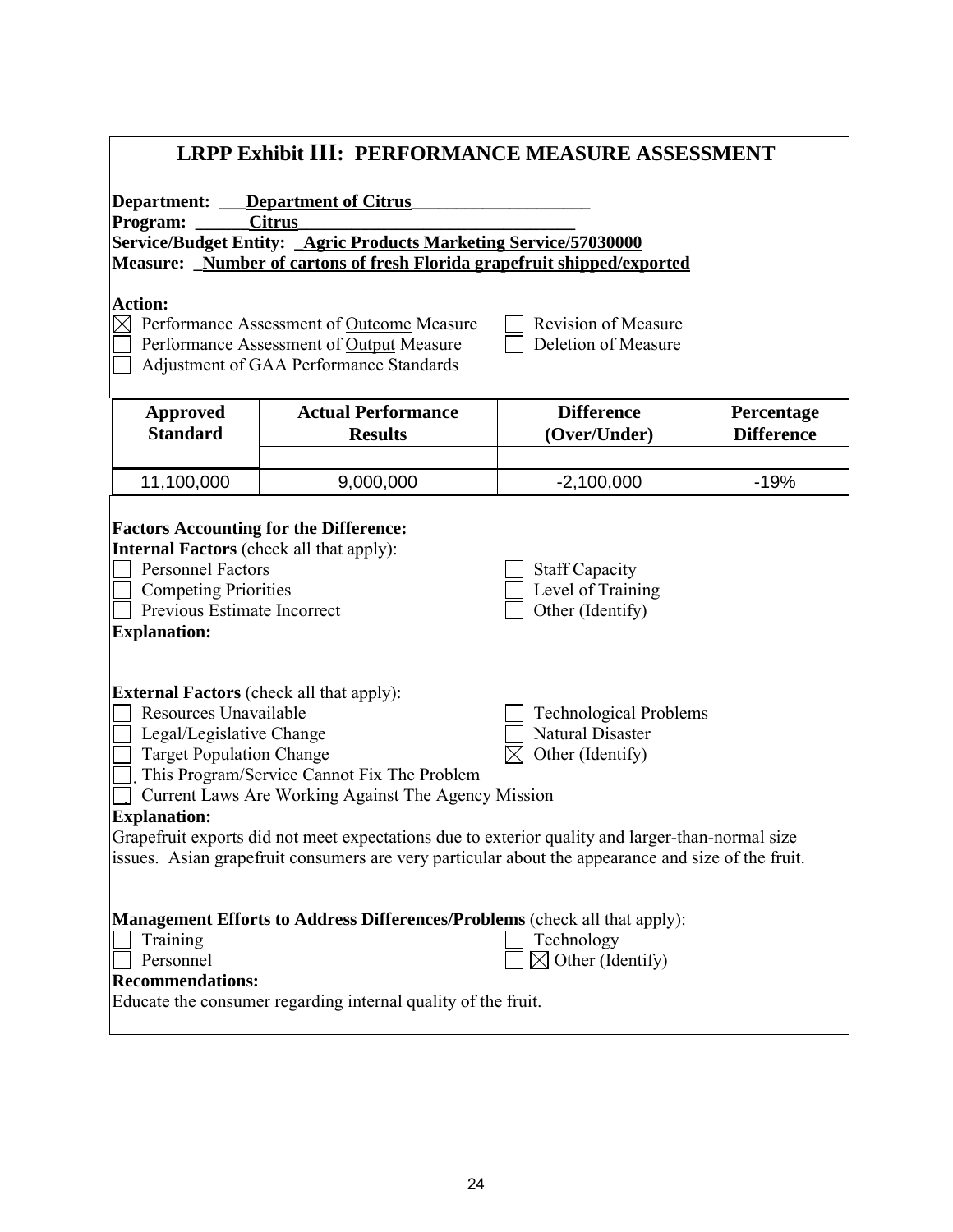| <b>LRPP Exhibit III: PERFORMANCE MEASURE ASSESSMENT</b>                                                                                                                                                                                                                                                                                                                                                                                                                                                                                                                                                                 |                                             |                                   |                                 |  |  |
|-------------------------------------------------------------------------------------------------------------------------------------------------------------------------------------------------------------------------------------------------------------------------------------------------------------------------------------------------------------------------------------------------------------------------------------------------------------------------------------------------------------------------------------------------------------------------------------------------------------------------|---------------------------------------------|-----------------------------------|---------------------------------|--|--|
| Department:<br><b>Department of Citrus</b><br><b>Citrus</b><br>Program:<br>Service/Budget Entity: _Agric Products Marketing Service/57030000<br>Measure: Percentage of increase to demand for orange juice per million dollars spent on<br>advertising and promotional programs.                                                                                                                                                                                                                                                                                                                                        |                                             |                                   |                                 |  |  |
| <b>Action:</b><br>Performance Assessment of Outcome Measure<br><b>Revision of Measure</b><br>$\boxtimes$<br>Performance Assessment of Output Measure<br>Deletion of Measure<br>Adjustment of GAA Performance Standards                                                                                                                                                                                                                                                                                                                                                                                                  |                                             |                                   |                                 |  |  |
| <b>Approved Standard</b>                                                                                                                                                                                                                                                                                                                                                                                                                                                                                                                                                                                                | <b>Actual Performance</b><br><b>Results</b> | <b>Difference</b><br>(Over/Under) | Percentage<br><b>Difference</b> |  |  |
| .50%                                                                                                                                                                                                                                                                                                                                                                                                                                                                                                                                                                                                                    | .40%                                        | $-10%$                            | $-20%$                          |  |  |
| <b>Internal Factors</b> (check all that apply):<br><b>Personnel Factors</b><br><b>Staff Capacity</b><br>Level of Training<br>$\boxtimes$ Competing Priorities<br>Previous Estimate Incorrect<br>Other (Identify)<br><b>Explanation:</b><br>With reduced budgets, the advertising impact on the consumer is reduced because of lower frequency<br>of exposure to marketing message.                                                                                                                                                                                                                                      |                                             |                                   |                                 |  |  |
| <b>External Factors</b> (check all that apply):<br>Resources Unavailable<br><b>Technological Problems</b><br><b>Natural Disaster</b><br>Legal/Legislative Change<br><b>Target Population Change</b><br>Other (Identify)<br>This Program/Service Cannot Fix The Problem<br>Current Laws Are Working Against The Agency Mission<br><b>Explanation:</b><br>Higher market prices, reduced package sizes versus many new competitive beverages. A public<br>relations issue in early January influenced an immediate decline in demand, which has since turned<br>around as a result of adjusting our messages to consumers. |                                             |                                   |                                 |  |  |
| Management Efforts to Address Differences/Problems (check all that apply):<br>Training<br>Technology<br>Other (Identify)<br>Personnel<br><b>Recommendations:</b><br>Consumer research is conducted to determine the most responsive target audience, and the most<br>impactful, relevant marketing messages to encourage consumption of the Florida citrus products.                                                                                                                                                                                                                                                    |                                             |                                   |                                 |  |  |

I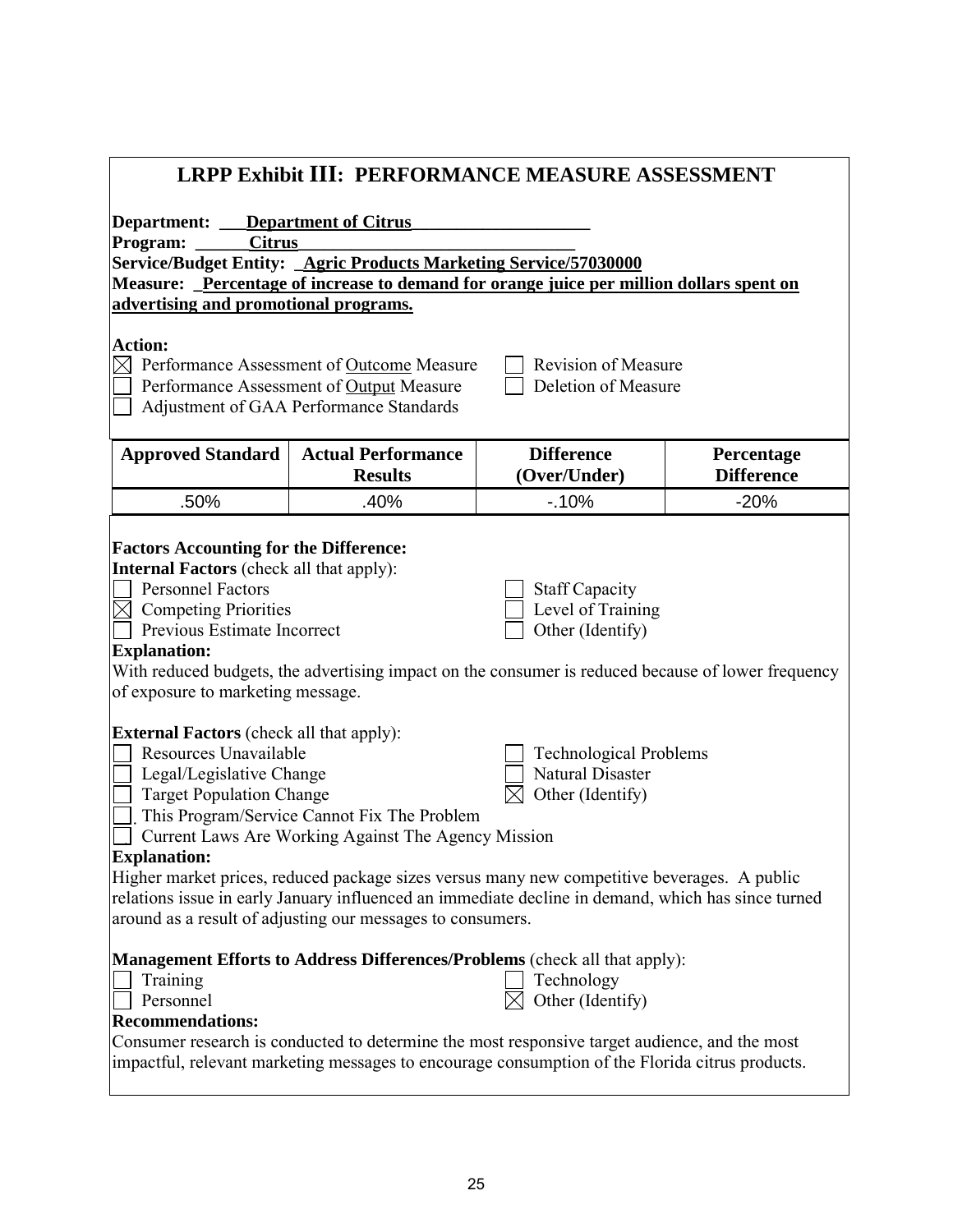### **Performance Measure Validity and Reliability**

### **LRPP**

### **EXHIBIT IV**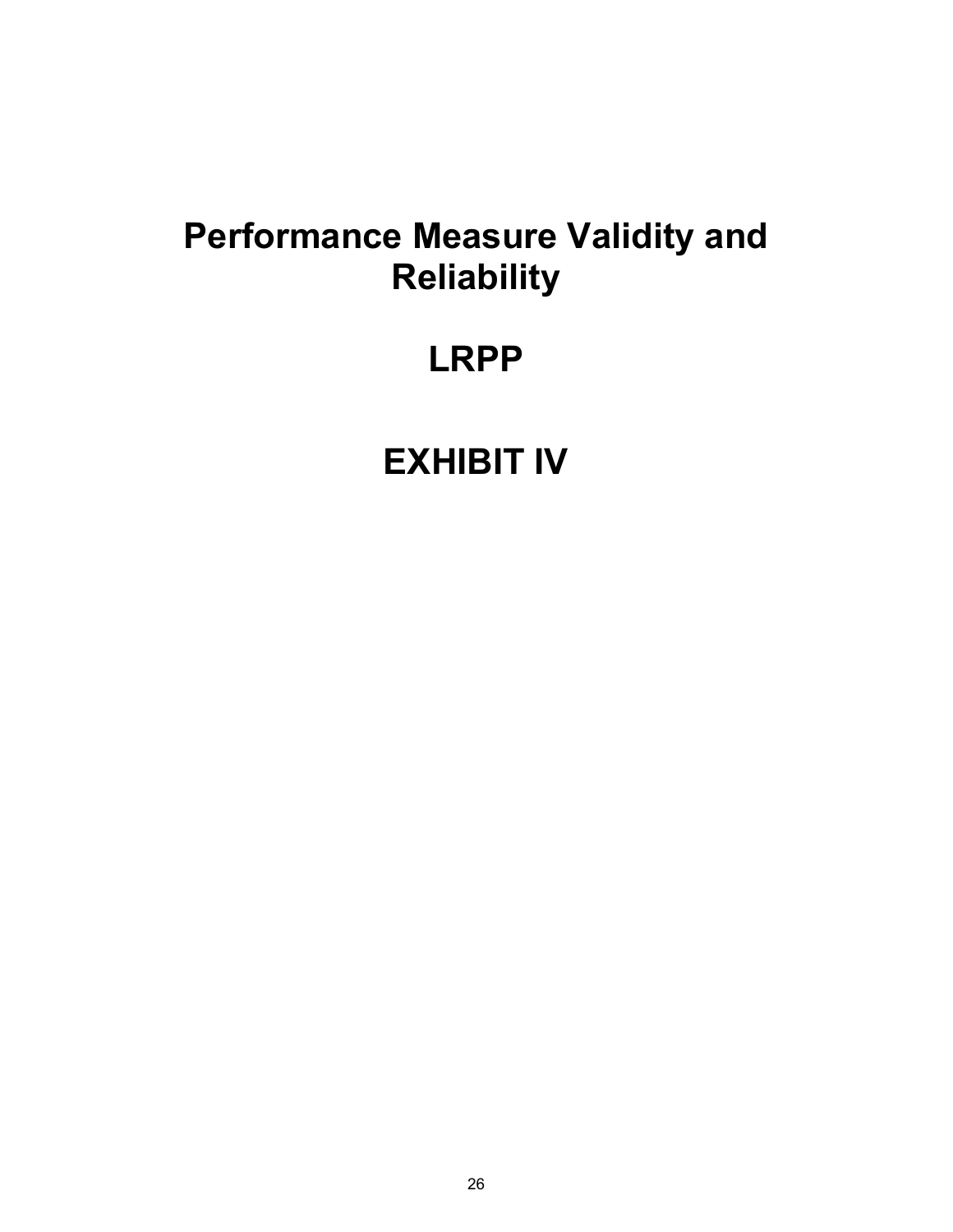| <b>LRPP EXHIBIT IV: Performance Measure Validity and Reliability</b>                                                                                                       |  |  |  |
|----------------------------------------------------------------------------------------------------------------------------------------------------------------------------|--|--|--|
| <b>Department:</b> __ <b>Department of Citrus</b>                                                                                                                          |  |  |  |
| Program: Citrus                                                                                                                                                            |  |  |  |
| Service/Budget Entity: _Citrus Research/57010000_                                                                                                                          |  |  |  |
| <b>Measure:</b> Number of acres mechanically harvested                                                                                                                     |  |  |  |
| <b>Action</b> (check one):                                                                                                                                                 |  |  |  |
| Requesting revision to approved performance measure.<br>Change in data sources or measurement methodologies.<br>Requesting new measure.<br>Backup for performance measure. |  |  |  |
| <b>Data Sources and Methodology:</b> Mechanical harvesting contractors and growers are contacted<br>quarterly for a total of the acres and field boxes harvested to date.  |  |  |  |
| Validity: The harvest tracking survey is designed to measure:                                                                                                              |  |  |  |
| The number of contractors                                                                                                                                                  |  |  |  |
| The number/type of harvesters                                                                                                                                              |  |  |  |
| 701 111 00 111 1 111 111                                                                                                                                                   |  |  |  |

- The total volume of fruit that was mechanically harvested

**Reliability:** This survey provides a good estimate of the adoption and use of mechanical harvesting technologies throughout the Florida citrus industry.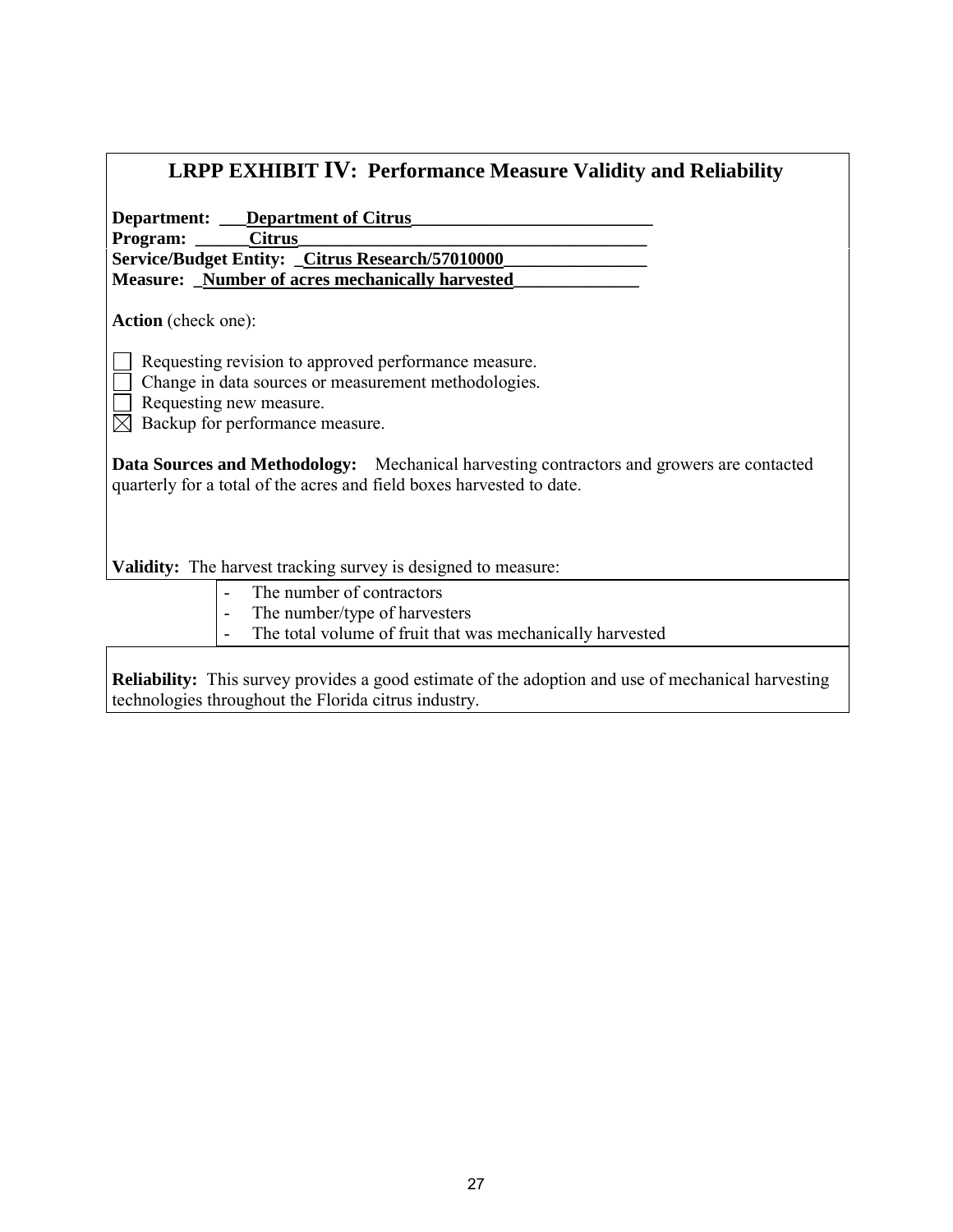| <b>LRPP EXHIBIT IV: Performance Measure Validity and Reliability</b>                                                                                                                |  |  |  |  |
|-------------------------------------------------------------------------------------------------------------------------------------------------------------------------------------|--|--|--|--|
| <b>Department:</b> __ <b>Department of Citrus</b><br><b>Citrus</b><br>Program:<br>Service/Budget Entity: _Citrus Research/57010000                                                  |  |  |  |  |
| Measure: The number of educational presentations of relevant citrus economic and scientific<br>research reports.                                                                    |  |  |  |  |
| <b>Action</b> (check one):                                                                                                                                                          |  |  |  |  |
| Requesting revision to approved performance measure.<br>Change in data sources or measurement methodologies.<br>Requesting new measure. $\boxtimes$ Backup for performance measure. |  |  |  |  |
| <b>Data Sources and Methodology:</b> On a regular basis staff updates a master schedule of<br>presentations given including details of the subject covered.                         |  |  |  |  |
| <b>Validity:</b> Confirmed by the Director of Scientific Research and Deputy Executive Director of<br>Research and Operations.                                                      |  |  |  |  |
| <b>Reliability:</b> Results are published and citrus commission and industry provide feedback, if<br>applicable.                                                                    |  |  |  |  |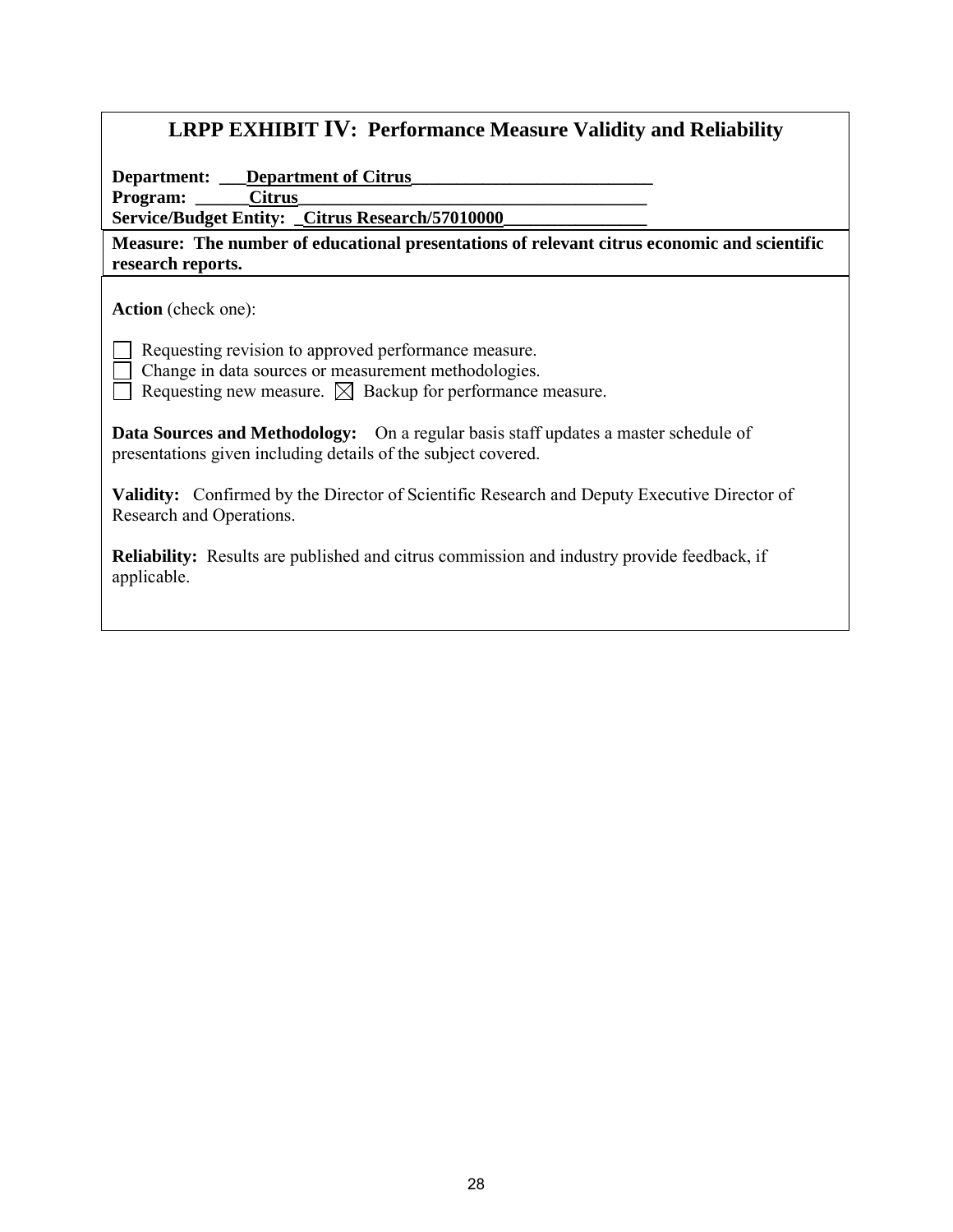#### **LRPP EXHIBIT IV: Performance Measure Validity and Reliability**

Department: \_\_\_Department of Citrus\_ Program: Citrus **Service/Budget Entity: \_Agriculture Products Marketing Service/57030000 Measure: \_Percent of consumer recall after television orange juice advertising**

**Action** (check one):

Requesting revision to approved performance measure.

- Change in data sources or measurement methodologies.
- Requesting new measure.
- $\boxtimes$  Backup for performance measure.

**Data Sources and Methodology:** A Consumer Tracking Study is contracted and conducted by Millward Brown (MB) headquartered in Alpharetta, Georgia. MB conducts online surveys that typically last 20-25 minutes. They are conducted daily, throughout the entire year, with results reported quarterly.

**Validity:** The Consumer Tracking Study is designed to measure:

- U.S. populace attitudes regarding citrus products;
- U.S. populace usage of citrus products; and
- U.S. populace recall and responsiveness to Florida Department of Citrus (FDOC) advertising.

This document provides an excellent marketing report to evaluate the effectiveness of FDOC advertising and public relations activities. The measurement of "recall" of our advertisements and understanding consumer responsiveness to FDOC advertising message is critical to the evaluation of the program.

**Reliability:** On a quarterly basis, approximately 375 telephone interviews are conducted; 200 among the general population and 175 augments among women with children ages 6-17. Interviews are conducted among a random sample of adults at least 18 years of age, yielding a nationally representative view of the U.S. population in terms of geographic location, age, household income, ethnicity and other lifestage/demographic considerations.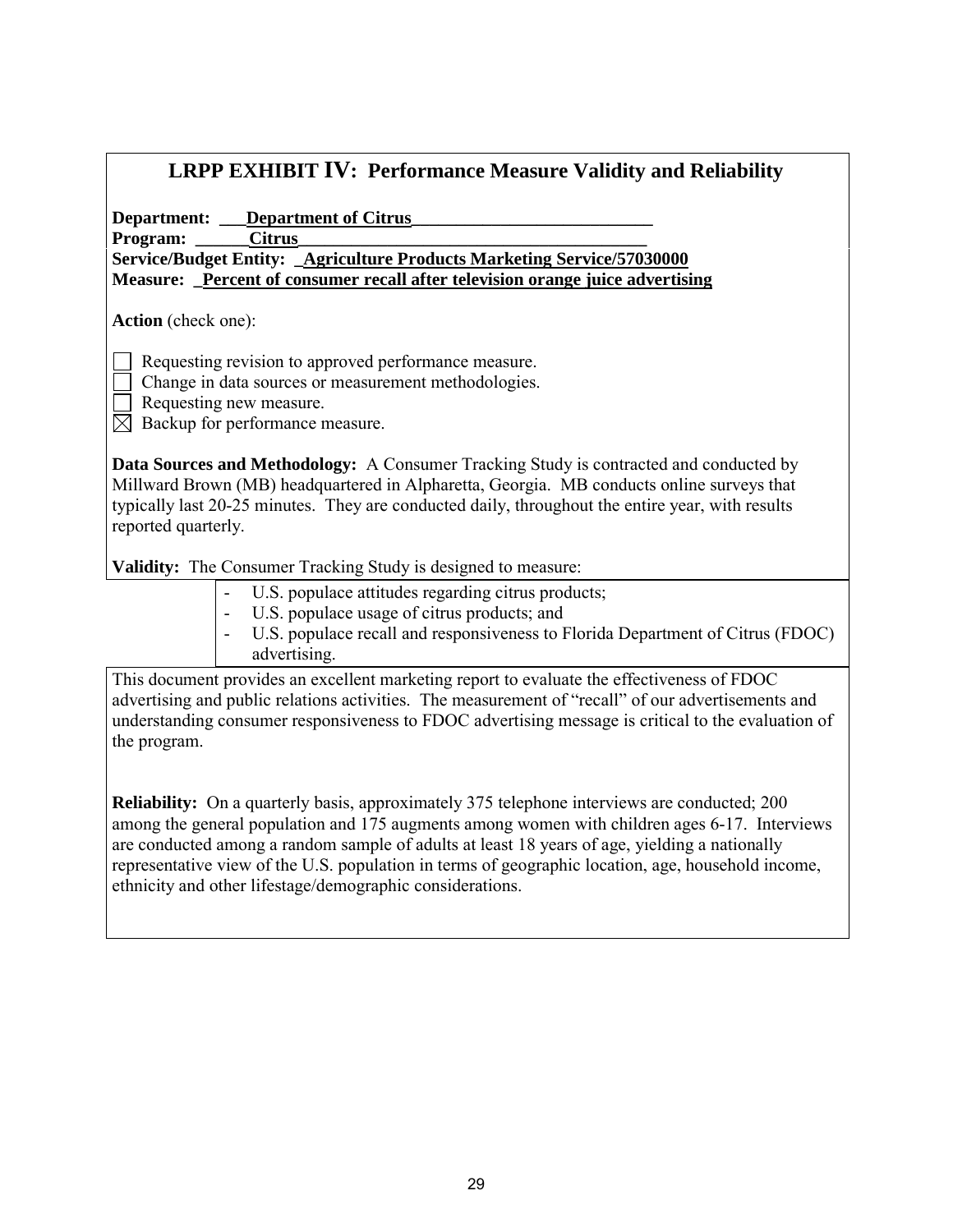| <b>LRPP EXHIBIT IV: Performance Measure Validity and Reliability</b>                                                                                                                                                                                                                                                                                                                                                 |  |  |  |  |  |
|----------------------------------------------------------------------------------------------------------------------------------------------------------------------------------------------------------------------------------------------------------------------------------------------------------------------------------------------------------------------------------------------------------------------|--|--|--|--|--|
| <b>Department:</b> Department of Citrus                                                                                                                                                                                                                                                                                                                                                                              |  |  |  |  |  |
| <b>Citrus</b><br>Program:                                                                                                                                                                                                                                                                                                                                                                                            |  |  |  |  |  |
| Service/Budget Entity: Agric Products Marketing Service/57030000                                                                                                                                                                                                                                                                                                                                                     |  |  |  |  |  |
| Measure: Percent of consumer intent to purchase Florida orange juice on their next shopping                                                                                                                                                                                                                                                                                                                          |  |  |  |  |  |
| trip                                                                                                                                                                                                                                                                                                                                                                                                                 |  |  |  |  |  |
| <b>Action</b> (check one):                                                                                                                                                                                                                                                                                                                                                                                           |  |  |  |  |  |
| Requesting revision to approved performance measure.<br>Change in data sources or measurement methodologies.<br>Requesting new measure.                                                                                                                                                                                                                                                                              |  |  |  |  |  |
| Backup for performance measure.<br>$\bowtie$                                                                                                                                                                                                                                                                                                                                                                         |  |  |  |  |  |
| <b>Data Sources and Methodology:</b> A Consumer Tracking Study is contracted for and conducted by<br>Millward Brown (MB), headquartered in Alpharetta, Georgia. MB conducts online surveys that<br>typically last 20-25 minutes. They are conducted daily, throughout the entire year, with results<br>reported quarterly.<br><b>Validity:</b> The Consumer Tracking Study is designed to measure:                   |  |  |  |  |  |
|                                                                                                                                                                                                                                                                                                                                                                                                                      |  |  |  |  |  |
| U.S. populace attitudes regarding citrus products;<br>U.S. populace usage of citrus products; and                                                                                                                                                                                                                                                                                                                    |  |  |  |  |  |
| U.S. populace recall and responsiveness to Florida Department of Citrus (FDOC)<br>advertising.                                                                                                                                                                                                                                                                                                                       |  |  |  |  |  |
| This document provides an excellent marketing report to evaluate the effectiveness of FDOC<br>advertising and public relations activities. The measurement of "recall" of our advertisements and<br>understanding consumer responsiveness to FDOC advertising message is critical to the evaluation of<br>the program.                                                                                               |  |  |  |  |  |
| <b>Reliability:</b> On a quarterly basis, approximately 375 telephone interviews are conducted; 200<br>among the general population. Interviews are conducted among a random sample of adults at least<br>18 years of age, yielding a nationally representative view of the U.S. population in terms of<br>geographic location, age, household income, ethnicity and other life stage/demographic<br>considerations. |  |  |  |  |  |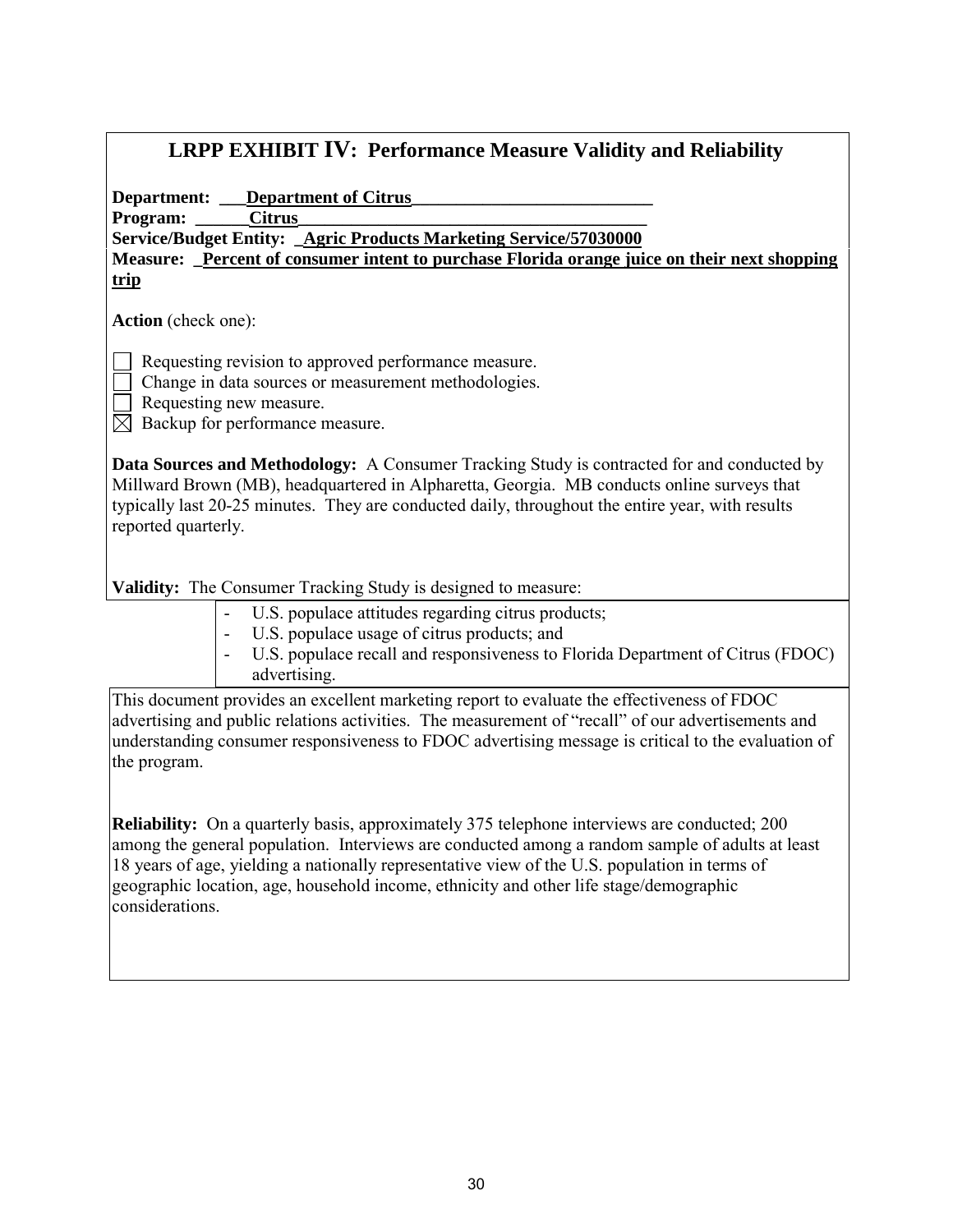#### **LRPP EXHIBIT IV: Performance Measure Validity and Reliability**

Department: **\_\_\_Department of Citrus** 

Program: Citrus

**Service/Budget Entity: \_Agric Products Marketing Service/57030000 Measure: \_Presumed U.S. grapefruit juice consumption (measured in single strength equivalent (SSE) gallons)**

**Action** (check one):

Requesting revision to approved performance measure.

- Change in data sources or measurement methodologies.
- Requesting new measure.
- $\boxtimes$  Backup for performance measure.

**Data Sources and Methodology:** Tree census from United States Department of Agriculture, grower returns from Florida Citrus Mutual, and other reliable sources.

**Validity:** Economic reports validated by University of Florida (IFAS) and Florida Department of Citrus – Economic and Marketing Research.

**Reliability:** The Economic and Marketing Research department of the Florida Department of Citrus prepares a Citrus Reference Book annually which is reviewed by industry experts, published, and utilized by all citrus growers/ industry.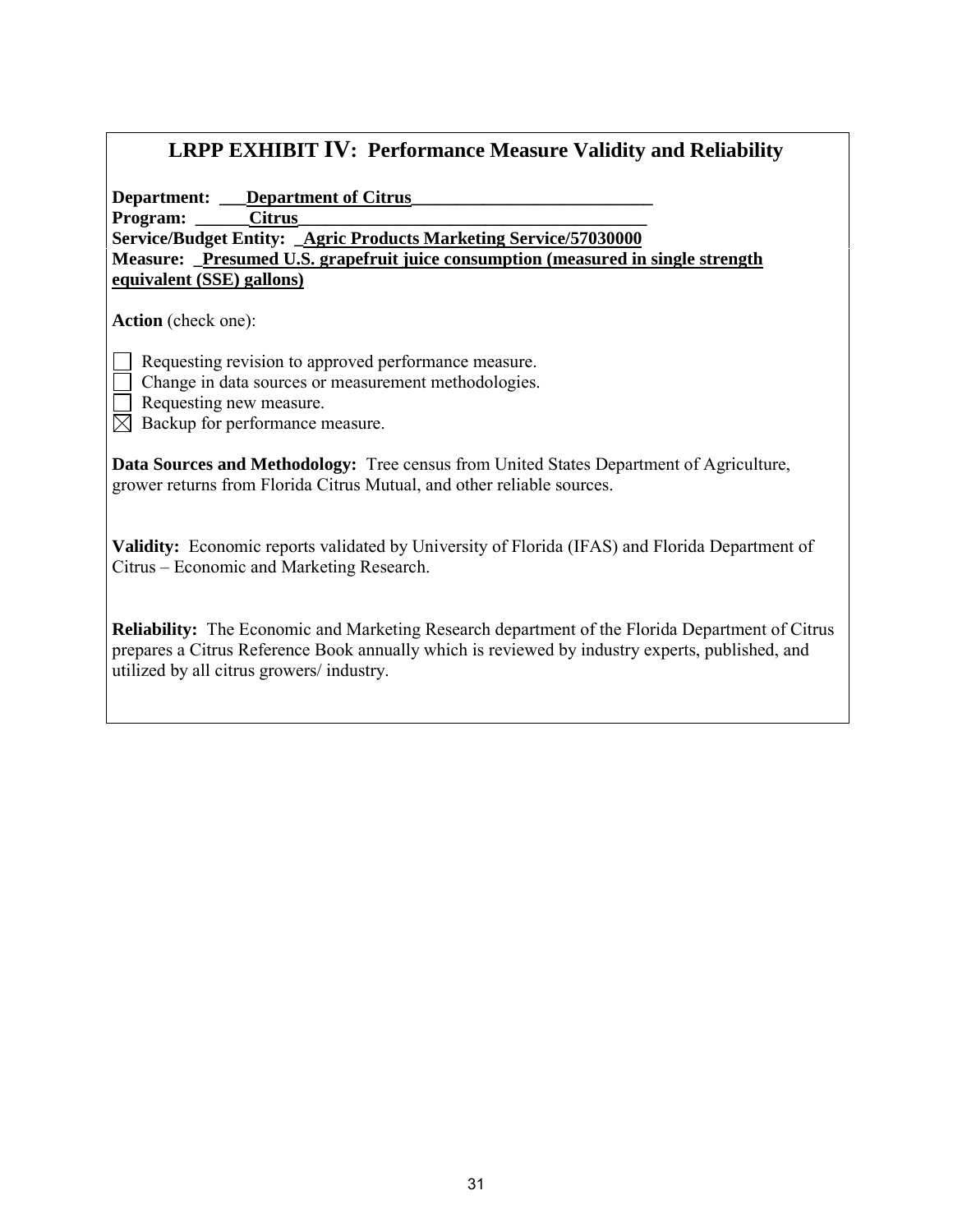| <b>LRPP EXHIBIT IV: Performance Measure Validity and Reliability</b>                                                                                                                                                                                                                                                                                                                                                                                                                                                                                                                                                                                                                                                                                                                               |  |  |  |
|----------------------------------------------------------------------------------------------------------------------------------------------------------------------------------------------------------------------------------------------------------------------------------------------------------------------------------------------------------------------------------------------------------------------------------------------------------------------------------------------------------------------------------------------------------------------------------------------------------------------------------------------------------------------------------------------------------------------------------------------------------------------------------------------------|--|--|--|
| <b>Department:</b> Department of Citrus<br><b>Citrus</b><br>Program:<br>Service/Budget Entity: _ Agric Products Marketing Service/57030000<br>Measure: Number of cartons of fresh orange, grapefruit, and specialty fruit shipped<br>domestically                                                                                                                                                                                                                                                                                                                                                                                                                                                                                                                                                  |  |  |  |
| <b>Action</b> (check one):                                                                                                                                                                                                                                                                                                                                                                                                                                                                                                                                                                                                                                                                                                                                                                         |  |  |  |
| Requesting revision to approved performance measure.<br>Change in data sources or measurement methodologies.<br>Requesting new measure.<br>Backup for performance measure.<br>$\bowtie$                                                                                                                                                                                                                                                                                                                                                                                                                                                                                                                                                                                                            |  |  |  |
| Data Sources and Methodology: As required by Chapter 601, Florida Statutes and Chapter 20 of<br>the Florida Administrative Code governing the Department of Citrus, the Florida Department of<br>Agriculture and Consumer Services (FDACS) is assigned the responsibility to inspect and ensure<br>quality standards are met on all fresh citrus which enters the primary channel of trade. Confirmation<br>of this activity includes manifest and certificates of inspection from each Florida packinghouse<br>(which includes, among other information, the number of cartons and destination of the fruit). That<br>information is transferred to the Florida Department of Citrus (FDOC), division of economic and<br>market research, who reports industry total movement on a monthly basis. |  |  |  |
| Validity: The "workload" of the Florida fresh fruit industry can be identified annually as the number<br>of boxes to be harvested. Comparison to prior year activities, percent of the total crop and delivery<br>to domestic or international markets are all appropriate measures of the FDOC marketing, regulatory<br>and legislative efforts.                                                                                                                                                                                                                                                                                                                                                                                                                                                  |  |  |  |
| <b>Reliability:</b> This measurement is unique to the FDOC inasmuch as no other source captures the<br>associated information of fresh fruit shipments. Comparison to prior years, year-end reports, as well<br>as monthly industry publications have proven the reliability of the methodology. In addition,<br>periodic audits are conducted on the private packinghouse, which confirm tax (advertising) payments                                                                                                                                                                                                                                                                                                                                                                               |  |  |  |

and total fresh fruit shipments.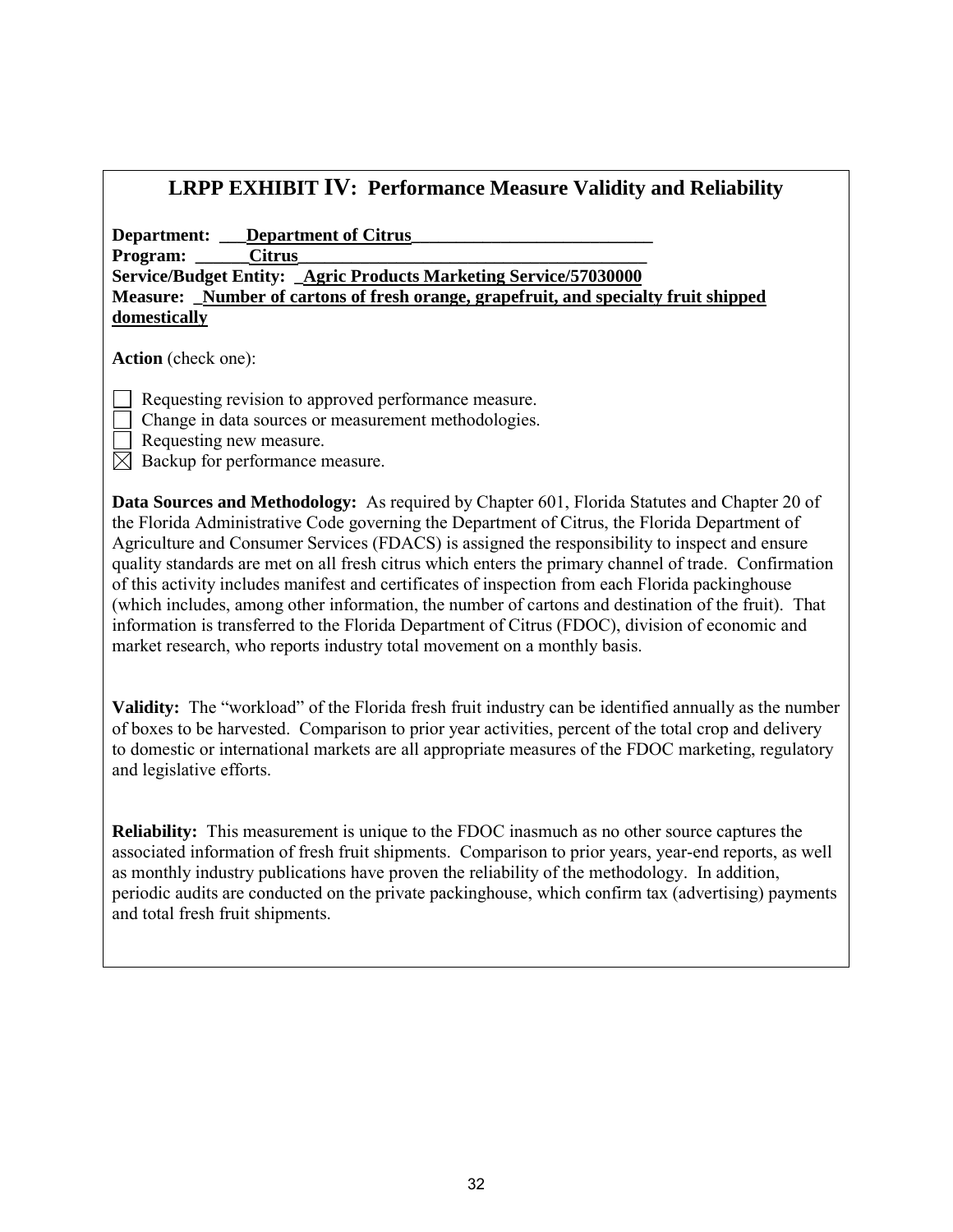#### **LRPP EXHIBIT IV: Performance Measure Validity and Reliability**

Department: **\_\_\_Department of Citrus** Program: Citrus **Service/Budget Entity: \_Agric Products Marketing Service/57030000 Measure: \_Number of cartons of fresh Florida grapefruit shipped/exported**

**Action** (check one):

Requesting revision to approved performance measure.

- Change in data sources or measurement methodologies.
- Requesting new measure.

 $\boxtimes$  Backup for performance measure.

**Data Sources and Methodology:** As required by Chapter 601, Florida Statutes and Chapter 20 of the Florida Administrative Code governing the Department of Citrus, the Florida Department of Agriculture and Consumer Services (FDACS) is assigned the responsibility to inspect and ensure quality standards are met on all fresh citrus which enters the primary channel of trade. Confirmation of this activity includes manifest and certificates of inspection from each Florida packinghouse (which includes, among other information, the number of cartons and destination of the fruit). That information is transferred to the Florida Department of Citrus (FDOC), division of economic and market research, who reports industry total movement on a monthly basis.

**Validity:** The "workload" of the Florida fresh fruit industry can be identified annually as the number of boxes to be harvested. Comparison to prior year activities, percent of the total crop and delivery to domestic or international markets are all appropriate measures of the FDOC marketing, regulatory and legislative efforts.

**Reliability:** This measurement is unique to the FDOC inasmuch as no other source captures the associated information of fresh fruit shipments. Comparison to prior years, year-end reports, as well as monthly industry publications have proven the reliability of the methodology. In addition, periodic audits are conducted on the private packinghouse, which confirm tax (advertising) payments and total fresh fruit shipments.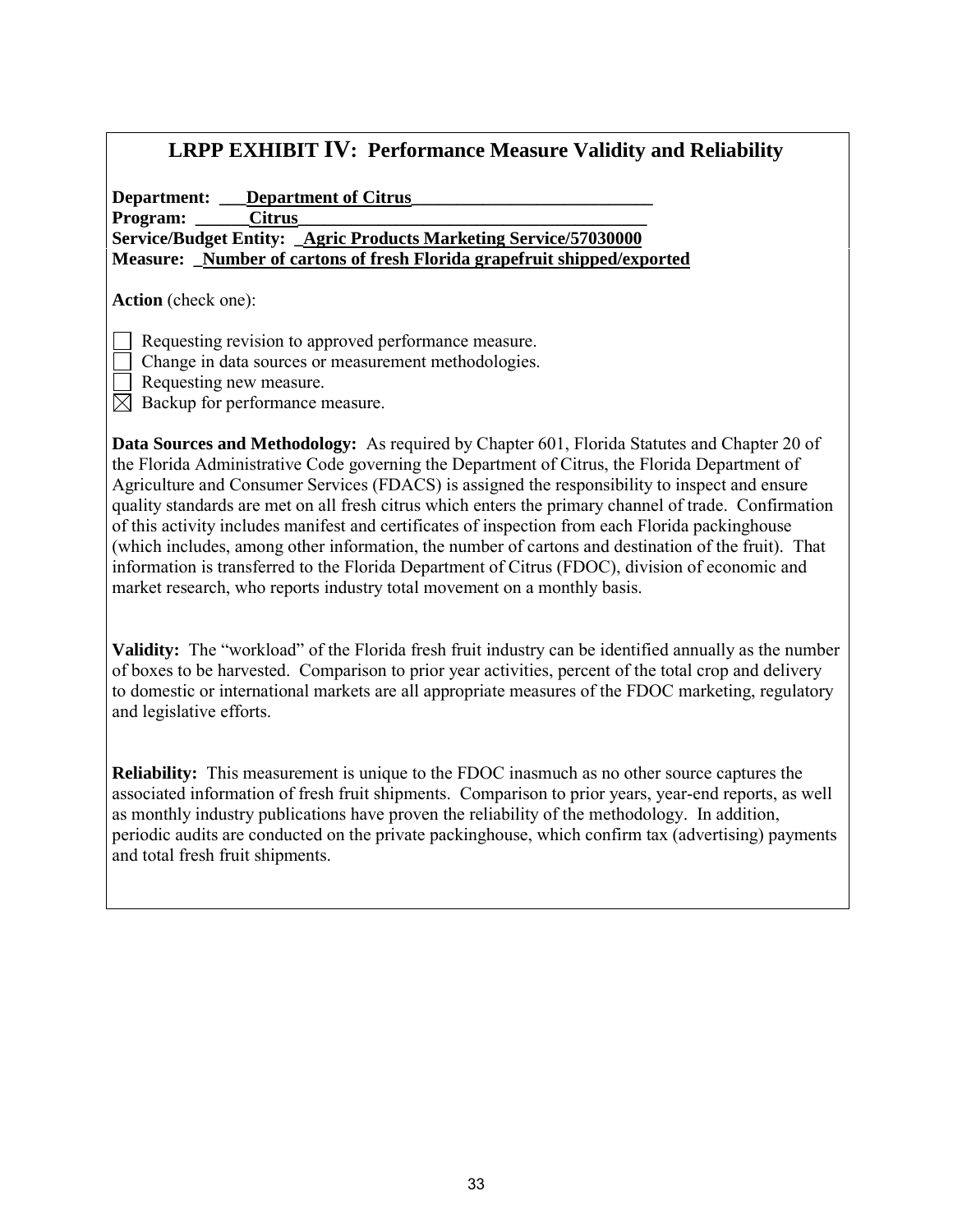| <b>LRPP EXHIBIT IV: Performance Measure Validity and Reliability</b> |  |  |  |  |  |  |  |
|----------------------------------------------------------------------|--|--|--|--|--|--|--|
|----------------------------------------------------------------------|--|--|--|--|--|--|--|

Department: **\_\_\_Department of Citrus** 

Program: **Citrus** 

**Service/Budget Entity: \_Agric Products Marketing Service/57030000 Measure: \_Percentage of increase to demand contributed per million dollars spent on advertising and promotional programs.**

**Action** (check one):

Requesting revision to approved performance measure.

- Change in data sources or measurement methodologies.
- Requesting new measure.

 $\boxtimes$  Backup for performance measure.

**Data Sources and Methodology:** Media Brand Analytics created a model that defines citrus product movement as it relates to various marketing efforts and media spends using actual sales and advertising data received from other marketing and research agents. These analytics are applied to the departments marketing spend details to determine ROI by media and program type.

**Validity:** Vendor has extensive experience in the use of econometric modeling and proprietary optimization tools. Results are made public and additional scrutiny is welcome.

**Reliability:** The MegaStar™ program utilizes Adaptive Heuristics™ on the new data to verify reliability.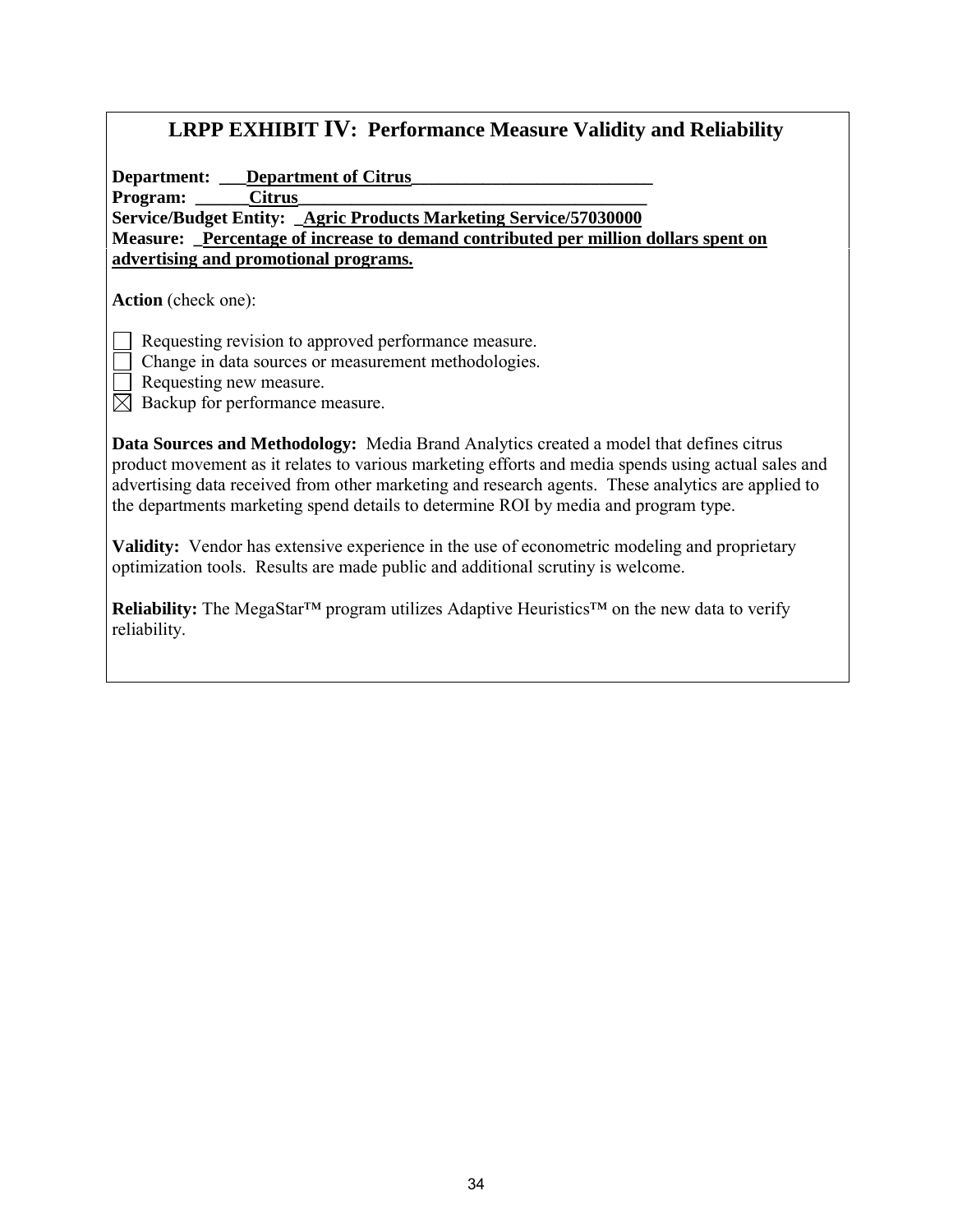### **Associated Activities Contributing to Performance Measures**

## **LRPP EXHIBIT V**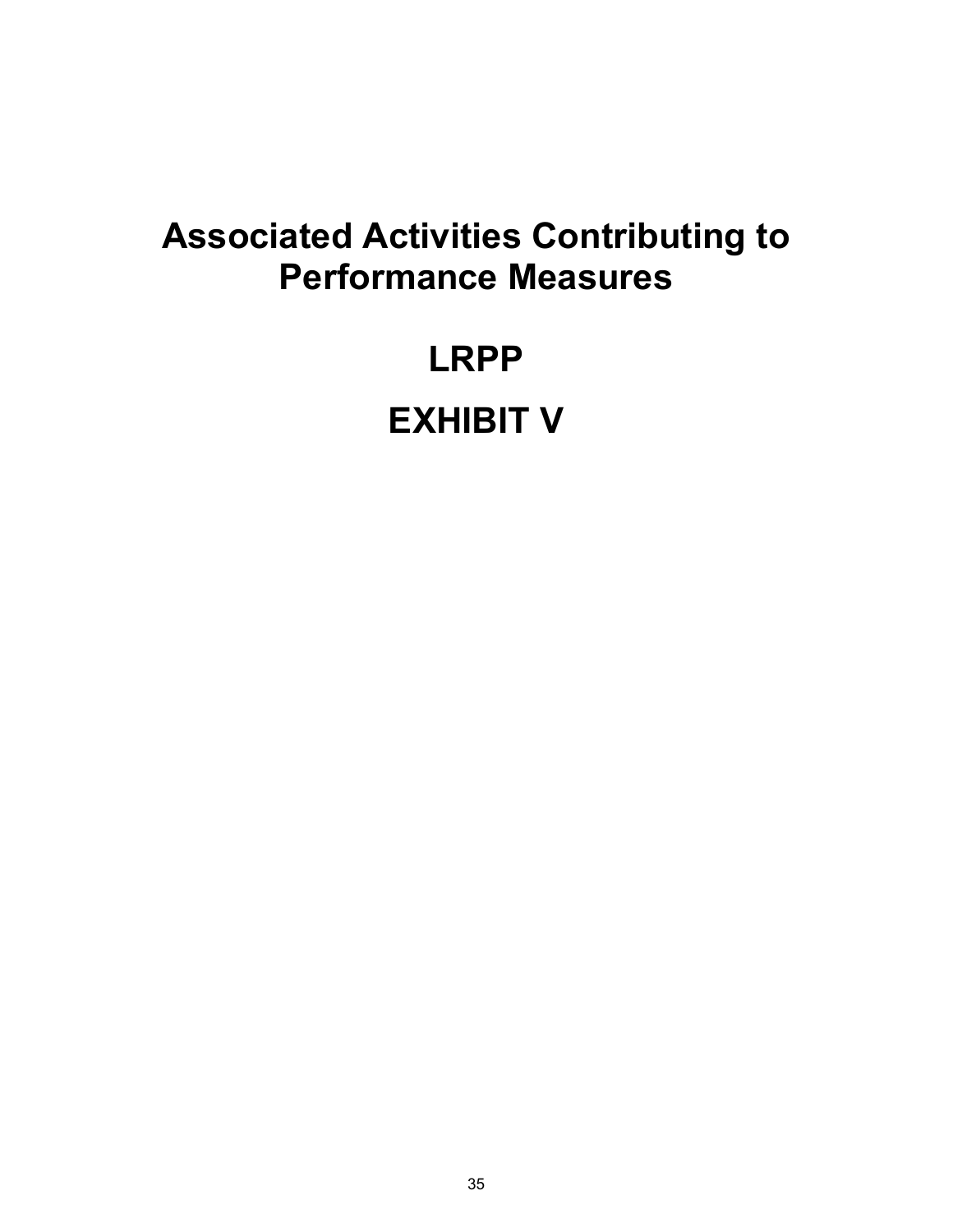| LRPP Exhibit V: Identification of Associated Activity Contributing to Performance Measures |                                                                                                         |                                                                           |  |  |  |
|--------------------------------------------------------------------------------------------|---------------------------------------------------------------------------------------------------------|---------------------------------------------------------------------------|--|--|--|
| Measure<br>Number                                                                          | <b>Approved Performance Measures for</b><br>FY 2012-13<br>(Words)                                       | <b>Associated Activities Title</b>                                        |  |  |  |
| 1                                                                                          | Number of acres mechanically harvested                                                                  | Sponsored Research Programs                                               |  |  |  |
| $\overline{2}$                                                                             | The number of educational presentations of relevant citrus economic and<br>scientific research reports. | Sponsored Research Programs                                               |  |  |  |
| 3                                                                                          | Administrative cost as a percent of total agency costs                                                  | Executive Direction, Administrative Support<br>and Information Technology |  |  |  |
| 4                                                                                          | Administrative positions as a percent of total agency positions                                         | Executive Direction, Administrative Support<br>and Information Technology |  |  |  |
| 5                                                                                          | Percent of consumer recall after television orange juice advertising                                    | <b>Domestic Marketing</b><br>-- advertising                               |  |  |  |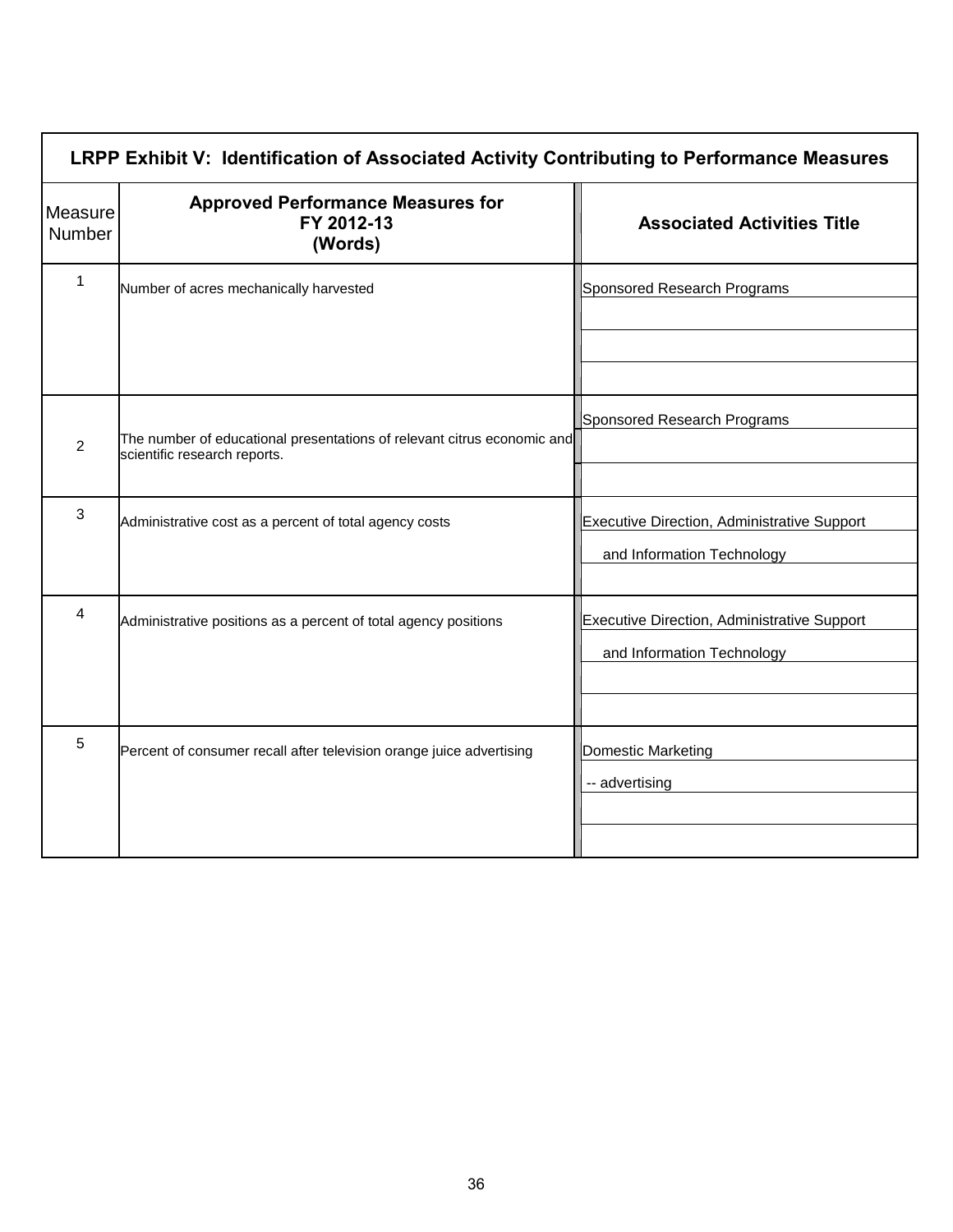| LRPP Exhibit V: Identification of Associated Activity Contributing to Performance Measures |                                                                                                                    |                                                                                    |  |  |  |  |
|--------------------------------------------------------------------------------------------|--------------------------------------------------------------------------------------------------------------------|------------------------------------------------------------------------------------|--|--|--|--|
| Measure<br><b>Number</b>                                                                   | <b>Approved Performance Measures for</b><br>FY 2012-13<br>(Words)                                                  | <b>Associated Activities Title</b>                                                 |  |  |  |  |
| $\,6$                                                                                      | Percent of consumer intent to purchase Florida orange juice on their<br>next shopping trip                         | Domestic Marketing<br>- advertising<br>-- public relations                         |  |  |  |  |
| $\overline{7}$                                                                             | Presumed U.S. grapefruit juice consumption (measured in single<br>strength equivalent (SSE) gallons)               | Domestic Marketing<br>- advertising<br>-- public relations                         |  |  |  |  |
| 8                                                                                          | Number of cartons of fresh orange, grapefruit, and specialty fruit<br>shipped domestically                         | Domestic Marketing<br>- public relations                                           |  |  |  |  |
| 9                                                                                          | Number of cartons of fresh Florida grapefruit shipped/exported                                                     | <b>International Marketing</b><br>-advertising<br>-promotions<br>-public relations |  |  |  |  |
| 10                                                                                         | Percentage of increase to demand contributed per million dollars<br>spent on advertising and promotional programs. | <b>Domestic Marketing</b>                                                          |  |  |  |  |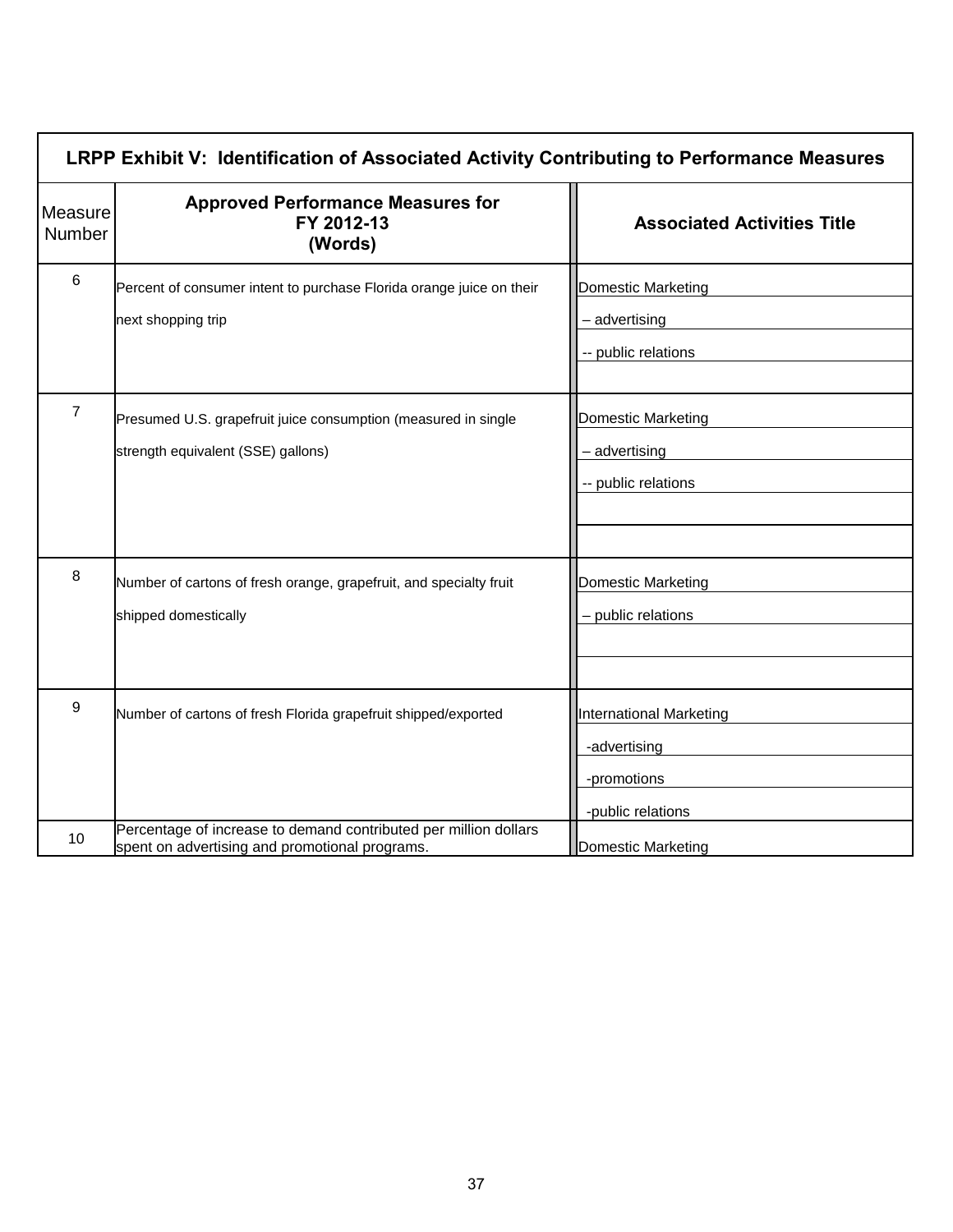# **Agency-Level Unit Cost Summary LRPP EXHIBIT VI**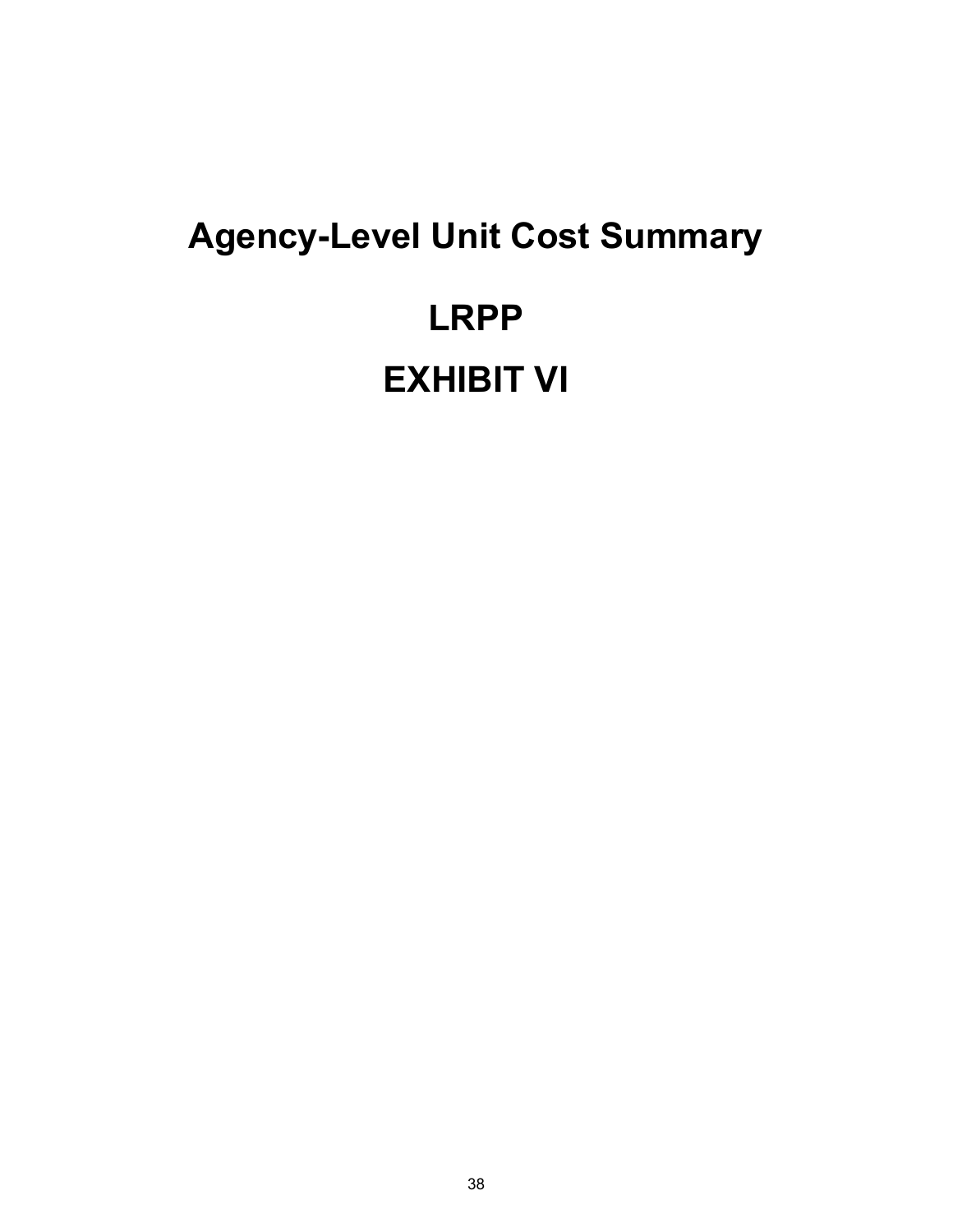| PROGRAM: CITRUS, DEPARTMENT OF                                                                                                                   |                    | FISCAL YEAR 2011-12 |                                                           |           |  |
|--------------------------------------------------------------------------------------------------------------------------------------------------|--------------------|---------------------|-----------------------------------------------------------|-----------|--|
| <b>SECTION I: BUDGET</b>                                                                                                                         |                    |                     | <b>FIXED CAPITAL</b><br><b>OPERATING</b><br><b>OUTLAY</b> |           |  |
| TOTAL ALL FUNDS GENERAL APPROPRIATIONS ACT<br>ADJUSTMENTS TO GENERAL APPROPRIATIONS ACT (Supplementals, Vetoes, Budget Amendments, etc.)         |                    |                     | 66,444,575<br>$-227,599$                                  | 0<br>0    |  |
| FINAL BUDGET FOR AGENCY                                                                                                                          |                    |                     | 66,216,976                                                | $\pmb{0}$ |  |
| <b>SECTION II: ACTIVITIES * MEASURES</b>                                                                                                         | Number of<br>Units | (1) Unit Cost       | (2) Expenditures<br>(Allocated)                           | (3) FCO   |  |
| Executive Direction, Administrative Support and Information Technology (2)<br>Sponsor Research Programs * Number of acres mechanically harvested | 9,732              | 1,572.54            | 15,303,999                                                | $\,0\,$   |  |
| Domestic Marketing * Percent of consumer recall of television advertising.                                                                       | 57                 | 659,406.39          | 37,586,164                                                |           |  |
|                                                                                                                                                  |                    |                     |                                                           |           |  |
|                                                                                                                                                  |                    |                     |                                                           |           |  |
|                                                                                                                                                  |                    |                     |                                                           |           |  |
|                                                                                                                                                  |                    |                     |                                                           |           |  |
|                                                                                                                                                  |                    |                     |                                                           |           |  |
|                                                                                                                                                  |                    |                     |                                                           |           |  |
|                                                                                                                                                  |                    |                     |                                                           |           |  |
|                                                                                                                                                  |                    |                     |                                                           |           |  |
|                                                                                                                                                  |                    |                     |                                                           |           |  |
|                                                                                                                                                  |                    |                     |                                                           |           |  |
|                                                                                                                                                  |                    |                     |                                                           |           |  |
|                                                                                                                                                  |                    |                     |                                                           |           |  |
|                                                                                                                                                  |                    |                     |                                                           |           |  |
|                                                                                                                                                  |                    |                     |                                                           |           |  |
|                                                                                                                                                  |                    |                     |                                                           |           |  |
|                                                                                                                                                  |                    |                     |                                                           |           |  |
|                                                                                                                                                  |                    |                     |                                                           |           |  |
|                                                                                                                                                  |                    |                     |                                                           |           |  |
|                                                                                                                                                  |                    |                     |                                                           |           |  |
|                                                                                                                                                  |                    |                     |                                                           |           |  |
|                                                                                                                                                  |                    |                     |                                                           |           |  |
|                                                                                                                                                  |                    |                     |                                                           |           |  |
|                                                                                                                                                  |                    |                     |                                                           |           |  |
|                                                                                                                                                  |                    |                     |                                                           |           |  |
|                                                                                                                                                  |                    |                     |                                                           |           |  |
|                                                                                                                                                  |                    |                     |                                                           |           |  |
|                                                                                                                                                  |                    |                     |                                                           |           |  |
|                                                                                                                                                  |                    |                     |                                                           |           |  |
|                                                                                                                                                  |                    |                     |                                                           |           |  |
| <b>TOTAL</b>                                                                                                                                     |                    |                     | 52,890,163                                                |           |  |
| <b>SECTION III: RECONCILIATION TO BUDGET</b>                                                                                                     |                    |                     |                                                           |           |  |
| <b>PASS THROUGHS</b><br>TRANSFER - STATE AGENCIES                                                                                                |                    |                     |                                                           |           |  |
| AID TO LOCAL GOVERNMENTS                                                                                                                         |                    |                     |                                                           |           |  |
| PAYMENT OF PENSIONS, BENEFITS AND CLAIMS<br><b>OTHER</b>                                                                                         |                    |                     |                                                           |           |  |
| <b>REVERSIONS</b>                                                                                                                                |                    |                     | 13,326,813                                                |           |  |
| TOTAL BUDGET FOR AGENCY (Total Activities + Pass Throughs + Reversions) - Should equal Section I above. (4)                                      |                    |                     | 66,216,976                                                |           |  |
| SCHEDULE XI/EXHIBIT VI: AGENCY-LEVEL UNIT COST SUMMARY                                                                                           |                    |                     |                                                           |           |  |

(1) Some activity unit costs may be overstated due to the allocation of double budgeted items.

(2) Expenditures associated with Executive Direction, Administrative Support and Information Technology have been allocated based on FTE. Other allocation methodologies could result in significantly different unit costs pe

(4) Final Budget for Agency and Total Budget for Agency may not equal due to rounding.